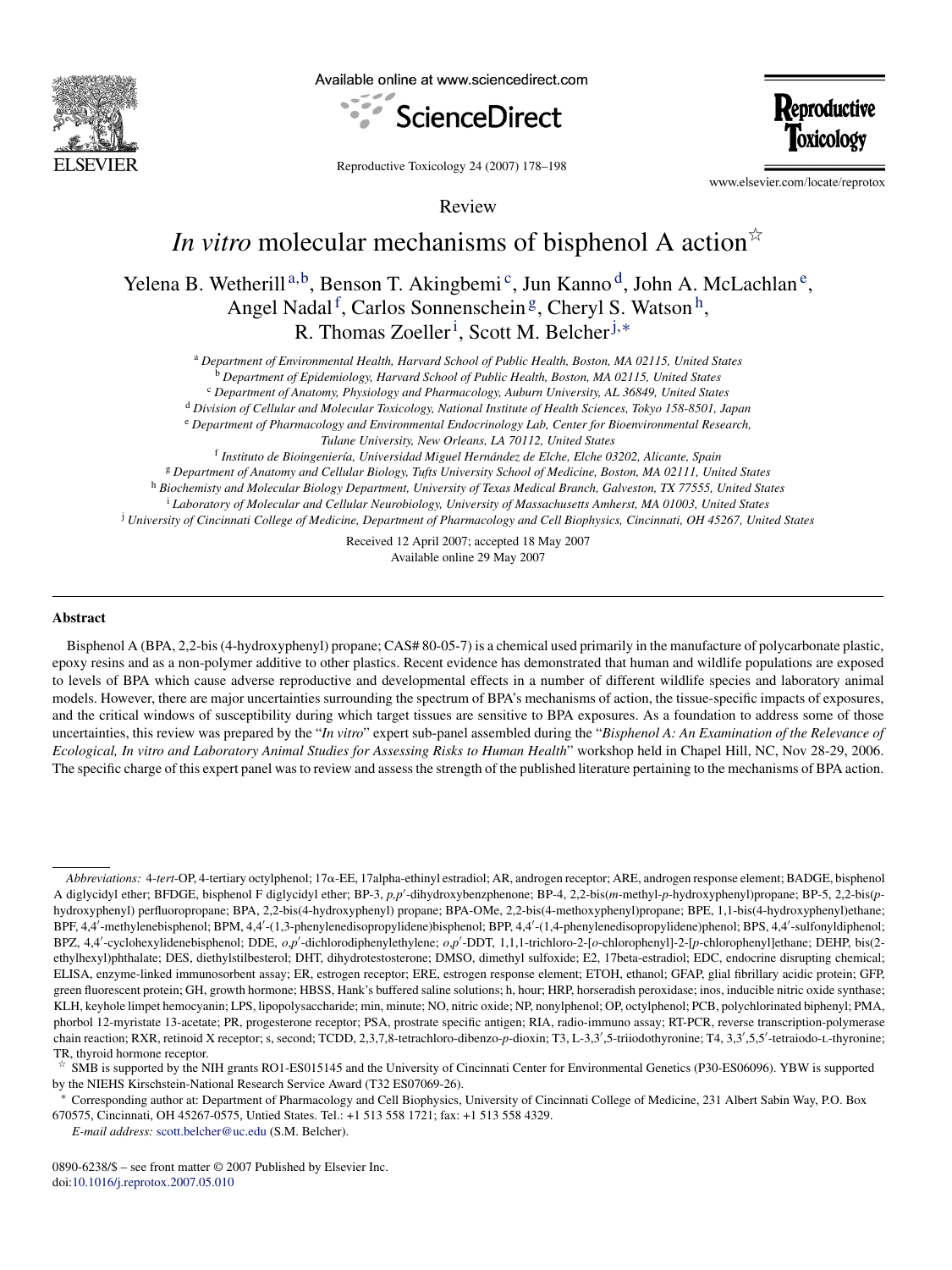The resulting document is a detailed review of published studies that have focused on the mechanistic basis of BPA action in diverse experimental models and an assessment of the strength of the evidence regarding the published BPA research. © 2007 Published by Elsevier Inc.

*Keywords:* Bisphenol A (BPA, 2,2-bis(4-hydroxyphenyl) propane; Endocrine disruption; Endocrine disrupting chemical (EDC); Rapid signaling; Estrogen receptor; Androgen receptor; Thyroid receptor; Thyroid hormone; GPR30; Non-classical membrane estrogen receptor; Immune system; Allergic resonse; *In vitro* mechanisms; Cell specificity; Expert panel review

### **Contents**

|                  |       | 179 |  |  |  |  |  |
|------------------|-------|-----|--|--|--|--|--|
| 2.               |       | 179 |  |  |  |  |  |
| 3.               |       | 180 |  |  |  |  |  |
| $\overline{4}$ . |       | 180 |  |  |  |  |  |
| 5.               |       | 180 |  |  |  |  |  |
| 6.               |       | 180 |  |  |  |  |  |
| 7.               |       | 180 |  |  |  |  |  |
| 8.               |       | 184 |  |  |  |  |  |
| 9.               |       | 185 |  |  |  |  |  |
| 10.              | 185   |     |  |  |  |  |  |
| 11.              | 186   |     |  |  |  |  |  |
| 12.              | 187   |     |  |  |  |  |  |
| 13.              | 187   |     |  |  |  |  |  |
| 14.              | 189   |     |  |  |  |  |  |
|                  | 14.1. | 190 |  |  |  |  |  |
|                  | 14.2. | 190 |  |  |  |  |  |
|                  | 14.3. | 191 |  |  |  |  |  |
| 15.              |       | 191 |  |  |  |  |  |
| 16.              |       | 193 |  |  |  |  |  |
|                  | 16.1. | 193 |  |  |  |  |  |
|                  | 16.2. | 193 |  |  |  |  |  |
|                  | 16.3. | 193 |  |  |  |  |  |
|                  |       | 193 |  |  |  |  |  |
|                  |       |     |  |  |  |  |  |

## **1. Introduction**

Bisphenol A (BPA, 2,2-bis(4-hydroxyphenyl) propane; CAS# 80-05-7) is a chemical used primarily in the manufacture of polycarbonate plastic, epoxy resins and as a non-polymer additive to other plastics. Because of BPA's extensive use in the manufacture of consumer goods and products, including polycarbonate food containers and utensils, dental sealants, protective coatings, some flame retardants, and water supply pipes, there is a widespread and well-documented human exposure to BPA [\[1,2\].](#page-15-0) Recent discoveries regarding the environmental distribution and presence of BPA in humans and wildlife have generated persistent scientific, regulatory, and public interest in assessing the potential health risks associated with BPA exposure. The detection of adverse health effects in a number of laboratory animal models upon exposure to environmentally relevant doses of BPA, as well as potential effects on human reproduction and development, have fueled additional concern. While the exposure of wildlife species and humans to BPA has been increasingly reported in the literature, there are research gaps regarding its molecular mechanisms of action, the tissue-specific impacts of exposure, and knowledge of the critical windows of susceptibility, during which target tissues are especially sensitive to BPA.

The lack of an integrated and systemic understanding of BPA's endocrine disruptive actions has considerably complicated risk assessment efforts and safety recommendations by regulatory agencies. Current limitations in understanding the global consequences of BPA exposures include incomplete understanding of the cell/tissue specific actions and effects, a limited understanding of the receptor systems and signaling cascades through which BPA acts, and understanding when these receptors and signaling systems are present and active in target cells at different critical times of sensitivity during the entire life-span.

### **2. Overview**

This white paper was prepared for the *in vitro* expert subpanel assembled during the "Bisphenol A: An Examination of the Relevance of Ecological, *In vitro* and Laboratory Animal Studies for Assessing Risks to Human Health" workshop at the NIEHS. The specific charge of this expert panel was to review and assess the strength of the published literature pertaining to the mechanisms of BPA action. Particular attention was paid to studies employing *in vitro* models and the results, findings and conclusions from those studies were integrated into the broader biological/physiologic context of BPA action. Thus, the goal of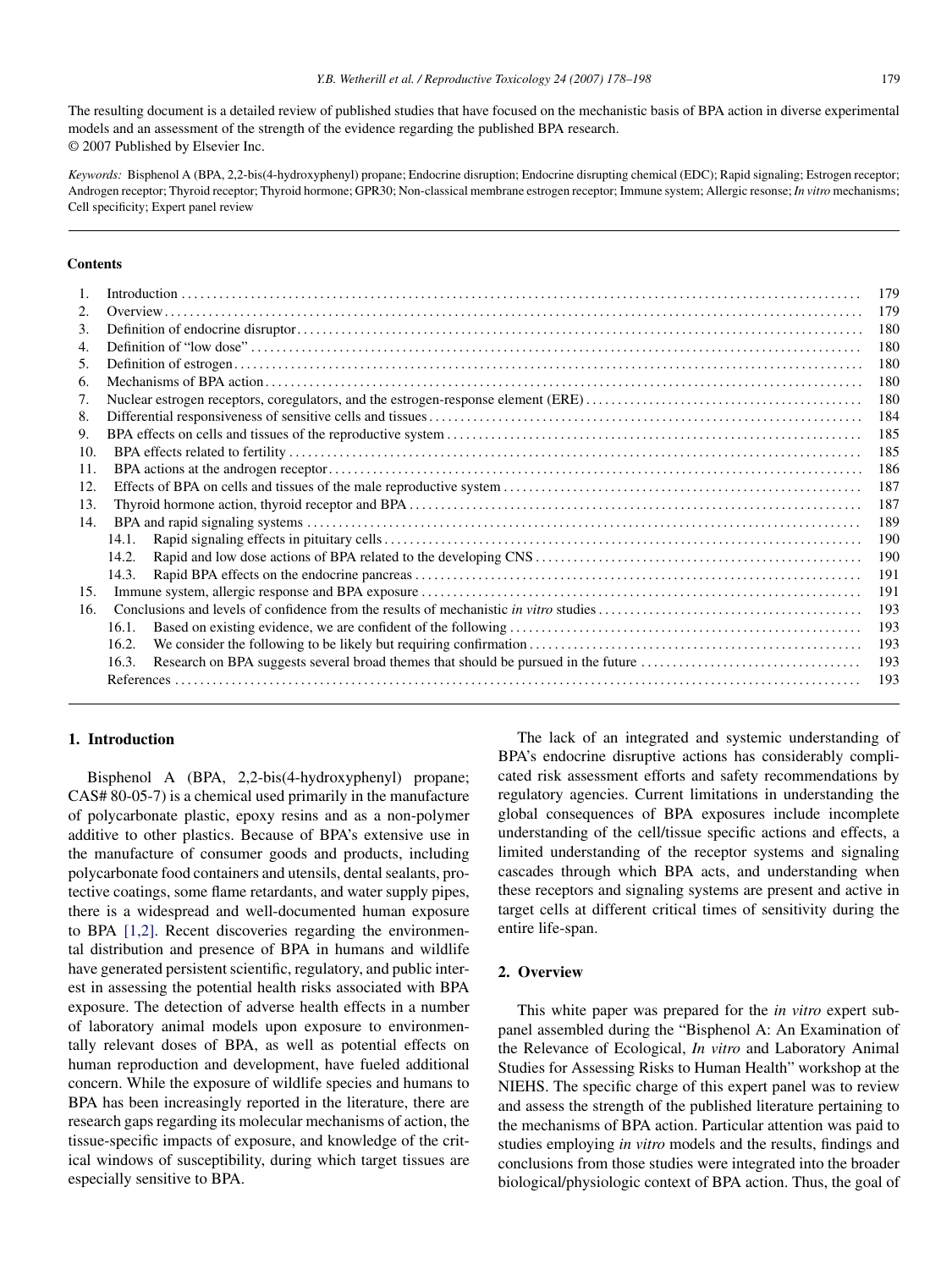the white paper was to review in detail peer-reviewed published studies that have focused on the mechanistic basis of BPA action in diverse experimental models.

#### **3. Definition of endocrine disruptor**

The U.S.-Environmental Protraction Agency (EPA) has defined an environmental endocrine disruptor or endocrine disrupting chemical (EDC) as "an exogenous agent that interferes with the production, release, transport, metabolism, binding, action, or elimination of natural hormones in the body responsible for the maintenance of homeostasis and the regulation of developmental processes" [\[3\].](#page-16-0) This definition is not limited to endocrine disrupting effects exclusive of the estrogen system. Rather, endocrine disruption encompasses effects on other endocrine systems including effects mediated by androgens, thyroid hormone, prolactin, and insulin, among others.

### **4. Definition of "low dose"**

The primary focus of this review is on *in vitro* studies that investigate the molecular mechanisms of BPA action. However, full consideration of BPA's mode of action cannot rely solely on *in vitro* studies performed at a range of concentrations. It is critically important to consider experimental findings from numerous *in vivo* studies investigating BPA actions in animals at a physiologically relevant exposure dose, also known as a "low-dose". Thus, a low-dose effect was determined based on the U.S.-EPA criterion for low-dose effects of EDCs as effects observed at concentrations below those used for traditional toxicological studies. Levels below the current lowest observed effect level (LOAEL) of  $50 \mu g/kg/day$  were considered as low dose for *in vivo* studies. For *in vitro* cell or organ culture studies, estimates of circulating levels of BPA at the LOAEL cut-off have defined an equivalent low dose concentration as  $50$  ng/mL or  $\lt 2.19 \times 10^{-7}$  M [\[4\].](#page-16-1) Based on experimental designs of most studies, we elected to consider an alternative and more conservative definition of low-dose for *in vitro* BPA effects as  $\leq 1 \times 10^{-7}$  M.

## **5. Definition of estrogen**

When considering the mechanisms of BPA action, it was considered critical to determine whether the molecular and physiological EDC effects of BPA could be fully explained by its ability to act as an agonist or antagonist of endogenous estrogens in target cells, or whether the molecular and physiological EDC effects of BPA extend beyond the molecular, subcellular and/or cellular mechanism of estrogens' actions. According to the Merriam-Webster Medical Dictionary of the U.S. National Library of Medicine, [\(http://www.nlm.nih.gov/medlineplus/mplusdictionary.html](http://www.nlm.nih.gov/medlineplus/mplusdictionary.html))

estrogen is defined as: any of various natural steroids (as estradiol) that are formed from androgen precursors, that are secreted chiefly by the ovaries, placenta, adipose tissue, and testes, and that stimulate the development of female secondary sex characteristics and promote the growth and maintenance of the female reproductive system; also: any of various synthetic

or semisynthetic steroids (as ethinyl estradiol) that mimic the physiological effect of natural estrogens.

In this review, "estrogen" is used as a class name for endogenous estrogenic compounds, and "estradiol" or "17 $\beta$ -estradiol" will be used more specifically in reference to 1,3,5(10)estratrien- $3,17\beta$ -diol.

### **6. Mechanisms of BPA action**

Diverse biological effects have been attributed to low-dose environmental BPA exposure in a variety of tissues. Molecular studies employing an array of *in vitro* models have revealed a variety of molecular pathways through which BPA may elicit cellular responses. As a prototypical non-steroidal estrogen, BPA interferes with the activity of endogenous estrogens (e.g.  $17\beta$ -estradiol) by disrupting the proper activity of the estrogen nuclear hormone receptors in a diverse set of target tissues [\[5–21\].](#page-16-2) However, the primary endocrine disrupting activities of BPA extend beyond its ability to mimic, enhance or inhibit the activity of endogenous estrogens and/or disrupt estrogen nuclear hormone receptor action, and include the following: effects upon the androgen systems [\[22–29\];](#page-16-3) disruption of thyroid hormone function [\[30–40\];](#page-16-4) diverse influences on development, differentiation and function of the central nervous system [\[40–46\];](#page-16-5) and influences on the immune system [\[21,47–65\].](#page-16-6) There is additional clear evidence for BPA to directly impact intracellular signal transduction pathways through mechanisms independent of the transactivational activity of nuclear hormone receptors [\[43,46,66–79\].](#page-17-0) Secondary metabolic and pharmacokinetic actions of BPA that impact its bioavailability and bioavailability of endogenous steroid hormones have also been described. Those secondary effects include modification of cytochrome P450 enzyme expression and activity [\[80–83\]](#page-18-0) and alterations of serum hormone binding protein expression and interactions [\[84–87\].](#page-18-1) Recent studies have also begun to highlight the potential for transmission of early exposures to physiological expression later in life and across generations via epigenetic mechanisms such as methylation-meditated promoter silencing [\[88–90\].](#page-18-2) [Table 1](#page-3-0) summarizes the results from published studies that were used in the preparation of this review. Clearly, BPA is an endocrine disrupting compound or EDC in the broad sense of the definition. However, because of the pleiotropic mechanisms of BPA action, narrowly defining BPA as a selective estrogen receptor modulator [SERM; a class of pharmacological compounds (such as raloxifene or tamoxifen) that bind nuclear estrogen receptors and act as estrogen agonists in some tissues and estrogen antagonists in other tissues], or exclusively as an environmental estrogen, is inaccurate. The use of these self-limiting terms only partially describes the extent of BPA's endocrine disrupting and other biological activities.

# **7. Nuclear estrogen receptors, coregulators, and the estrogen-response element (ERE)**

It is well established that BPA can exert some of its effects by binding at the nuclear steroid receptors  $ER\alpha$  and  $ER\beta$  to induce estrogenic signals that modify estrogen-responsive gene expression. Mechanisms for ER-mediated gene regulation are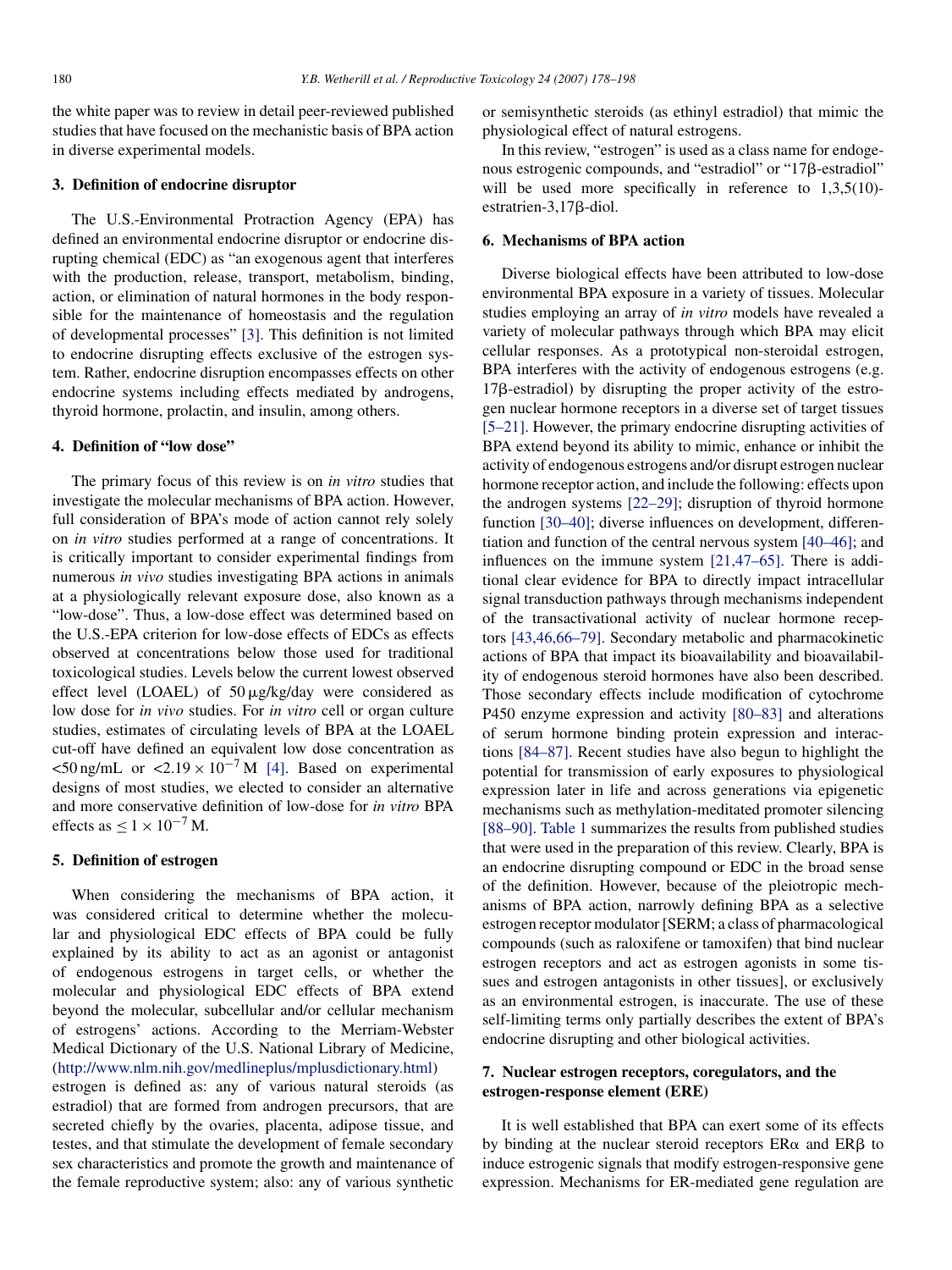### Table 1 Published papers reporting physiological effects of BPA *in vitro*

<span id="page-3-0"></span>

| Reference                         | Species                 | Model                                     | Endpoints                                                                                           | Exposure; vehicle                          | Exposure time        | LOEC (M) $(*P<0.05)$                        | Doses tested (M) $(*P<0.05)$                                                          | Inhibitors                                                          | Other chemicals tested                                                          |
|-----------------------------------|-------------------------|-------------------------------------------|-----------------------------------------------------------------------------------------------------|--------------------------------------------|----------------------|---------------------------------------------|---------------------------------------------------------------------------------------|---------------------------------------------------------------------|---------------------------------------------------------------------------------|
| Adipose models                    |                         |                                           |                                                                                                     |                                            |                      |                                             |                                                                                       |                                                                     |                                                                                 |
| Masuno et al. 2005 [167]          | Mice                    | 3T3-L1 (preadipocyte)                     | Adipocyte differentiation                                                                           | Culture medium,<br>Not indicated           | 6 days               | $2 \times 10^{-5}$ *                        | $4 \times 10^{-6}$ , $2 \times 10^{-5}$ *,<br>$4 \times 10^{-5}$ , $8 \times 10^{-5}$ | LY294002                                                            | BPA-derivatives; NP; OP                                                         |
| Masuno et al. 2002 [168]          | Mice                    | 3T3-L1 (preadipocyte)                     | Adipocyte differentiation                                                                           | Culture medium,<br>Not indicated           | 11 days              | $2 \times 10^{-6}$ *                        | $2 \times 10^{-6}$ *, $10^{-5}$ *, $2 \times 10^{-5}$ *                               |                                                                     | <b>BPA</b> -derivatives                                                         |
| Bone models                       |                         |                                           |                                                                                                     |                                            |                      |                                             |                                                                                       |                                                                     |                                                                                 |
| Kanno et al. 2004 [169]           | Mice                    | MC3T3-E1 (C57BL/6)<br>osteoblast-like     | Cell proliferation,<br>Differentiation (ALP activity),<br>$Ca^{2+}$ content                         | Culture medium,<br><b>ETOH</b>             | 3-4 days             | $10^{-4*}$ , $10^{-6*}$ , $10^{-6*}$        | $10^{-9}$ , $10^{-8}$ , $10^{-7}$ , $10^{-6}$ *,<br>$10^{-5}$ *, $10^{-4}$ *          |                                                                     | E2; coumestrol; genistein;<br>daidzein; NP; DEHP                                |
| Breast cancer models              |                         |                                           |                                                                                                     |                                            |                      |                                             |                                                                                       |                                                                     |                                                                                 |
| Buterin et al. 2006 [101]         | Human                   | T47D/Luc, MCF7                            | ERE-promoter activation, Cell<br>proliferation                                                      | Culture medium,<br><b>DMSO</b>             | $3 - 24 h$ , $24 h$  | $10^{-7}$ (24 h)                            | $10^{-13}$ to $10^{-5}$ , $10^{-5}$                                                   |                                                                     | E2; genistein; PCB54;<br><b>PCB126</b>                                          |
| Cappelletti et al. 2003 [170]     | Human                   | T47D, BT20                                | Cell growth, ER, PR mRNA<br>$(RT-PCR)$                                                              | Culture medium,<br>Not indicated           | 6 days, 10, 24, 48 h | $10^{-6}$ , $10^{-8}$                       | $10^{-8}$ , $10^{-7}$ , $10^{-6}$ , $10^{-5}$                                         |                                                                     | E2; 4-tert-OP;<br>2-OH-biphenol                                                 |
| Inadera et al. 2000 [60]          | Human                   | MCF7                                      | IL-1 induced MCP-1<br>expression                                                                    | Culture media,<br>$<$ 0.1% ETOH            | 24h                  | $5 \times 10^{-7}$ *                        | $10^{-7}$ , $5 \times 10^{-7}$ , $10^{-6}$                                            | <b>ICI 182,780</b>                                                  | $E2$ ; NP                                                                       |
| Iso et al. 2006 [171]             | Human                   | MCF7, MDA-MB-231                          | DNA damage (comet tail<br>length assay)                                                             | Culture medium,<br>${<}0.1\%$ ETOH         | 1, 3, 24h            | $10^{-6*}$                                  | $10^{-8}$ , $10^{-6}$ , $10^{-4}$                                                     | ICI 182,780                                                         | E2                                                                              |
| Olsen et al. 2003 [15]            | Human                   | MCF7                                      | Cell proliferation,<br>Estrogen-responsive gene<br>expression                                       | Culture medium,<br>$≤0.2\%$ ETOH           | 6 days, 3 days       | $5 \times 10^{-7} *$                        | $10^{-8}$ , $10^{-7}$ , $5 \times 10^{-7}$ , $10^{-6}$ ,<br>$10^{-5*}$                | 4-OHTamoxifen;<br>ICI 182,780                                       | E2; tetra-Cl-BPA;<br>tetra-Br-BPA; T3; T4;<br>4-OH-biphenol; 4,4-OH<br>biphenol |
| Recchia et al. 2004 [9]           | Human                   | <b>MCF7, T47D</b>                         | Cell proliferation,<br>$ER\alpha$ -expression & nuclear<br>localization, ERE-luciferase<br>reporter | Culture medium,<br>Not indicated           | 6 days, 2h           | $10^{-6*}$                                  | $10^{-6*}$                                                                            | 4-OH Tamoxifen                                                      | $4-NP$                                                                          |
| Samuelsen et al. 2001 [142]       | Human                   | MCF7, T47D                                | Cell proliferation, PR,<br>pS2-expression                                                           | Culture medium,<br>$≤0.1\%$ ETOH           | 6 days               | $10^{-7}$                                   | $10^{-8}$ , $10^{-7}$ , $10^{-6}$ , $10^{-5}$ , $10^{-4}$                             |                                                                     | E2; Br-BPA derivatives                                                          |
| Singleton et al. 2006 [98]        | Human, S.<br>cerevisiae | MCF7-C4-12 (HA-ER $\alpha$ )              | Differential mRNA<br>expression, ERE-LacZ                                                           | Culture media,<br><b>ETOH</b>              | 3h, 24h              | $10^{-6}$ , $10^{-7}$                       | $10^{-7}$ , $3 \times 10^{-7}$ , $10^{-6}$ ,<br>$3 \times 10^{-6}$                    |                                                                     | E2                                                                              |
| Vivacqua et al. 2003 [10]         | Human                   | Ishikawa (endometrial)<br>MCF7, MCF7SH    | ERE-luciferase, $ER\alpha$ , pS2<br>expression, Cell growth                                         | Culture medium,<br>Not indicated           | 20-24, 6 days        | $10^{-9}$                                   | $10^{-10}$ , $10^{-9}$ , $10^{-8}$ , $10^{-7}$ *,<br>$10^{-6}$ , $10^{-5}$            | 4-OH Tamoxifen                                                      | $E2$ ; 4-NP                                                                     |
| Walsh et al. 2005 [74]            | Human                   | MCF7, MDA-MB-231,<br>SKBR-3               | Intracellular $Ca^{2+}$                                                                             | Kreb's solution,<br>$\leq$ 0.001% methanol | $0 - 15$ min         | $10^{-10}\ast$                              | $10^{-10}$ *, $10^{-9}$ *, $10^{-8}$ *, $10^{-7}$ *                                   | ICI 182,780                                                         | $o, p'$ -DDT; DES; 4-tert-OP                                                    |
| Embryonic/development models      |                         |                                           |                                                                                                     |                                            |                      |                                             |                                                                                       |                                                                     |                                                                                 |
| Iwamuro et al. 2003 [146]         | Xenopus laevis          | Tadpole tail organ culture                | Tail length regression (also see<br>$in vivo$ )                                                     | Culture medium,<br><b>ETOH</b>             | $1-4$ days           | $10^{-6*}$                                  | $10^{-6*}$ , $10^{-5*}$ , $(\pm 10^{-7}$ T3)                                          |                                                                     | E2                                                                              |
| Iwamuro et al. 2006 [32]          | Xenopus laevis          | Tadpole tail organ culture                | Tail length regression, $TR\alpha$ ,<br>TRβ, RXRγ, mRNA<br>expression (RT-PCR)                      | Culture medium,<br><b>ETOH</b>             | $1-5$ days           | $10^{-7*}$                                  | $10^{-7}$ *, $10^{-6}$ *, $10^{-5}$ *, $(\pm 10^{-7})$<br>T3)                         |                                                                     |                                                                                 |
| Tsutsui et al. 1998 [172]         | Hamster (Syrian)        | Primary embryo cells                      | Cell growth, morphological<br>chromosomal aneuploidy,<br>DNA adduct formation                       | Culture medium,<br>$0.6\%$ DMSO            | 24, 48, 72h          | $5\times10^{-5}\ast$                        | $5 \times 10^{-5}$ *, $10^{-4}$ *, $2 \times 10^{-5}$ *                               |                                                                     |                                                                                 |
| Tsutsui et al. 2000 [173]         | Hamster (Syrian)        | Primary embryo cells                      | Cell growth, morphological,<br>DNA adduct formation,<br>aneuploidy                                  | Culture medium,<br>0.6% DMSO               | 24, 48, 72h          | $10^{-4}$ *                                 | $5 \times 10^{-5}$ *, $10^{-4}$ *, $2 \times 10^{-5}$ *                               |                                                                     | BPF; BP-3; BP-4; BP5                                                            |
| Endothelium models                |                         |                                           |                                                                                                     |                                            |                      |                                             |                                                                                       |                                                                     |                                                                                 |
| Lee et al. 2003 [25]              | Human                   | Female primary<br>endothelial cells       | Cell proliferation                                                                                  | Culture medium,<br>Not indicated           | 24, 48, 72h          | $10^{-6*}$                                  | $10^{-8}$ , $10^{-6}$ *, $10^{-4}$ *                                                  |                                                                     | Aroclor 1254                                                                    |
| Female reproductive tissue models |                         |                                           |                                                                                                     |                                            |                      |                                             |                                                                                       |                                                                     |                                                                                 |
| Jin et al. 2005 [174]             | Human                   | BeWo (b30) placental<br>trophoblast       | Calcein AM efflux                                                                                   | HBSS 25 mM<br>glucose, ETOH<br>0.1%        | 48h                  | $10^{-7*}$                                  | $10^{-7}$ *, $10^{-5}$ *, $5 \times 10^{-5}$ *                                        |                                                                     | E2                                                                              |
| Xu et al. 2002 [112]              | Mice B6C3F1             | Primary granulosa cells                   | Cell viability/apoptosis                                                                            | Culture medium,<br>$0.1\%$ ETOH            | 72h                  | $10^{-10*}$                                 | $10^{-13}$ , $10^{-10}$ *, $10^{-7}$ *, $10^{-4}$ *                                   |                                                                     |                                                                                 |
| Immue system models               |                         |                                           |                                                                                                     |                                            |                      |                                             |                                                                                       |                                                                     |                                                                                 |
| Alizadeh et al. 2006 [47]         | Mice BALB/c             | Primary splenocytes; Sex<br>not specified | Cytokine production,<br>$(IL-4;-12; IFN-\gamma ELISA)$                                              | In vivo IP-injection,<br>corn oil          | 8 days               | 100 mg/kg every other days                  | 100 mg/kg for IL-4*; IFN- $\gamma^*$                                                  |                                                                     |                                                                                 |
| Canesi et al. 2004 [75]           | Mussels                 | Primary hemocytes                         | Lysosomal membrane<br>stability, ERK2, p38, STAT3,<br>STAT5 phosphorylation                         | Artificial sea<br>water/serum, ETOH        | 15-110 min, 5-30 min | $2.5 \times 10^{-5}$ , $2.5 \times 10^{-5}$ | $2.5 \times 10^{-5}$ $2.5 \times 10^{-4}$ ,<br>$2.5 \times 10^{-5}$ *,                | 4-OHTamoxifen;<br>SB203580;<br>PD98059;<br>wortmannin;<br>GF109203X | DES; NP                                                                         |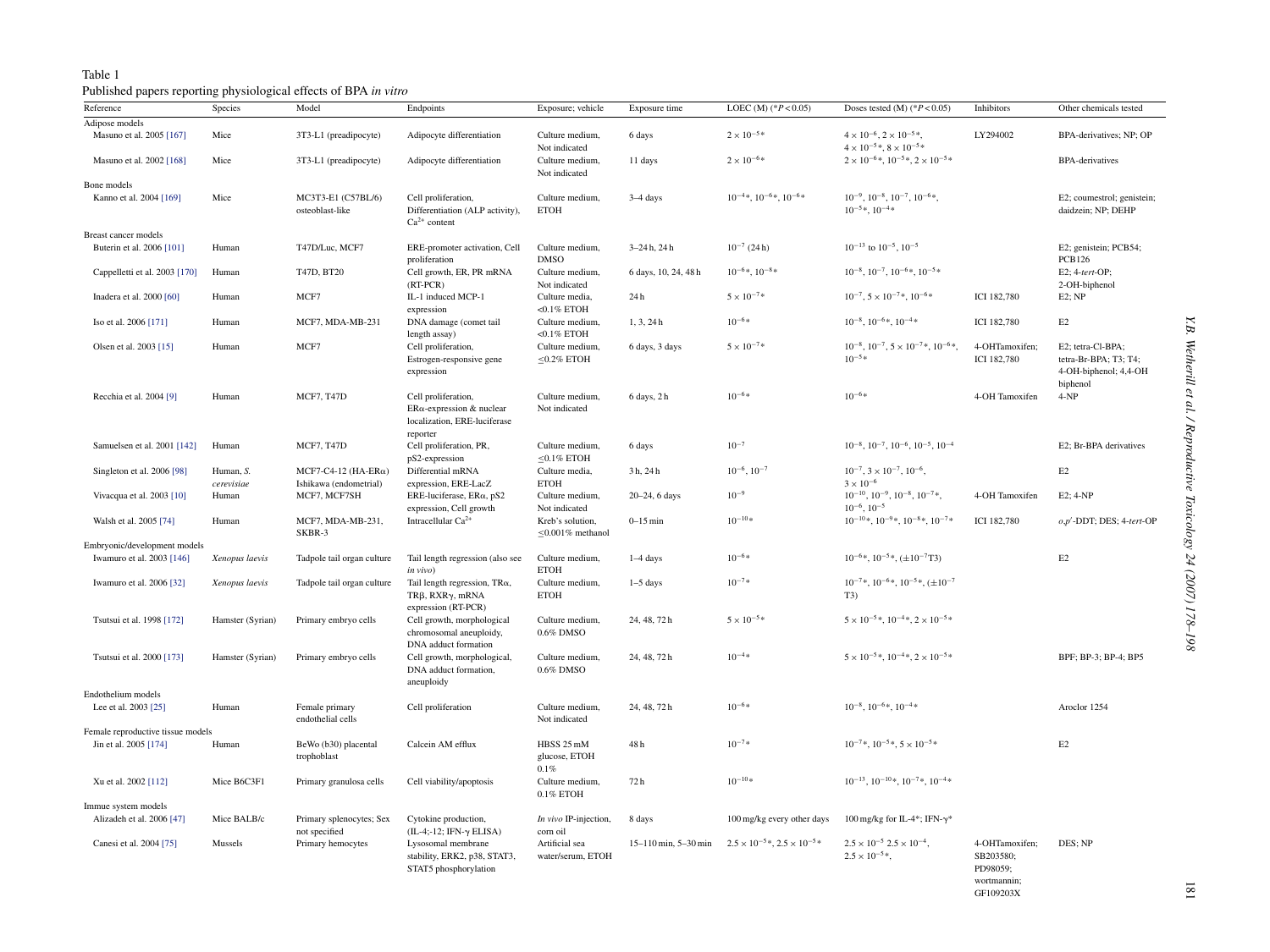## Table 1 (*Continued* )

| Reference                                          | Species                       | Model                                                                      | Endpoints                                                                                  | Exposure; vehicle                                            | Exposure time                  | LOEC (M) $(*P<0.05)$      | Doses tested (M) $(*P<0.05)$                                                                                               | Inhibitors                                                 | Other chemicals tested                                                                                                           |
|----------------------------------------------------|-------------------------------|----------------------------------------------------------------------------|--------------------------------------------------------------------------------------------|--------------------------------------------------------------|--------------------------------|---------------------------|----------------------------------------------------------------------------------------------------------------------------|------------------------------------------------------------|----------------------------------------------------------------------------------------------------------------------------------|
| Goto et al. 2004 [64]                              | Mice BALB/c                   | Female primary<br>splenocytes                                              | Cell proliferation                                                                         | Culture medium,<br>0.156% DMSO                               | 72h                            | $2 \times 10^{-5} *$      | $2.5 \times 10^{-6}$ , $5 \times 10^{-6}$ ,<br>$1 \times 10^{-5}$ , $2 \times 10^{-5}$ *                                   |                                                            |                                                                                                                                  |
| Han et al. 2002 [63]                               | Mice BALB/c                   | Male primary splenocytes                                                   | Immunoglobulin production<br>(ELISA)                                                       | Culture medium,<br>$<$ 0.1% ETOH                             | 7 days                         | $10^{-8}$ (IgE; IgM)      | $10^{-8}$ , $10^{-7}$ , $10^{-6}$ , $10^{-5}$ , $10^{-3}$                                                                  |                                                            | E2; tamoxifen; DES;<br>diadzein genistein quercetin;<br>luteolin                                                                 |
| Hong et al. 2004 [62]                              | Mice BALB/c                   | RAW 264 (macrophage),<br>Female Abdominal<br>macrophages                   | LPS-induced TNF- $\alpha$<br>production, NO-production                                     | Culture medium<br>DMSO,<br>DMSO/corn oil                     | 4h                             | nd                        | $4.4 \times 10^{-5}$ * (NO only), NS                                                                                       |                                                            | Various EDCs                                                                                                                     |
| Kim et al. 2003 [48]                               | Mice                          | RAW 264.7<br>(macrophage), Female<br>Abdominal macrophages                 | $TNF\alpha$ ; NO production (total<br>nitrite), iNOS expression<br>$(RT-PCR)$              | Culture medium $(\pm$<br>LPS), < $0.1\%$ DMSO                | 6.24h                          | $10^{-5*}$                | $10^{-6}$ , $10^{-5}$ *, $5 \times 10^{-5}$ *, * vs.<br>LPS control                                                        | ICI 182.780                                                | E2                                                                                                                               |
| Lee et al. 2003 [61]                               | Mice BALB/c                   | Female primary lymph<br>node cells, hybridoma<br>cells (3.155, GK1.5, EL4) | PMA/KLH-primed<br>IL4-production                                                           | Culture medium,<br>Not indicated                             | $2, 4$ days                    | $10^{-5*}$                | $10^{-7}$ , $10^{-6}$ , $10^{-5}$ , $5 \times 10^{-5}$ ,<br>$10^{-4}$ *                                                    | Nitrendipine;<br>BATA-AM;<br>thapsigargin;<br><b>FK506</b> | NP                                                                                                                               |
| Ndebele et al. 2004 [49]                           | Human                         | CD4+ Jurkat T cell line                                                    | IL-2 production (ELISA;<br>RT-PCR)                                                         | Culture medium                                               | 48h                            | $\rm ns$                  | $10^{-9}$ , $10^{-8}$ , $10^{-7}$ , $10^{-6}$                                                                              |                                                            | Coumesterol; TCDD; DDT                                                                                                           |
| Reistad et al. 2005 [160]                          | Human                         | Primary neutrophil<br>granulocytes                                         | Reactive oxygen species,<br>Intracellular $Ca^{2+}$ (secondary<br>endpoints)               | HEPES-buffered<br>salt solution, $\leq 0.1\%$<br><b>ETOH</b> | 60 min, 250 s                  | $2\times10^{-6}\ast$      | $2 \times 10^{-6}$ , $6 \times 10^{-6}$ ,<br>$1.2 \times 10^{-5}$ *, $2 \times 10^{-5}$ *                                  |                                                            | 4-Br-BPA                                                                                                                         |
| Sakabe et al. 1999 [50]                            | Mice                          | Primary thymus<br>epithelial cells                                         | Thymosin- $\alpha$ 1 suppression<br>(ELISA; HPLC)                                          | Culture medium,<br>Not indicated                             | 7 days                         | $3 \times 10^{-6}$ *      | $3 \times 10^{-8}$ , $3 \times 10^{-7}$ ,<br>$3 \times 10^{-6}$ , $3 \times 10^{-5}$ $\approx 3 \times 10^{4}$             |                                                            | E2; genistein; coumesterol;<br>$\alpha$ -zeralanol; progesterone;<br>cholesterol                                                 |
| Sawai et al. 2003 [51]                             | Mice C57BL/6;                 | Primary splenic<br>mononuclear cells                                       | ConA induced IFN- $\gamma$ secretion<br>(ELISA)                                            | Culture medium,<br>Not indicated                             | 24h                            | $5\times10^{-8}\ast$      | $5 \times 10^{-10}$ , $5 \times 10^{-8}$ *,<br>$5 \times 10^{-6}$ *                                                        |                                                            |                                                                                                                                  |
| Watanabe et al. 2003 [53]                          | Human                         | $HL-60$                                                                    | Neutrophilic differentiation,<br>$O_2$ <sup>-</sup> production, CD18<br>expression         | Culture medium,<br><b>DMSO</b>                               | 6 days                         | $10^{-10*}$               | $10^{-12}$ , $10^{-10}$ , $10^{-9}$ *, $10^{-8}$                                                                           | 4-OH Tamoxifen                                             |                                                                                                                                  |
| Liver models                                       |                               |                                                                            |                                                                                            |                                                              |                                |                           |                                                                                                                            |                                                            |                                                                                                                                  |
| Jeong et al. 2000 [83]                             | Mice                          | Hepa-1c1c7 (hepatoma)                                                      | Cyp1a-1 activity, Cyp1a-1<br>mRNA expression (RT-PCR)                                      | Culture medium,<br>DMSO < $0.2\%$                            | 18h, 6h                        | $10^{-5*}$                | $10^{-6}$ , $10^{-5}$ , $5 \times 10^{-5}$                                                                                 | 4-OH Tamoxifen                                             | <b>TCDD</b>                                                                                                                      |
| Kubo et al. 2004 [78]                              | Human                         | Hep3B (hepatoma)                                                           | Inhibition of hypoxic<br>response, Erythropoietin,<br>HIF-1a expression                    | Culture medium,<br>Not indicated                             | 6h                             | $10^{-4}$                 | $5 \times 10^{-5}$ , $10^{-4}$ , $5 \times 10^{-4}$                                                                        | CoCl; Mg132                                                | BPA-OMe; BPE; BPF                                                                                                                |
| Male reproductive tissue models                    |                               |                                                                            |                                                                                            |                                                              |                                |                           |                                                                                                                            |                                                            |                                                                                                                                  |
| Fiorini et al. 2004 [136]                          | Rat                           | SerW3 (Sertoli cells<br>testis)                                            | Qualitative junctional protein<br>expression                                               | Culture medium,<br>DMSO < $0.1%$                             | 24h                            | $4.5 \times 10^{-5}$      | $4.5 \times 10^{-5}$                                                                                                       |                                                            | BPA-methacrylate;<br>$o,p'$ -DDT                                                                                                 |
| Iida et al. 2003 [175]                             | Rat Wistar                    | Primary Sertoli cells                                                      | Viability/apoptosis                                                                        | Culture media                                                | $<$ 12-48 $h$                  | $1.5 \times 10^{-4}$ *    | $5 \times 10^{-5}$ , $10^{-4}$ , $1.5 \times 10^{-4}$ ,<br>$2 \times 10^{-4}$ , $3 \times 10^{-4}$                         |                                                            |                                                                                                                                  |
| Lee et al. 2003 [29]                               | S. cerevisiae,<br>Human, Mice | Hela, HepG2, 15p-1<br>(Sertoli cell line)                                  | 2-hybrid AR/ASC1, GFP-AR<br>translocation, Inhibition of<br>ARE-transcription (luciferase) | Culture medium,<br><b>ETOH</b>                               | 3h, 24h, 24h                   | $10^{-6}$                 | $10^{-7}$ , $10^{-6}$ , $10^{-5}$ , $10^{-4}$                                                                              |                                                            | E2; NP; cyproterone                                                                                                              |
| Nikula et al. 1999 [135]                           | Mice                          | mLTC-1 (Leydig tumor<br>cell line)                                         | cAMP, progesterone<br>production                                                           | Culture medium,<br><b>ETOH</b>                               | 48h                            | $10^{-7}$ *               | $10^{-7}$ , $10^{-6}$ , $10^{-5}$ , $10^{-4}$                                                                              |                                                            | E2; tert-OP; OP; DES                                                                                                             |
| Song et al. 2002 [137]                             | Mice                          | K28 (Leydig tumor cell<br>line)                                            | Nur77 expression S,<br>Steroidogenic function                                              | Culture media, 0.1%<br><b>ETOH</b>                           | $30 \text{ min} -24 \text{ h}$ | $10^{-8}$                 | $10^{-9}$ , $10^{-8}$ , $10^{-7}$ , $10^{-6}$ , $10^{-5}$                                                                  | H89; PD98059;<br>GFX; wortmannin                           | BPE; BPF; BPM; BPP;<br>BPS; BPZ                                                                                                  |
| Tabuchi et al. 2006 [176]                          | Mice                          | TTE3 Sertoli cells (testis)                                                | mRNA expression                                                                            | Culture media, 0.1%<br><b>DMSO</b>                           | 3, 6, 12h                      | $2\times10^{-4}\ast$      | $2 \times 10^{-4}$ *                                                                                                       |                                                            |                                                                                                                                  |
| Wetherill et al. 2002 [26]                         | Human                         | LNCaP (prostate)                                                           | Cell proliferation,<br>AR-translocation                                                    | Culture medium,<br>$0.1\%$ ETOH                              | 72h, 2, 7h                     | $10^{-9}$ *, $10^{-10}$ * | $10^{-10}$ , $10^{-9}$ *, $10^{-8}$ , $10^{-7}$                                                                            | Bicalutamide                                               | DHT                                                                                                                              |
| Wetherill et al. 2005 [28]                         | Human                         | LNCaP (prostate)                                                           | PSA, AR expression, AR<br>transactivation                                                  | Culture medium,<br>$0.1\%$ ETOH                              | 48h                            | $10^{-9}$                 | $10^{-9}$ , $10^{-5}$                                                                                                      | Bicalutamide                                               | DHT                                                                                                                              |
| Satoh et al. 2004 [12]                             | Hamster                       | CHO-K1<br>(ARE-luciferase)                                                 | $AR/ARE$ luc expression ( $\pm$<br>DHT), Cell proliferation                                | Culture medium,<br>DMSO, $\leq 0.1\%$<br><b>ETOH</b>         | $16 - 24h$                     | $10^{-6}$ , $10^{-7}$     | $10^{-11}$ , $10^{-10}$ , $10^{-9}$ , $10^{-7}$ ,<br>$10^{-7}$ , $10^{-5}$                                                 |                                                            | BADGE; BADGE-2H <sub>2</sub> O;<br>BADGE-2HCl; BPF;<br>BFDGE; BFDGE-2H <sub>2</sub> O;<br>BFDGE-2HCl; Cyproterone;<br>Mibolerone |
| Nervous system models<br>Miyatake et al. 2006 [44] | Mice ICR                      | Primary culture midbrain<br>astrocytes & neuron/glia                       | GFAP/Neu-N<br>immunoreactivity, $[Ca^{2+}]I$                                               | Culture medium,<br>Not indicated                             | 24h                            | $10^{-13} *$              | $10^{-14}$ , $10^{-13}$ , $10^{-12}$ ,<br>$10^{-11}$ *, $10^{-10}$ , $10^{-10}$ , $10^{-10}$ ,<br>$10^{-7}$ *, $10^{-6}$ * | ICI 182,780;<br>mifepristone;<br>flutamide                 | E2                                                                                                                               |

*Y.B. Wetherill et al. / Reproductive Toxicology 24 (2007) 178–198*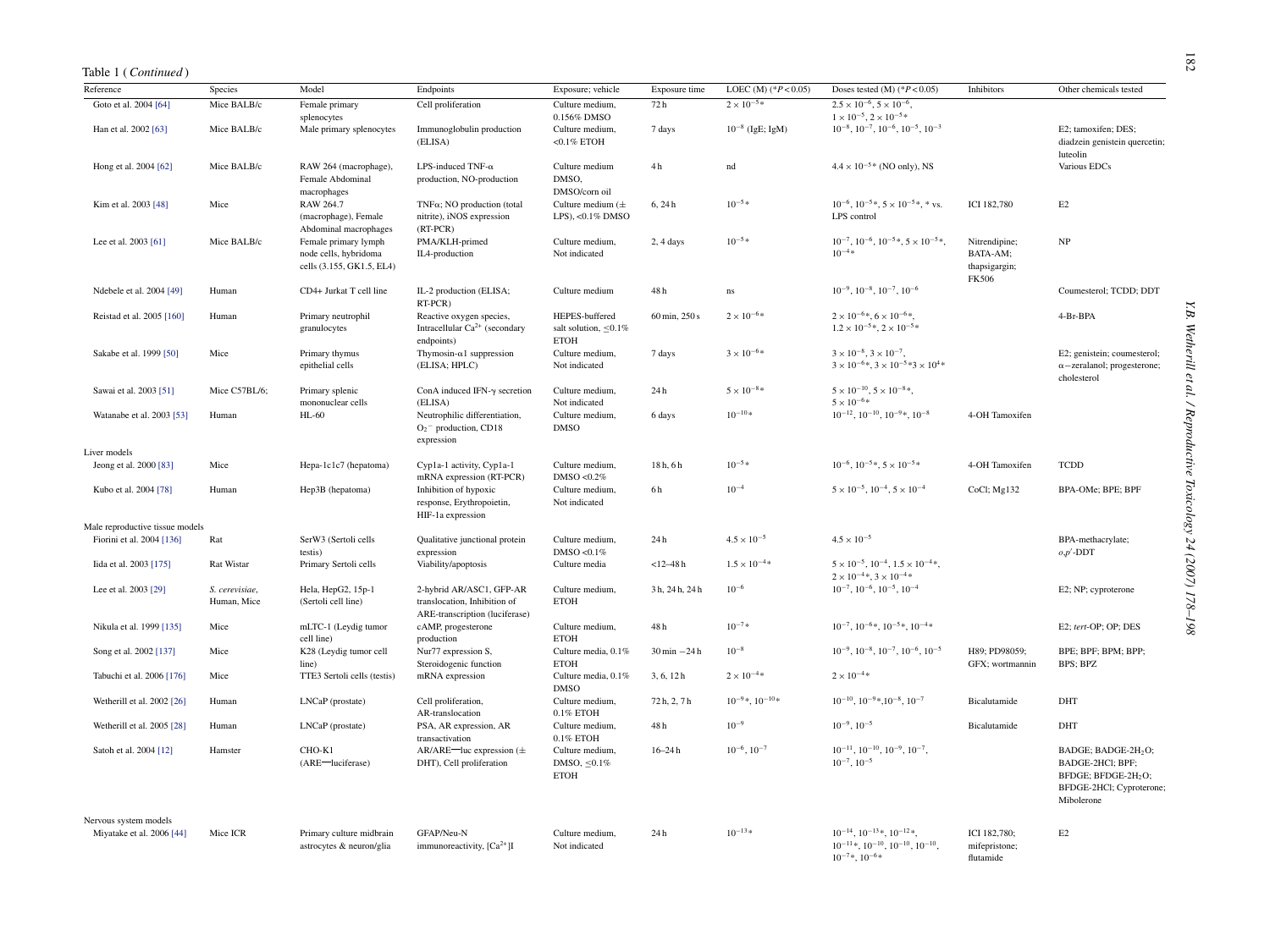| Table 1 ( <i>Continued</i> ) |                |                         |
|------------------------------|----------------|-------------------------|
| Reference                    | <b>Species</b> | Model                   |
| Seiwa et al. 2004 [177]      | Mice ICR       | Primary oligodendrocyte |
|                              |                | precursor cells         |
| Sato et al. 2002 [178]       | Rat Wistar     | Hinnocampus             |

| Sato et al. 2002 [178]            | <b>Rat Wistar</b>        | precursor cells<br>Hippocampus<br>organotypic primary          | Glutamate-induced cell death<br>(CA3)                             | indicated<br>Culture medium                                          | 24h                    | $10^{-12}$ *                 | $10^{-12\,*}$                                                                                                                                                                                       | ICI 182,780;                                                                                                                                                  | E2; $17\alpha$ -EE; DES; p-NP                                                                                                  |
|-----------------------------------|--------------------------|----------------------------------------------------------------|-------------------------------------------------------------------|----------------------------------------------------------------------|------------------------|------------------------------|-----------------------------------------------------------------------------------------------------------------------------------------------------------------------------------------------------|---------------------------------------------------------------------------------------------------------------------------------------------------------------|--------------------------------------------------------------------------------------------------------------------------------|
|                                   |                          | culture                                                        |                                                                   |                                                                      |                        |                              | $10^{-9*}$<br>$10^{-6*}$                                                                                                                                                                            | 4-OH Tamoxifen                                                                                                                                                |                                                                                                                                |
|                                   |                          |                                                                | NMDA-receptor expression,<br>Spine & mossy fiber density          | $\leq$ 0.1% ETOH                                                     |                        |                              | $10^{-4}$ *                                                                                                                                                                                         |                                                                                                                                                               |                                                                                                                                |
| Yamaguchi et al. 2006 [40]        | Mice                     | SFME cells                                                     | LIF/BMP-2 induced astrocyte<br>differentiation                    | Culture medium,<br>Not indicated                                     | 48h                    | $4.4 \times 10^{-12}$ *      | $4.4 \times 10^{-13}$ , $4.4 \times 10^{-12}$ *,<br>$4.4 \times 10^{-11}$ , $4.4 \times 10^{-10}$ ,<br>$4.4 \times 10^{-9}$ , $4.4 \times 10^{-8}$ ,<br>$4.4 \times 10^{-7}$ , $4.4 \times 10^{-6}$ | 4-OH Tamoxifen                                                                                                                                                |                                                                                                                                |
| Yoneda et al. 2003 [76]           | Rat                      | PC12 (adrenal)                                                 | Dopamine secretion                                                | Culture medium,<br>$≤0.1\%$ DMSO                                     | $10 \,\mathrm{min}$    | $2.5 \times 10^{-6*}$        | $2.5 \times 10^{-6}$ , $5 \times 10^{-6}$ ,<br>$1 \times 10^{-5}$ , $1.5 \times 10^{-5}$                                                                                                            | Diltiazem;<br>clorgyin;<br>pargyline;<br>$\omega$ -agatoxin;<br>$\omega$ -conotoxin; H7;<br>H-89; ryanodine;<br>ruthenium red;<br>Rp-cAMPS;<br>$GDP\beta s$ , |                                                                                                                                |
| Zsarnovszky et al. 2005 [46]      | Rat<br>Sprague-Dawley    | Developing cerebellar<br>neurons (male & female)               | ERK1/2 phosphorylation                                            | Culture medium,<br>artificial<br>cerebrospinal fluid,<br><b>DMSO</b> | 5 min                  | $10^{-12}\ast$               | $10^{-12}$ *, $10^{-11}$ *, $10^{-10}$ *, $10^{-9}$ ,<br>$10^{-8}$ , $10^{-7}$ *, $10^{-6}$ *, $10^{-4}$                                                                                            | U0128                                                                                                                                                         | E2                                                                                                                             |
| Pancreatic models                 |                          |                                                                |                                                                   |                                                                      |                        |                              |                                                                                                                                                                                                     |                                                                                                                                                               |                                                                                                                                |
| Adachi et al. 2005 [21]           | <b>Rat Wistar</b>        | Male; primary pancreatic<br>islets                             | Insulin release-RIA                                               | Krebs-Ringer<br>bicarbonate buffer<br>$-16.7$ mM glucose             | 60 min, 24h            | nd, $4.4 \times 10^{-8}$ *   | $4.4 \times 10^{-10}$ , $4.4 \times 10^{-9}$ ,<br>$4.4 \times 10^{-8}$ , $4.4 \times 10^{-8}$ ,<br>$4.4\times10^{-6}$                                                                               | Actinomycin-D;<br>ICI 182,780                                                                                                                                 | $E2$ ; NP                                                                                                                      |
| Alonso-Magdalena et al. 2005 [66] | Mice Swiss albino<br>OF1 | Male; primary pancreatic<br>islets and isolated islet<br>cells | Intracellular $Ca^{2+}$                                           | Modified<br>Ringers-5 or<br>0.5 mM glucose,<br><b>DMSO</b>           | 5 min                  | $10^{-9*}$                   | $10^{-9} *$                                                                                                                                                                                         | ICI 182,780;<br>KT-5823;<br>pertussis toxin;<br>ODQ; L-NAME                                                                                                   | E2; E2-HRP; DES; DDT                                                                                                           |
| Alonso-Magdalena et al. 2006 [67] | Mice Swiss albino<br>OF1 | Male; primary pancreatic<br>islets and isolated islet<br>cells | Insulin release-RIA; insulin<br>content                           | In vivo sc injection;<br>tocopherol-stripped<br>corn oil             |                        | 10 μg/kg/day                 | 10; 100 μg/kg/day                                                                                                                                                                                   | ICI 182,780                                                                                                                                                   | E2                                                                                                                             |
| Nadal et al. 2000 [70]            | Mice Swiss albino<br>OF1 | Male; primary pancreatic<br>islets and isolated islet<br>cells | Fluo-3 AM $[Ca2+]$                                                | Perfusion buffer<br>$-8$ mM glucose                                  | $4-8$ min              | $10^{-10}$                   | $10^{-10}$ , $10^{-11}$ , $10^{-9}$ , $10^{-7}$                                                                                                                                                     |                                                                                                                                                               | E2; E2-HRP; DES;<br>$o, p'$ -DDT                                                                                               |
| Quesada et al. 2002 [73]          | Mice Swiss albino<br>OF1 | Male; primary pancreatic<br>islets and isolated islet          | Intracellular $Ca^{2+}$ ,<br>Phospho-CREB-IR                      | Profusion buffer                                                     | $0-15$ min             | $10^{-9}$                    | $10^{-9}$                                                                                                                                                                                           | ICI 182,780                                                                                                                                                   | E2; E2-HRP                                                                                                                     |
| Pituitary models                  |                          | cells                                                          |                                                                   |                                                                      |                        |                              |                                                                                                                                                                                                     |                                                                                                                                                               |                                                                                                                                |
| Bulayeva et al. 2004 [69]         | Rat                      | GH3/B6/F10<br>$(ER\alpha$ -positive)                           | ERK1/2 phosphorylation<br>immunoreactivy                          | Culture medium;<br><b>ETOH</b>                                       | $3-30$ min             | nd                           | $10^{-9}$                                                                                                                                                                                           |                                                                                                                                                               | E2; NP; endosulfan; DDE;<br>dieldrin; coumesterol                                                                              |
| Ghisari et al. 2005 [30]          | Rat                      | GH3                                                            | Cell proliferation (T-screen)                                     | Culture medium                                                       | 6 days                 | $10^{-7*}$                   | $10^{-8}$ , $10^{-7}$ *, $10^{-6}$ *, $10^{-5}$ *                                                                                                                                                   | ICI 182,780                                                                                                                                                   | E2; T3; BPA-methacrylate;<br>4-OP; 4-n-NP; iprodion;<br>prochloraz; chlorpyrifos;<br>4-OH-PCB 106; 4-OH-PCB<br>69; 4-OH-PCB121 |
| Kitamura et al. 2002 [33]         | Rat                      | GH3                                                            | Cell proliferation                                                | Culture medium,<br><b>ETOH</b>                                       | 7 days                 | $10^{-6*}$                   | $10^{-7}$ , $10^{-6*10^{-5*}}$                                                                                                                                                                      | 4-OH Tamoxifen                                                                                                                                                | T3; E2; TBBPA; TCBPA                                                                                                           |
| Kitamura et al. 2005 [35]         | Human, Mice, Rat         | MCF7, NIH3T3, GH3                                              | ERE <sub>3</sub> -luciferase,<br>ARE-luciferase, GH-induction     | Culture medium,<br><b>ETOH</b>                                       | 24h, 24h, 2 days       | $10^{-7}$ *, $10^{-6}$ *, NS | $10^{-8}$ , $10^{-7}$ , $10^{-6}$ , $10^{-5}$ ,<br>$10^{-4}$ *                                                                                                                                      | 4-OHTamoxifen                                                                                                                                                 | E2; various BPA-related<br>compounds                                                                                           |
| Steinmetz et al. 1997 [157]       | Rat                      | GH3                                                            | Prolactin release, Cell<br>proliferation,<br>Prolactin-luciferase | Culture media,<br>$<0.001\%$ ETOH                                    | 1-8 days, 8, 24 h      | $10^{-6}$ , $10^{-9}$        | $10^{-6}$ , $10^{-9}$                                                                                                                                                                               |                                                                                                                                                               | E2                                                                                                                             |
| Watson et al. 2005 [72]           | Rat                      | GH3/B6/F10 GH3/B6/D9                                           | Intracellular $Ca^{2+}$ , Prolactin<br>release                    | Ringer's solution,<br>Culture medium                                 | $1, 3$ min             | $10^{-12}$                   | $10^{-12}$ , $10^{-10}$ *, $10^{-9}$ *, $10^{-8}$ *,<br>$10^{-7}$                                                                                                                                   |                                                                                                                                                               | Coumesterol; DDE; DES;<br>dieldrin; endosulfan; p-NP                                                                           |
| Wozniak et al. 2005 [77]          | Rat                      | GH3/B6/F10 GH3/B6/D9                                           | Intracellular $Ca^{2+}$ , Prolactin<br>release                    | Ringer's solution,<br>Culture medium                                 | $0-20$ min, $1-15$ min | $10^{-12} *$                 | $10^{-12}$ *, $10^{-10}$ *, $10^{-9}$ *, $10^{-8}$ *,<br>$10^{-12}$ *, $10^{-11}$ *, $10^{-10}$ , $10^{-9}$ ,<br>$10^{-8}\ast$                                                                      | Nifedipine                                                                                                                                                    | Coumesterol; DDE; DES;<br>dieldrin; endosulfan; p-NP                                                                           |

T3-induced differentiation Culture media, Not

Exposure; vehicle Exposure time LOEC (M) (\**P* < 0.05) Doses tested (M) (\**P* < 0.05) Inhibitors Other chemicals tested

 $\frac{1}{2}$  days  $10^{-5}$   $10^{-9}$ ,  $10^{-7}$ ,  $10^{-6}$ ,  $0^{-5}$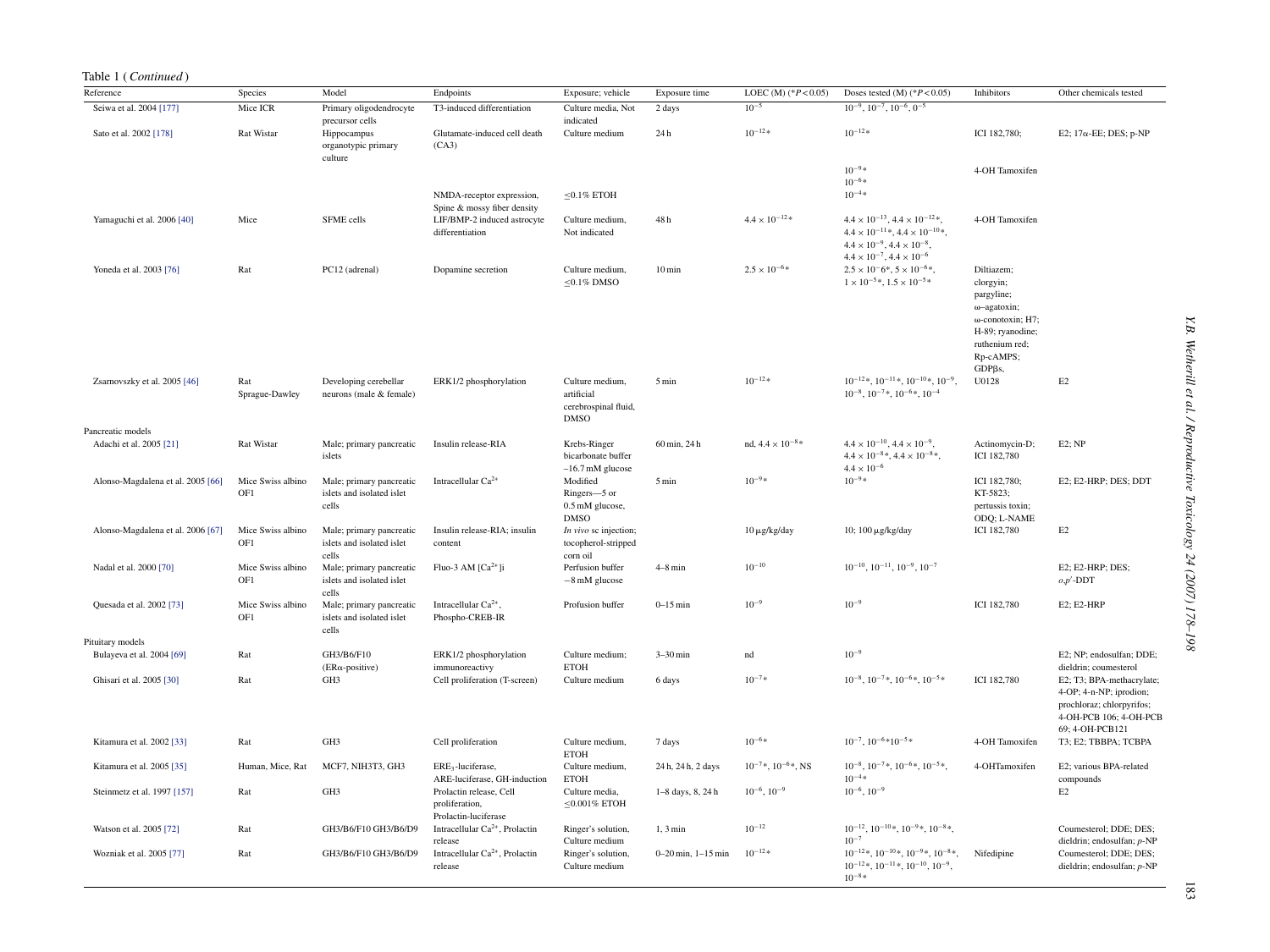complex, and depend on the recruitment of tissue-specific co-regulatory factors that differentially affect the interaction of ERs with EREs of different target genes [\[91,92\].](#page-18-8) BPA selectively binds to  $ER\alpha$  and  $ER\beta$ , and has a higher affinity for  $ER\beta$  in target cells [\[6–8\].](#page-16-21) Kuiper et al. reported a Ki for BPA of 195 and 35 nM at ER $\alpha$  and ER $\beta$ , respectively [\[6\].](#page-16-21) It was also found that the binding affinity relative to  $17\beta$ -estradiol for BPA at ER $\beta$  was 6.6-fold higher than at ER $\alpha$ ; 0.33 and 0.05, respectively [\[6\]. S](#page-16-21)atoh et al. also showed that BPA could bind to human ER $\alpha$  and reported an IC<sub>50</sub> (the concentration of chemical required to reduce specific  $17\beta$ -estradiol binding by 50%) of 7.8  $\mu$ M [\[12\].](#page-16-22) Gould et al. demonstrated that as an endocrine disruptor BPA is not merely a weak estrogen mimic, but it exhibits characteristics of a distinct molecular mechanism of action at  $ER\alpha$ , with BPA interacting differently within the ligand-binding domain [\[5\].](#page-16-2) These findings reveal that the interactions of BPA and  $17\beta$ -estradiol with an estrogen receptor can induce differential molecular effects, thus ultimately impacting the physiological response of sensitive cells.

In addition to the differential ER binding properties, there are major differences in the effects of BPA on co-activator recruitment by ER $\alpha$  and ER $\beta$  [\[8\].](#page-16-23) Specifically, the BPA/ER $\beta$ receptor/ligand complex showed over 500-fold greater potency than the BPA/ER $\alpha$  complex in recruiting the co-activator TIF2. Moreover, the enhanced (relative to  $ER\alpha$ ) ability of  $ER\beta$  to recruit co-activators in the presence of BPA was consistent with a greater capacity of  $ER\beta$  to potentiate reporter gene activity in transiently transfected HeLa cells expressing  $ER\beta$ and TIF2 over a concentration range of  $1-100 \mu M$  [\[8\].](#page-16-23) A higher relative binding affinity (RBA) for BPA at  $ER\beta$  was also observed (estradiol RBA for BPA at  $ER\beta$  was 0.75 versus  $0.073$  for ER $\alpha$ ). Based on those data it was concluded that ligand-dependent differences in the ability of  $ER\alpha$  and  $ER\beta$  to recruit co-activator proteins would contribute to the complex tissue-dependent agonistic or antagonistic responses observed with exposure to endocrine disruptors such as BPA.

Numerous isoforms of  $ER\alpha$  and  $ER\beta$  have been identified and they likely play unique roles as mediators of the actions of endogenous estrogens and BPA. For example, Ramsey et al. used different ERE-sequence containing reporter-constructs to demonstrate that expression of different isoforms of  $ER\beta$  differentially impacted ERE-regulated gene expression in a ligand dependent manner [\[93\].](#page-18-9) These results suggest that the cell-type specific expression of different ER isoforms together with availability of a specific ligand, contributes to the cellular complexity of ERE-regulated estrogen responsive target gene expression. Moreover, a study by Masuyama et al. showed that compared to 17<sub>B</sub>-estradiol, BPA blocks the ubiquitination and degradation of ER $\beta$ , suggesting that BPA may affect ER $\beta$ -mediated transcription of target genes by differential degradation of nuclear receptors [\[94\].](#page-18-10)

# **8. Differential responsiveness of sensitive cells and tissues**

Regarding cell-specific differences in response to BPA, it was proposed that the nature of the estrogen-responsive promoter would also influence the activity of endocrine disrupting chemicals through ERs, similar to the way in which SERMs manifest their gene-specific activities. The idea that ligands play an active role in ER function was proposed by McDonnell and others who demonstrated that different ligands induce distinct conformational changes in the ER, correlating with the observed diversity in transcriptional and biological responses [\[95–97\].](#page-18-11)

Pennie et al. showed that the nature of the ERE, along with the ratio of  $ER\alpha$  and  $ER\beta$  in a particular cell or tissue could influence ER-responsive genes in the presence of estrogenic compounds such as BPA [\[14\]. I](#page-16-24)n those studies, the effects of BPA at doses from 1 to 100  $\mu$ M and 17 $\beta$ -estradiol (1 nM to 1  $\mu$ M) in COS-1 cells transiently transfected with either vitellogenin  $ERE$  or  $LHB$   $ERE$  reporters were characterized. A follow-up study by Hall et al. confirmed these findings by demonstrating that the transcriptional activities of EDCs are mediated in a promoter-specific manner, and that estrogen-responsive promoters communicate differentially with  $ER\alpha$  and  $ER\beta$  by influencing the receptor structures, thus resulting in a diversity of transcriptional responses[\[13\]. S](#page-16-25)pecifically, HepG2 (human hepatoma), Ishikawa (human endometrial carcinoma) or UCI107 (human ovarian carcinoma) cells were co-transfected with  $ER\alpha$ or  $ER\beta$  expression plasmids together with different firefly luciferase reporter constructs. The reporter constructs contained either three copies of the vitellogenin ERE, the estrogenresponsive promoters from pS2, lactoferrin, or complement 3  $(C3)$ . Notably, BPA action through ER $\beta$  was significantly influenced by the nature of the promoter utilized. In particular, BPA displayed remarkably high potency on pS2 promoter through  $ER\beta$ , with higher  $ER\alpha$ -mediated activity at vitellogenin and lactoferrin promoters [\[13\].](#page-16-25) The authors concluded that different estrogen-responsive promoters may influence the ability of the ER to form a transcriptionally active conformation, providing a mechanism for the promoter-specific activities observed. These studies are in agreement with Kurosawa et al. who demonstrated that BPA exhibits estradiol-like agonist activity via  $ER\beta$ , and has mixed agonist and antagonist activity in some types of cells via ER $\alpha$  [\[16\].](#page-16-26) Thus, for a given cell type, the activity of BPA likely depends in part on the levels of different ER isoforms and variants expressed in the sensitive cell or tissue.

Although altered ER-regulated gene expression through the ERE is a major mechanism of BPA action, recently it was shown by Singleton et al., that high concentrations of BPA could regulate expression of a distinct set of genes involved in growth and development, such as HOXC1 and C6, Wnt5A, Frizzled, TGFß-2, and STAT inhibitor 2 in MCF-7 breast cancer cells stably expressing HA-tagged ER $\alpha$  [\[98\]. W](#page-18-12)hen HOXC6 mRNA expression was examined by quantitative RT-PCR, three independent  $ER\alpha$ -HA cell cultures showed down-regulation (2.2–2.8-fold) following 3 h treatment with  $1 \mu M$  BPA. HOX genes encode transcription factors containing the highly conserved 183-basepair homeodomain sequence and are critically important for embryonic development [\[99\].](#page-18-13) Although biological functions of the HOXC6 gene product are not well defined, targeted disruption of this gene in mice has indicated a role in mammary ductal development [\[100\].](#page-18-7) In contrast to Singeleton's study, Buterin et al. demonstrated that exposure of MCF-7 and T47D breast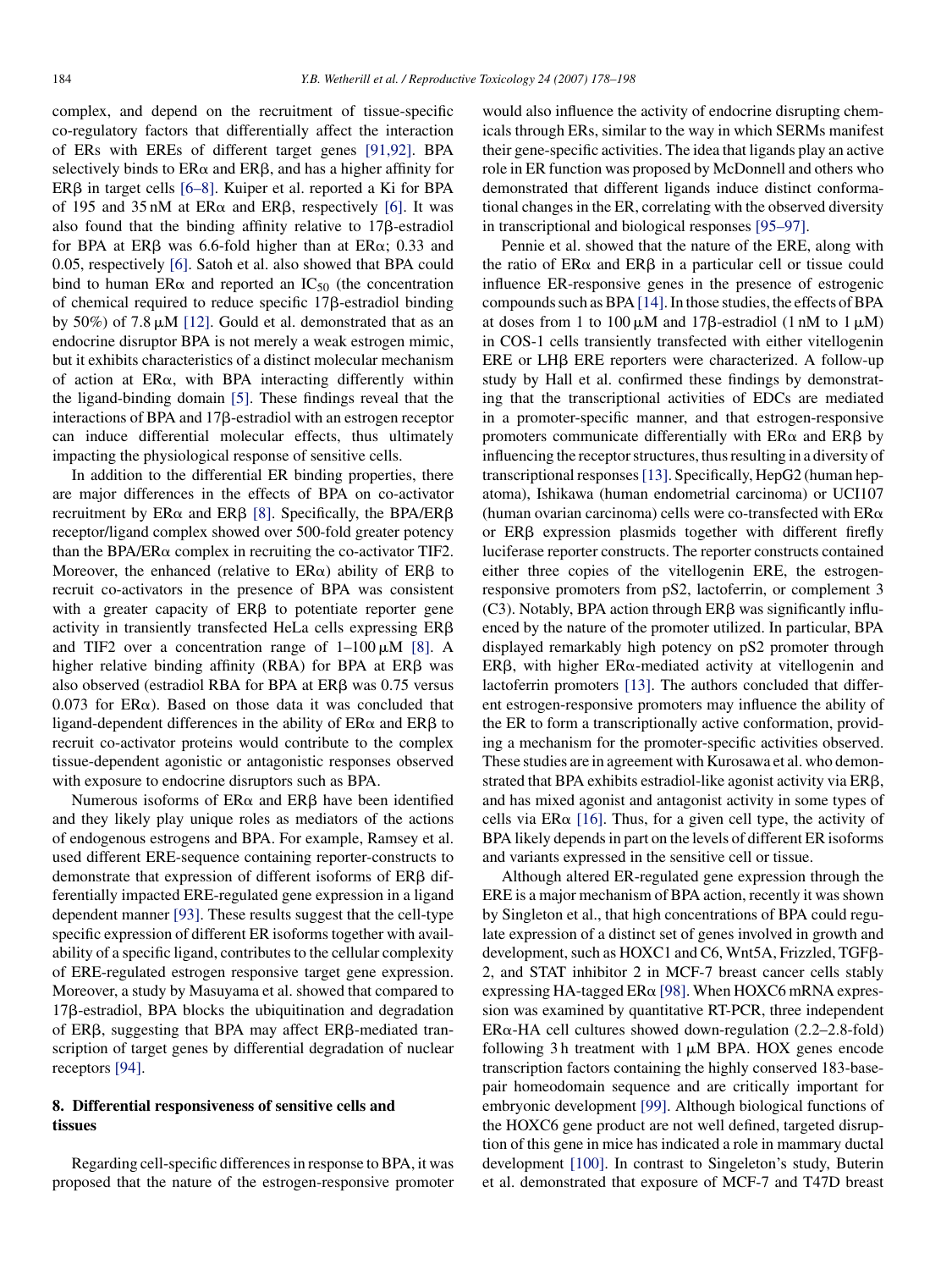cancer cells to pharmacological concentrations of BPA ( $10 \mu$ M) resulted in identical transcriptional effects as induced by physiological concentrations of estradiol [\[101\].](#page-18-15) These authors suggest that endocrine disrupting compounds may act in conjunction with endogenous steroid hormones to induce additive effects in target tissues. Another study demonstrated that exposure to low BPA doses (ranging from 0.1 nM to  $25 \mu$ M) increased HOXA10 protein expression in the uterus [\[102\].](#page-18-16) Thus, the results from these studies reveal novel non-ERE-regulated effects on gene expression by BPA, suggesting a role for additional transcriptional mechanisms of BPA action in reproductive and mammary gland development.

In order to identify tissues and cells that contain functionally active ERs, and to define their ability to respond to different ligands, Nagel et al. developed ER action indicator (ERIN) transgenic mice (strain C57BL/6-SJL). This model system integrates the upstream requirements of ER action, including the receptor, ligand, and accessory comodulators with activation of the ER, resulting in expression of the enzyme  $\beta$ -galactosidase  $(\beta$ -gal), which allows for enzymatic amplification of the estrogenic signal and histological localization of its activity [\[103\].](#page-18-17) In these studies, BPA elicited a distinct cellular profile of gene expression, similar to SERMs. BPA stimulated ER transcriptional activity at a dose of  $800 \mu g/kg$  (40% efficacy as compared to DES-maximum) and exhibited 20% of DES-induced maximum response at a low dose of  $25 \mu g/kg$ ; however, BPA had little uterotropic activity in this system [\[103\].](#page-18-17) In contrast, in the same model, the well-established SERM tamoxifen significantly increased uterine weight at 25 mg/kg, while minimally inducing ER reporter activity in this tissue [\[103\]. T](#page-18-17)he authors suggest that these differential actions of BPA may be due to this ligand's selective ER modulatory activities, resulting in tissue-selective ER activity.

In agreement with Nagel and colleagues, a recent study by Hong et al., also demonstrated distinct expression patterns of responsive genes following exposure to either estradiol or endocrine disrupting compounds, including BPA, thus further implicating differential effects of estradiol versus BPA in reproductive tissues [\[104\].](#page-18-18) Based on the studies described above, it is likely that a BPA-induced ER conformation results in recruitment of cell- and tissue-specific co-modulatory factors responsible for the differential responses to this ligand.

# **9. BPA effects on cells and tissues of the reproductive system**

The findings described above raise further questions about the differential roles of endocrine disruptors in human development and reproduction. Based on recent molecular studies, it was proposed by Welshons et al., that BPA is a SERM [\[4\].](#page-16-1) An investigation into SERMs/endocrine disruptors confirmed that BPA effects in uterus, vagina and the bone are not purely estrogenic. Utilizing low doses of BPA  $(37 \text{ and also } 370 \mu\text{g/kg/body})$ weight) in Sprague–Dawley rats, Seidlova-Wuttke et al. found no significant effect on uterine weight, but a clear increase in epithelial thickness, which was contrasted by a reduction in the myometrial thickness [\[11\].](#page-16-27) Following 3 months treatment

with  $37 \mu g/kg$  body weight/day BPA, a modest reduction in endometrial thickness was observed. These effects were at much lower doses than used in previous experiments [\[105\]. H](#page-18-19)ence, the uterotrophic assay in this study revealed subtle, low-dose effects of BPA that cannot be defined as "classical" estrogenic effects. Seidlova-Wuttke et al. also used quantitative RT-PCR analysis to characterize the effects of BPA on  $ER\alpha$ ,  $ER\beta$  and C3 transcripts in the uterus. It was found that estradiol had no effect on  $ER\alpha$  mRNA, decreased  $ER\beta$  mRNA, and greatly increased C3 mRNA expression. Interestingly, these effects were not mimicked by BPA. In fact, BPA exposure increased  $ER\alpha$ , did not effect ER $\beta$ , and decreased C3 mRNA expression [\[11\].](#page-16-27) Treatment with both 37 and 370  $\mu$ g/kg BPA also resulted in significant reductions of bone mineral density, which was in stark contrast to estradiol, whose action is essential for maintenance of normal bone structure. The authors suggest that BPA-induced effects on bone metabolism were through mechanisms other than those regulated by  $ER\alpha$  or  $ER\beta$ . It is known that the bone expresses the aryl hydrocarbon receptor (AhR) [\[106,107\],](#page-18-20) but whether BPA serves as a ligand for the AhR still needs to be established. While the rapid signaling effects of BPA on bone cells have not been investigated, sex-specific rapid effects of estradiol on intracellular signal transduction in osteoblasts are well documented [\[108\],](#page-18-21) and the signaling network for the rapid actions of the phytoestrogen diadzein has also been described [\[109\]. T](#page-18-22)hus, it is likely that BPA acts via membrane ER isoforms, contributing to regulation of bone physiology. Additionally, BPA may modulate the available co-regulatory factors (enhancers or repressors of ER) in the uterus and bone. Clearly, further investigations are needed to decipher BPA's molecular mode of action in these tissues.

Based on studies described in this section, it is evident that some actions of BPA are compatible with its characterization as a SERM. However, mounting research has demonstrated that BPA cannot be defined exclusively as a SERM. The actions of BPA extend beyond its ability to mimic, enhance, or inhibit the activity of endogenous estrogens at the estrogen receptor: as described below, BPA is not ER "selective," because it also binds and affects other nuclear receptors, including the androgen and thyroid receptors.

#### **10. BPA effects related to fertility**

Numerous studies have implicated BPA and other EDCs in reduced female fertility and the role of estrogens in oocyte development is a topic of considerable research interest [\[110\].](#page-18-23) It is known that theca cells of the late-stage follicle express both the  $ER\alpha$  and  $ER\beta$ , whereas the granulosa cells express predominantly ERB. Accordingly, BPA has the potential to affect both theca and granulosa cells, however the degree to which the differential expression of  $ER\alpha$  and  $ER\beta$ , and the differences in receptor affinity for BPA might impact these ovarian cells is unknown [\[6–8,11\].](#page-16-21)

In studies using a primary culture system of human endometrial cells, inhibition of cell growth was observed following exposure to  $1 \mu M$  BPA [\[25\].](#page-16-28) Granulosa cells express ERs and are essential for ovarian follicullogenesis and steroidogenesis (reviewed in [\[111\]\).](#page-18-14) The impact of BPA, at low 0.1 nM dose,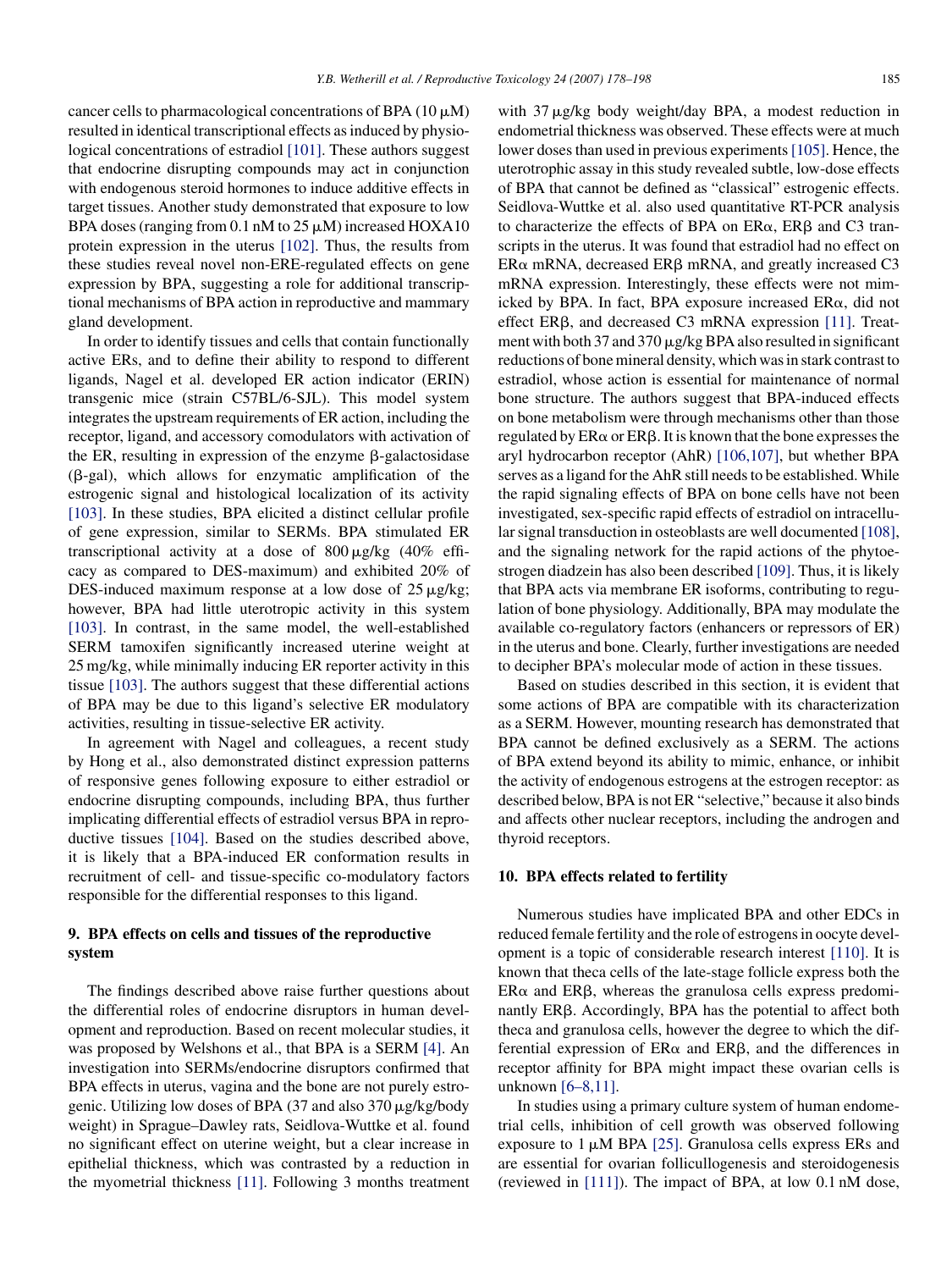on murine ovarian granulosa cells was investigated by Xu et al., who found that this low and physiologically relevant dose of BPA decreased granulosa cell viability by inducing apoptosis and G2-to-M cell cycle arrest, suggesting that granulosa cells are highly sensitive to BPA [\[112\].](#page-18-24)

In contrast, others have reported that pharmacological concentrations of 17 $\beta$ -estradiol (1  $\mu$ g/mL) exert antiapoptotic effect on ovarian granulosa cells[\[113,114\]. B](#page-18-25)ased on previous findings demonstrating that BPA could partially antagonize the effects of 17 $\beta$ -estradiol at ER $\alpha$ , but not ER $\beta$  [\[115\], X](#page-18-26)u et al. (2002) suggested that their results can be explained by BPA's ability to antagonize antiapoptotic effect of intrinsic estrogens produced by granulosa cells. While these researchers showed that BPA increased the expression of Bax and concomitantly decreased the expression of Bcl2 at both protein and mRNA levels, the precise mechanism of BPA action to induce apoptosis in granulosa cells still remains to be determined.

An *in vivo* study by Hunt et al., found that chronic low-dose exposure to BPA causes meiotic aneuploidy in mouse oocytes, thus implicating BPA in disruption of female meiosis. Specifically, this study demonstrated that low oral BPA exposure to BPA at 20, 40, or 100  $\mu$ g/kg body weight/day for 6–8 days preceding the analysis, adversely affects oocyte chromosome segregation [\[116\].](#page-18-27) The molecular mechanism(s) through which BPA may exert effects on meiosis is an important research topic that is in need of further investigation.

### **11. BPA actions at the androgen receptor**

Several studies using *in vitro* yeast-based assays revealed that BPA exhibits strong anti-androgenic activity [\[23,29\].](#page-16-2) Using ligand competition assays, it was demonstrated that BPA could compete with  $5\alpha$ -dihydrotestosterone (DHT) for binding at the androgen receptor  $(AR)$  with an  $IC_{50}$  (the concentration of chemical required to reduce the specific DHT binding by 50%) value of  $2.14 \mu M$  [\[24,29\].](#page-16-18) By utilizing an elegant yeast two-hybrid system, Lee et al. demonstrated that BPA affects AR interaction with its co-regulator ASC1, to subsequently modulate AR-transactivation. In addition, analysis of GFP-AR fusion protein in the presence of BPA showed inhibition of AR nuclear localization [\[29\].](#page-16-29) These findings suggest that BPA can affect multiple steps of the activation and function of AR, including modulation of AR interaction with its co-regulator ASC1 and inhibition of the binding of native androgens to the AR, resulting in antagonistic action of BPA on the AR.

A recent study by Xu et al. has confirmed that BPA can act as an anti-androgen in a mammalian system [\[27\].](#page-16-30) In this study, a human androgen receptor (hAR) reporter gene assay using African monkey kidney cell line CV-1 transiently transfected with the reporter gene plasmid pMMTV-CAT was utilized. BPA showed significant inhibitory effects on the transcriptional activity induced by DHT with an IC<sub>50</sub> value of ~0.8  $\mu$ M; the highest anti-androgenic activity of any endocrine-disrupting compounds tested [\[27\].](#page-16-30)

Using two stably transfected Chinese hamster ovarian cell lines (CHO-K1 cells) as an AR-EcoScreen for androgenic activity and c-luc for cell toxicity evaluation, Satoh et al. investigated *in vitro* hormonal activity of BPA and its derivates bisphenol A diglycidyl ether (BADGE) and bisphenol F diglycidyl ether (BFDGE) [\[12\]. T](#page-16-22)hese BPA derivatives are used as interior coating for food cans and components of some dental sealants. One of the CHO-K1 derived cell lines stably expressed androgeninducible luciferase, while the other stably expressed luciferase independent of androgen induction. It was found that BPA, BADGE and BFDGE exhibited anti-androgenic activity, suggesting that chlorohydroxy compounds such as BADGE and BFDGE act as androgen antagonist through binding to the AR. BPA had a potent binding affinity for AR, and inhibited specific testosterone binding to the receptor in a concentration-dependent manner. The IC<sub>50</sub> value for AR was 7.9  $\mu$ M, and complete inhibition appeared at 19  $\mu$ M [\[12\]. A](#page-16-22) follow-up study by Roy et al., using CHO-K1 stably expressing hAR and a mouse mammary tumor virus-neomycin-luciferase reporter gene, confirmed that BPA is an anti-androgenic compound with an  $IC_{50} = 19.6 \mu M$ [\[22\].](#page-16-3) However, a study by Gaido et al., failed to demonstrate antiandrogenic activities of BPA in HepG2 cells [\[117\].](#page-18-28)

Thus, research results show that BPA can act as AR antagonist in some cell systems. Once bound to AR, the AR/BPA complex may prevent endogenous androgens from regulating androgen-dependent transcription. The specificity of AR–ligand interaction may be critical in eliciting adverse effects on male reproductive system. However, discrepancies between different research groups on antiandrogenic activities of BPA exist – this area of research requires, further investigation.

Similar to endogenous estrogens, several endocrine disrupting compounds have been hypothesized to alter androgen action or prostate growth and development [\[118\]. I](#page-18-29)n fact, developmental (*in utero* or neonatal) exposure to low dose BPA and other compounds, including polychlorinated bisphenols (PCBs), hexachlorobenzene (HCB) and diethylstilbestrol (DES), has been reported to increase prostate size and weight, suggesting that these agents influence early prostate growth patterns[\[119–125\].](#page-18-30) Although the mechanism of BPA action in the prostate is yet to be determined, recent studies have shown its ability to influence AR function and activity.

Given the importance of the AR for prostate development and tumorigenesis, several studies monitored effects of BPA exposure on AR expression and function *in vivo*. While two studies demonstrated that both BPA (25 or 250  $\mu$ g/kg/day) and estradiol  $(0.02-2 \mu g/kg)$  increased AR expression in dorsolateral and ventral prostate lobes [\[123,126\],](#page-19-6) a report by Ramos et al. observed no change in the ventral prostate upon BPA exposure [\[122\].](#page-19-5) However, the differentiation pattern of periductal stromal cells of the ventral prostate was found altered by prenatal exposure to BPA at 25 or 250  $\mu$ g/kg/day [\[122\].](#page-19-5) Together, the mitogenic effect of BPA on prostate cells often correlates with changes in the AR status, although future studies are needed to elucidate the relationship between BPA and AR in the developing prostate.

The impact of BPA on AR regulation in prostate cancer cells and the response to androgen-deprivation therapy (ADT) has also been examined. Because of the androgen dependence of prostatic adenocarcinomas, the mainline therapeutic intervention in advanced prostate cancer is ADT. Although ADT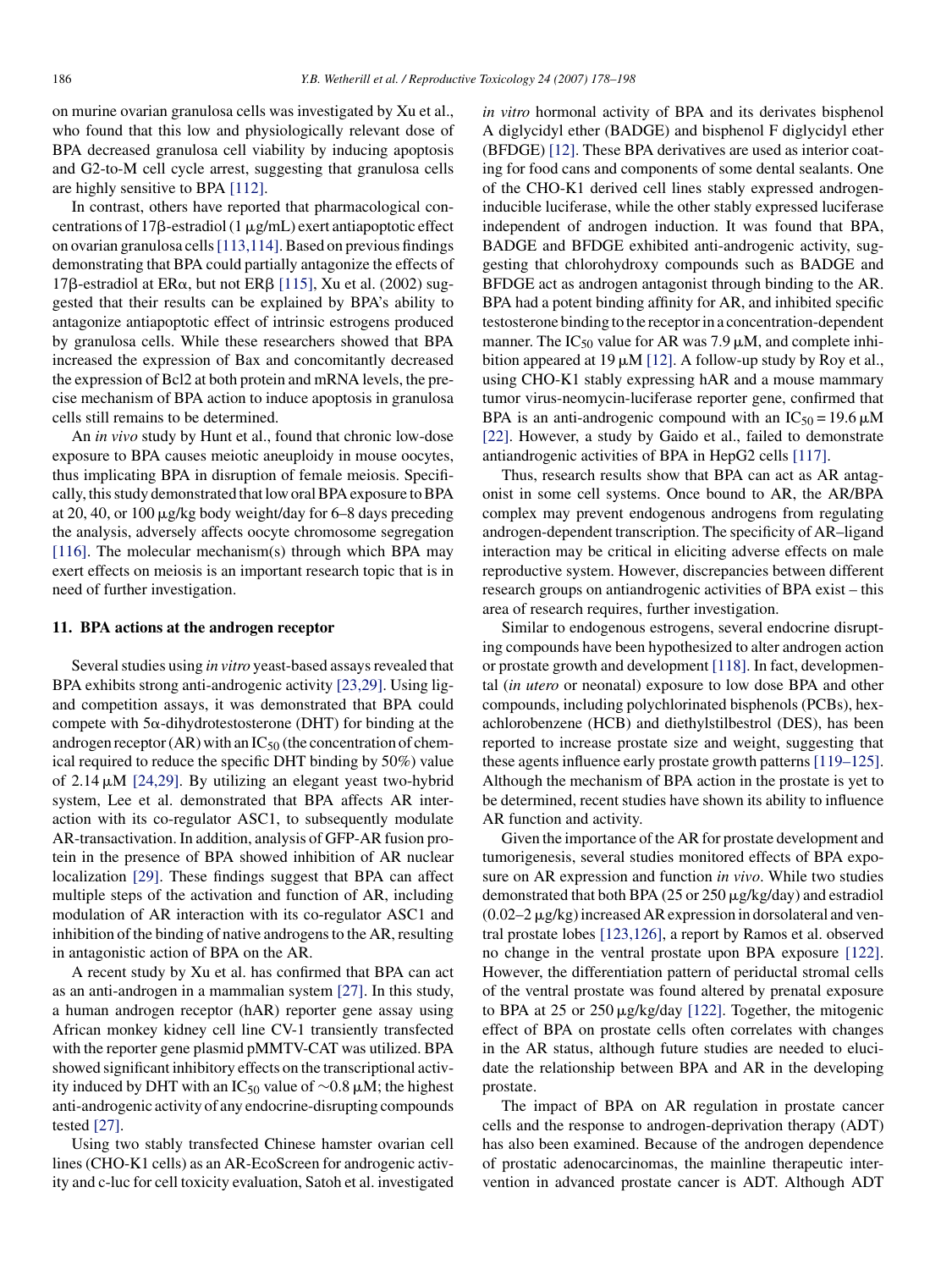is initially highly effective, within 2–3 years of therapy most patients develop ADT-resistant tumors, for which no effective treatment is available [\[127,128\].](#page-19-8)

It was shown by Wetherill and colleagues that low concentrations of BPA  $(1-10 \text{ nM})$  are capable of activating the mutant AR (AR-T877A), that is selected for during ADT therapy in prostate cancer cells. Under conditions of androgen ablation, BPA activation of the mutant AR induced cellular proliferation [\[26\].](#page-16-31) In contrast, BPA has no agonistic activities on the wild-type AR [\[23,24,29\]. W](#page-16-2)etherill et al. also demonstrated that BPA competes with DHT for AR-T877A binding by a noncompetitive mechanism, and enhances mutant AR activity in both androgen-dependent (mutant AR-T877A) and androgenindependent (mutant AR-H874Y) prostate cancer cell lines in the presence of DHT [\[28\]. I](#page-16-7)n contrast, in an androgen-dependent prostate cancer cell line LAPC-4 that expresses a wild-type AR, low doses of BPA only marginally activate the receptor and fail to show additive effects with DHT on AR transactivation [\[28\].](#page-16-7) In addition, this group showed that the ability of BPA to activate tumor-derived AR is conserved across multiple mutant ARs (AR-V715M, AR-T877S, and AR-H874Y), as demonstrated by both yeast-based and mammalian cell assays. These mutations in the AR were identified in patients with metastatic androgenindependent prostate tumors following ADT [\[129,130\].](#page-19-9) At higher doses of  $1-10 \mu M$  BPA, growth inhibition of androgendependent prostate cancer cell lines (LNCaP and LAPC-4) was observed. Thus, the differential effects of lower and higher doses of BPA were demonstrated, as the growth inhibitory effect at higher doses is seen only in androgen-dependent prostate cancer cells [\[28\].](#page-16-7) These results are in agreement with previous studies that showed inhibition of AR activity at high dose exposure to other endocrine disruptors [\[131,132\]](#page-19-10) and BPA [\[22–24,27,29,35\]. C](#page-16-3)ollectively, the above *in vitro* studies, offer a mechanism by which environmentally relevant BPA exposures in prostate cancer might lead to tumor cell proliferation and suggest that BPA can interfere with therapy in prostate cancer patients by activating mutant ARs that are frequently selected for during ADT; these effects of BPA could contribute to the disease relapse. In fact, a recent study by Wetherill and Hess-Wilson et al. suggests that exposure of advanced prostate tumors expressing specific somatic mutations (AR-*T877A*) in the androgen receptor gene to environmentally relevant doses of BPA may facilitate ADT bypass and advance tumor recurrence [\[133\].](#page-19-11)

# **12. Effects of BPA on cells and tissues of the male reproductive system**

A study in adult Leydig cells by Akingbemi et al. demonstrated that low-dose BPA (0.01 nM) decreases testosterone biosynthesis by 25% as a result of decreased expression of the steroidogenic enzyme  $17\alpha$ -monooxygenase (17alphahydroxylase/17–20 lyase) [\[134\].](#page-19-12) Further, post-natal exposure to BPA decreased serum  $17\beta$ -estradiol levels in Long-Evans rats exposed to 2.4, 10, or  $100 \mu g/kg/day$  of BPA by inhibiting Leydig cell aromatase activity and exposure to lowest and environmentally relevant BPA dose  $(2.4 \mu g/kg/day)$  decreased the mRNA levels of lutenizing hormone  $(LH)$ - $\beta$  and increased  $ER\beta$  expression in the pituitary [\[134\].](#page-19-12) These findings demonstrate that the perinatal period is a sensitive window of exposure to BPA in this animal system. The effects of BPA on steriodogenesis in Leydig cells was also analyzed by measuring the LH receptor-mediated cAMP and progesterone production in cultured mouse Leydig tumor cells [\[135\].](#page-19-13) This study found that BPA inhibited cAMP production and progesterone synthesis by preventing coupling between LH receptor and adenylate cyclase. However, estradiol did not inhibit cAMP production, thus further emphasizing the complexity of endocrine disruption.

In the testis, Sertoli cells establish intercellular junctions that are essential for spermatogenesis. The SerW3 Sertoli cell line displays some features of native Sertoli cells. Fiorini et al. studied the mechanism of BPA action on Sertoli cells [\[136\]. U](#page-19-14)sing Western blot and immunofluorescence analyses it was found that SerW3 Sertoli cells express typical components of tight (occludin and zonula occludens-1), anchoring (N-cadherin) and gap (connexin 43) junctions. Similar to other endocrine disruptors, BPA affected intercellular junctions by either reducing their amount, or by inducing aberrant intracellular localization of these membrane proteins [\[136\].](#page-19-14)

Song et al. investigated the action of BPA on orphan nuclear receptor Nur77 gene expression and steroidogenesis, as it plays an important role in the regulation of LH-mediated steroidogenesis in testicular mouse K28 cells [\[137\].](#page-19-15) The K28 mouse Leydig tumor cell line has been characterized as a suitable cell culture model for steroidogenesis [\[138,139\].](#page-19-16) It was found that exposure to 10 nM BPA induces Nur77 gene expression in K28 cells after 30 min treatment and BPA-mediated induction of Nur77 gene expression is ERK mitogen-activated protein kinase (MAPK) and PKA dependent. At high BPA concentrations  $(1 \mu M)$ , progesterone biosynthesis was increased in K28 cells; this effect was suppressed by overexpression of dominant negative Nur77. Moreover, high dose BPA effects on steroidogenesis were confirmed *in vivo* where BPA injection into prepubertal mice (25 mg/kg; 18-day old) resulted in induction of Nur77 mRNA and increased concentrations of testicular testosterone *in vivo* [\[137\].](#page-19-15) Taken together, these results demonstrate that BPA can induce Nur77 gene expression, which subsequently alters the steroidogenesis in testicular Leydig cells. Post-natal exposure to a low dose of BPA  $(2.4 \mu g/kg/day)$  was also found to reduce expression of cortactin, an actin-binding protein, in mouse testes [\[140\].](#page-19-7) Thus, the studies described above implicate adverse effects of low dose environmental BPA exposure on male fertility.

#### **13. Thyroid hormone action, thyroid receptor and BPA**

Thyroid hormone (TH) is essential for normal brain development, and recent studies indicate that the developing brain is very sensitive to small perturbations in thyroid hormone status. As a result, understanding the action of environmental chemicals that can interfere with TH signaling mechanisms is highly important to human health. The first environmental chemical shown to bind to the thyroid hormone receptor (TR) was BPA and its brominated and chlorinated derivatives. It was demonstrated by Meerts et al. in 2001 that polybrominated BPA compounds have estro-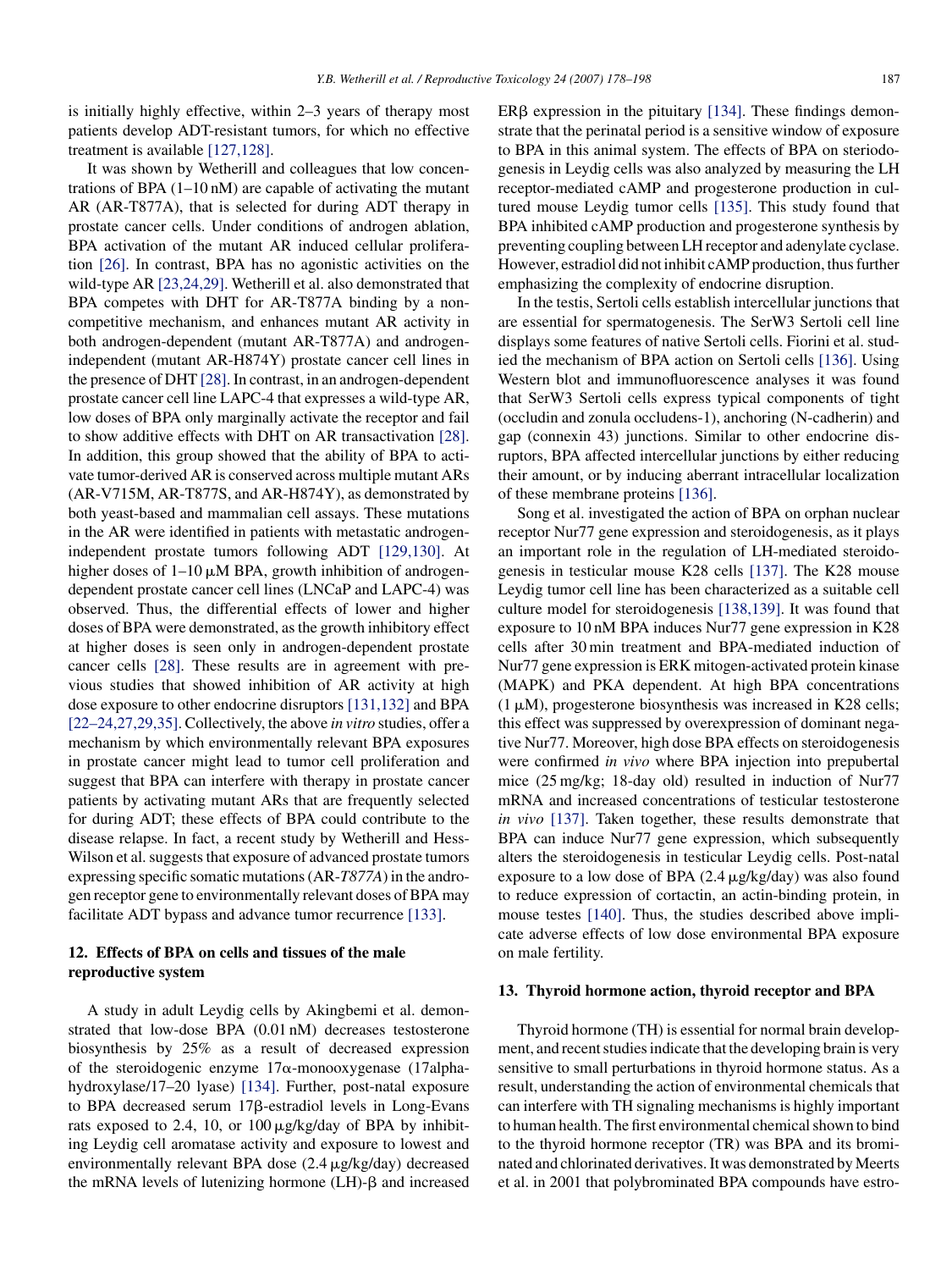genic activities and are able to bind to the  $ER\alpha$  [\[141\].](#page-19-5) A study in 2002 by Kitamura et al. showed that BPA, tetrabromo- and tetrachloro-BPA (TBBPA ad TCBPA, respectively) could displace thyroid hormone  $^{125}I-T_3$  from cell nuclei isolated from the estrogen-responsive pituitary cell line MTt/E-2 [\[33\].](#page-16-32) Although these data indicate TR binding, it is not clear whether this binding is specific to the TR $\beta$ , TR $\alpha$  or both. In the thyroid hormoneresponsive pituitary cell line GH3 (in which the growth hormone secretion depends markedly on thyroid hormones, but little on estrogen), TCBPA and TBBPA increase cell proliferation at the dose of 100  $\mu$ M and 1–100  $\mu$ M, respectively [\[33\]. T](#page-16-32)hese results indicate that brominated BPA derivatives act as TR agonists in pituitary GH3 cells. Further support for this interpretation was the observation that these two halogenated BPA compounds increase GH3 cell proliferation, and produce growth hormone (GH) production in the presence of thyroid hormone T3 in an additive way. In contrast, Moriyama et al., who utilized rat liver nuclei that express both the TR $\alpha$  and TR $\beta$ , showed that BPA binds to the TR and acts as an antagonist on this receptor [\[36\].](#page-16-26) This conclusion was based on two types of experiments. In the first approach, they fused the ligand binding domain (LBD) of either  $TR\alpha$  or  $TR\beta$  to the Gal4 DNA binding domain and performed *in vitro* expression assays using a Gal4 response element. It was found that BPA at 1.0  $\mu$ M inhibited both the TR $\alpha$ and TRB-stimulated response induced by thyroid hormone  $T_3$ . In the second approach, investigators co-transfected full length TR $\alpha$  and TR $\beta$  into TSA-201 cell (a clone of human embryonic kidney 293 cells) with one of three types of thyroid hormone response elements (TRE): a palindrome, the malic enzyme TRE, and the TSH $\alpha$  TRE. They found that in the presence of both  $TR\alpha$  and  $TR\beta$ , BPA produced a dose-dependent inhibition in the  $T_3$  response (10 nM  $T_3$ ) on both the palindromic and the malic enzyme TRE, but produced a dose-dependent induction in the  $T_3$ response on the TSH $\alpha$  TRE. Because the TSH $\alpha$  TRE is a negative response element, the authors speculated that BPA stabilized the interaction between  $TR\alpha1$  or  $TR\beta1$  and a nuclear repressor N-CoR. To test this hypothesis, Moriyama et al. performed a mammalian two-hybrid experiment using GAL4-NCoR and TR-VP16 with their GAL4 reporter construct in TSA-201 cells. These experiments fully supported the concept that BPA binding to TR stabilized the interaction between the TR and N-CoR. This hypothesis that is consistent with the observations that BPA suppresses T3 action on positive TREs (malic enzyme and a DR4), and enhances  $T_3$  action on a negative TSH $\alpha$  TRE.

The above studies indicate that BPA is an antagonist on the TR, but that halogenated BPA derivatives (commonly used as flame retardants) are TR agonists. Moreover, the affinity of the TR for brominated TBBPA or TCBPA appears to be higher than for BPA. Finally, these data indicate that BPA and its halogenated derivatives can bind two classes of TRs equally well. However, the latter concept is inconsistent with the work of Ghisari and Bonefeld-Jorgensen where BPA and TB-BPA were found to exert thyroid hormone-like activity in GH3 cells by increasing cell proliferation [\[30\].](#page-16-4) Interestingly, BPA, but not TBBPA, increased GH3 cell proliferation in the presence of a pure estrogen receptor antagonist ICI 182,780, suggesting that ER-mediated transactivation is not involved and that BPA may

exert effects directly on the TR [\[30\].](#page-16-4) Other studies have found that TBBPA has a lower affinity for the ER than does BPA [\[142\].](#page-19-6) It is unclear why BPA appeared to have a stronger action on the TR than TB-BPA in this study. Moreover, BPA appeared to act as an agonist, which is not consistent with previous*in vitro* studies.

The contribution of rapid intracellular signaling effects are well described for  $T_3$ , estradiol, and BPA and cannot be ruled out as contributing to the actions of BPA in this cell model system (reviewed in [\[143,144\]\).](#page-19-18) A potential contribution of rapid signaling effects in TH/TR-mediated effects of BPA and/or TB-BPA are supported by the work of Canesi et al. who showed that BPA (25  $\mu$ M) and TBBPA (5  $\mu$ M) stimulate rapid and transient activation of ERK-MAPK and PKC in hemocytes isolated from the marine mussel *Mytilus galloprovincialis* [\[75\].](#page-17-25) While these studies reinforce the potential contribution of rapid signaling to BPA-mediated actions at the TRs, the high concentrations of BPA required to activate signaling effects limit their significance.

Other halogenated BPA derivatives were shown to act as TR antagonists in the study by Kitamura et al. [\[34\]. T](#page-16-16)he investigators used CHO cells in a transient transfection assay in which human  $TR\alpha$  or  $TR\beta$  were co-transfected with a palindromic TRE. In these experiments, TBBPA and TCBPA were potent antagonists of  $T_3$ , producing significant inhibition of  $T_3$  action at concentrations as low as  $3 \mu M$ , but this action depended upon the compound and the TR isoform. In general, TBBPA was more potent than TCBPA, and  $TR\alpha$  was more sensitive to each of these compounds. These findings are not consistent with the initial studies reviewed above in which the halogenated BPA derivatives acted as agonists and parent BPA acted as an antagonist. Differences in the cellular context (i.e., use of different cell lines), and/or differences in the reporter construct (i.e., the use of a DR4 versus a palindrome) may account for the reported experimental differences.

Kitamura et al. followed these observations with a comparison of effects of BPA, TBBPA and TC-BPA on ER, AR and TR signaling [\[35\]. T](#page-16-33)his study supported their previous observations that halogenated derivatives of BPA act as TR agonists in pituitary GH3 cells [\[35\].](#page-16-33) Interestingly, the biologically active dose in these experiments was one or two orders of magnitude higher than doses producing estrogenic or androgenic effects, concentrations ranged from 1 to 100  $\mu$ M. In contrast to previous studies by Moriyama et al. [\[36\],](#page-16-26) an agonistic or antagonistic action of BPA on the TR in this system was not observed.

Hamers et al. have profiled a number of polyhalogenated aryl hydrocarbons for their ability to signal through the AhR receptor, ER, AR, and TR [\[31\]. I](#page-16-34)n addition, they characterized the ability of these compounds to displace  $T_4$  from transthyretin, or to affect estrogen sulfotransferases. In these studies, TB-BPA was a very potent T<sub>4</sub> competitor in the TTR-binding assay ( $IC_{50}$  < 0.1  $\mu$ M) with a 1.6 times higher TTR-binding potency than the natural ligand T4. In their GH3 cell-based assays, BPA, TB-BPA and TC-BPA were nearly inactive, yet TB-BPA was found to potentiate the effects of  $T_3$  in the T-screen assay.

Finally, Schricks et al. modified the T-screen to produce a more quantifiable assay [\[145\].](#page-19-17) This assay utilized a GH3 rat pituitary cell line that specifically proliferates when exposed to thyroid hormone  $T_3$ . The growth stimulatory effect is mediated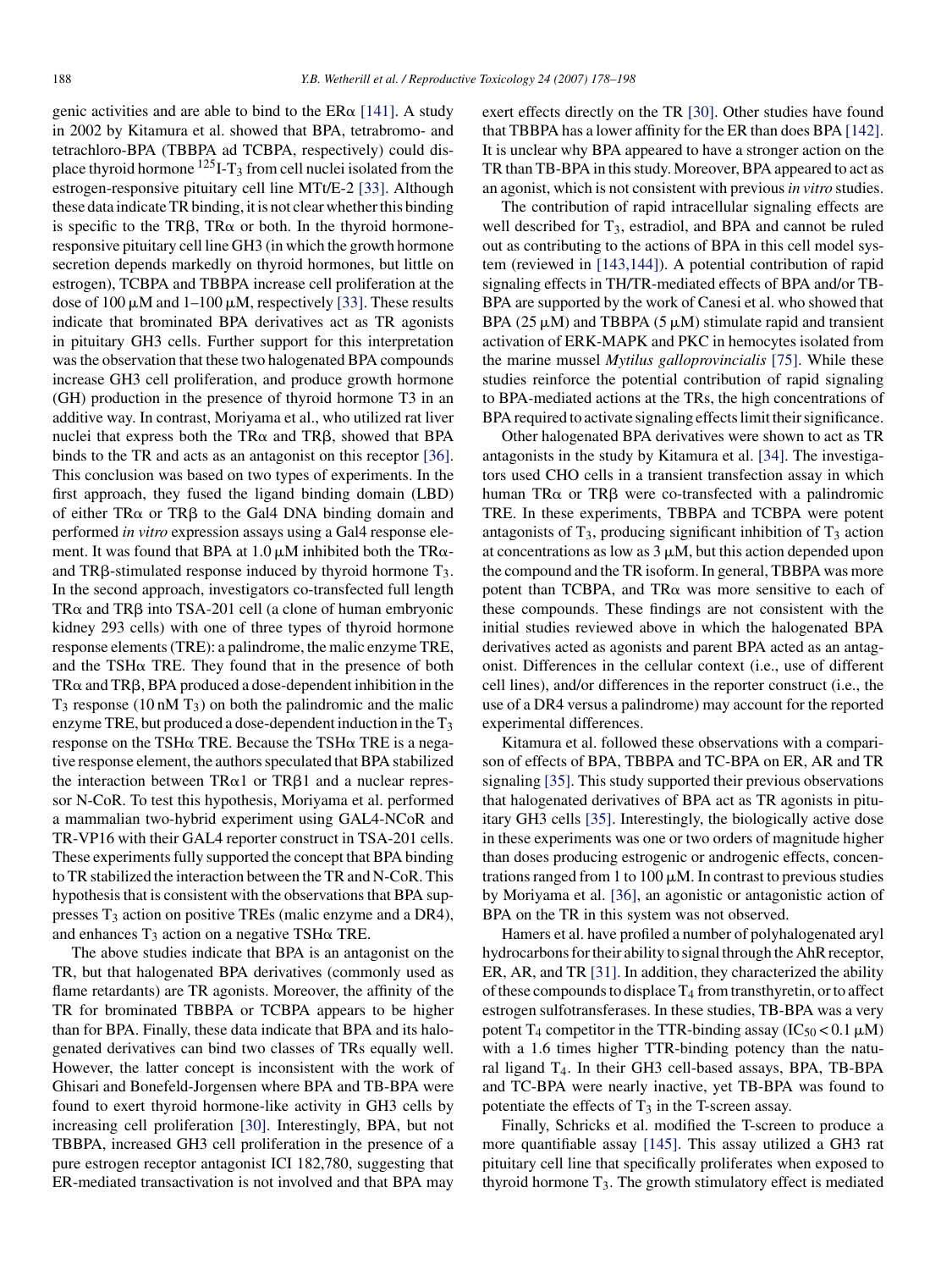via  $T_3$ -receptors. In this proliferation assay, resozurine is used to measure cell proliferation. It was found that neither BPA nor the halogenated derivatives were active as agonists or antagonists in this system. However, it was shown that BPA significantly potentiated the effect of  $T_3$ .

Taken together, *in vitro* studies demonstrate that BPA binds to both the TR $\alpha$  and TR $\beta$  with relatively low affinity. In addition, the halogenated flame retardants, TB-BPA and TC-BPA bind with higher affinity. However, some studies indicate that BPA acts as an antagonist on the TR [\[32,34–36\],](#page-16-35) whereas other studies conclude that BPA acts as an agonist [\[30,33\], a](#page-16-4)nd some studies indicated that BPA and its halogenated derivatives are not active on thyroid hormone signaling. It is unclear why such differences in experimental results were obtained. Several investigators have employed GH3 cells in their studies, and have still obtained different results. This could be partially due to experimental design differences: initial reports utilized the MTT assay to evaluate relative growth, as well as growth hormone production (GH is controlled by thyroid hormone)[\[33\], w](#page-16-32)hereas in later studies the authors used a modified version of a cell proliferation assay (the use of resazurine), which may differ in its sensitivity [\[145\].](#page-19-17) It is also important to consider the possibility that differences in cell lines may have developed and that the differing results might reflect differences in transcriptional machinery that impact the ability of the TR to drive gene expression. If these compounds bind to the TR but produce a slightly different conformational response in the protein, it is theoretically possible that the TR will interact differentially with various cofactors. The initial observation of Moriyama et al. indicating that BPA can alter the strength of the interaction between TR and NCoR supports this interpretation [\[36\].](#page-16-26)

If BPA and its halogenated derivatives interfere with thyroid hormone signaling, *in vivo* effects that are consistent with this concept might be observed. In this regard, Iwamuro et al. found that BPA reduces the rate of metamorphosis in *Xenopus* and inhibites  $T_4$ -accelerated metamorphosis [\[146\].](#page-19-20) These investigators also showed *in vitro* that T<sub>4</sub>-induced tail resorption inhibited by BPA in a dose-dependent manner. These findings are fully consistent with the hypothesis that BPA acts as an antagonist of the *Xenopus* thyroid receptorthyroid receptor. This finding is consistent with those of Kitamura et al. where  $T_3$ -induced tail shortening is inhibited by TB-BPA in a Ranid [\[34\]. F](#page-16-16)urther, Kudo et al. found that 3,3" ,5-tribromobisphenol A and TB-BPA both exhibited  $T_3$  agonist and antagonist activities at submicromolar concentrations in a *Xenopus laevis* cell line and in tadpoles [\[147\].](#page-19-21) These compounds competed with  $T_3$  binding to xTTR and xTR *in vitro*, suggesting these proteins are possible target sites for BPA action *in vivo*. In addition, the dose at which TR signaling was influenced was lower than the  $IC_{50}$  values for the receptor. Therefore, the authors suggest that novel molecular mechanisms of interaction with the TR may be at play. Interestingly, Sugiyama et al. reported that TCBPA could inhibit the effect of T3 on a luciferase construct driven by a *Xenopus* TRE (the TH/bZIP TRE), but that TB-BPA acts as a TR agonist in the absence of  $T_3$  [\[148\].](#page-19-22)

Iwamuro et al. investigated the effects of BPA on the expression of TR- $\alpha$  and TR- $\beta$ , and retinoid X receptor (RXR) gamma mRNA in tails of stage 52–54 *Xenopus*tadpoles in organ culture in the presence or absence of different concentrations of  $T_3$  [\[32\].](#page-16-35) In the absence of  $T_3$ , BPA at all concentrations examined did not show remarkable effects on tail length, but blocked  $T_3$ -induced tail resorption in a concentration-dependent manner. Changes in expression of TR $\alpha$  and TR $\beta$  mRNAs from the tail specimens (measured by RT-PCR) indicated that low BPA dose  $(0.1 \mu M)$ showed an apparent antagonistic effect towards the receptors and reduced mRNA levels. When administered together with  $T_3$ , the antagonistic effects of BPA were more pronounced. Autoinduction of both TR $\alpha$  and TR $\beta$  genes by T<sub>3</sub> was inhibited by BPA, but the effect was less marked on  $TR\alpha$  than on  $TR\beta$ . Gene expression of  $RXR<sub>\gamma</sub>$ , a partner for heterodimer formation of TRs, was moderately suppressed either by  $T_3$  or by BPA, but no additive effects were observed.

Those studies show that somewhat different findings are reported using amphibian models as well as those reviewed above for other *in vitro* models. Although some of these data appear conflicting, it is clear that BPA and its halogenated derivatives can interfere with TH signaling in the amphibian model. The differences among studies characterizing these compounds as agonists or antagonists likely reflect the complexity of mechanisms underlying BPA actions on the TR.

Findings from studies in mammals are also complex. For example, Zoeller et al. [\[37\]](#page-16-36) reported that BPA could increase serum total  $T_4$  in rat pups, but also increased RC3 expression in the dentate gyrus. Their interpretation was that BPA acted as a selective TR $\beta$  antagonist, causing an increase in serum  $T_4$ . However, because RC3 expression is driven by the TR $\alpha$  in the dentate gyrus, these authors speculated that BPA was not exerting the same action on the TR $\alpha$ . In contrast, Nakamura et al., who studied whether prenatal exposure to low-doses of BPA by injection of pregnant mice with  $20 \mu g/kg/day$  BPA affected the brain morphology and expression of genes related to brain development, reported that BPA exposure causes changes in the histogenesis of the cerebral cortex and increases the expression of a number of genes, including the TR $\alpha$  gene. These results were interpreted as reflecting a thyroid hormone-like effect of BPA in the cortex [\[149\].](#page-19-23) A similar observation was also made in *Xenopus* where TB-BPA increased TR $\alpha$ , but not TR $\beta$ , expression [\[150\].](#page-19-19)

These studies suggest that BPA and a variety of its derivatives interfere with thyroid hormone signaling during development. The mechanism(s) underlying these effects are likely to be complex given that the dose of BPA required to produce effects on molecular events may be lower than the  $IC_{50}$  for binding to the thyroid receptor. It is also likely that BPA and its derivatives alter the relationship of the TR to various co-modulatory molecules. Moreover, BPA and its derivatives may also influence the abundance of the receptor. Thus, the mechanisms associated with BPA endocrine disrupting effects on the TH system are currently ill-defined and warrant further detailed investigation.

#### **14. BPA and rapid signaling systems**

BPA also exerts cell- and tissue-specific effects that act through mechanisms which modulate a variety of cell signaling pathways. The impact of BPA exposure is observed within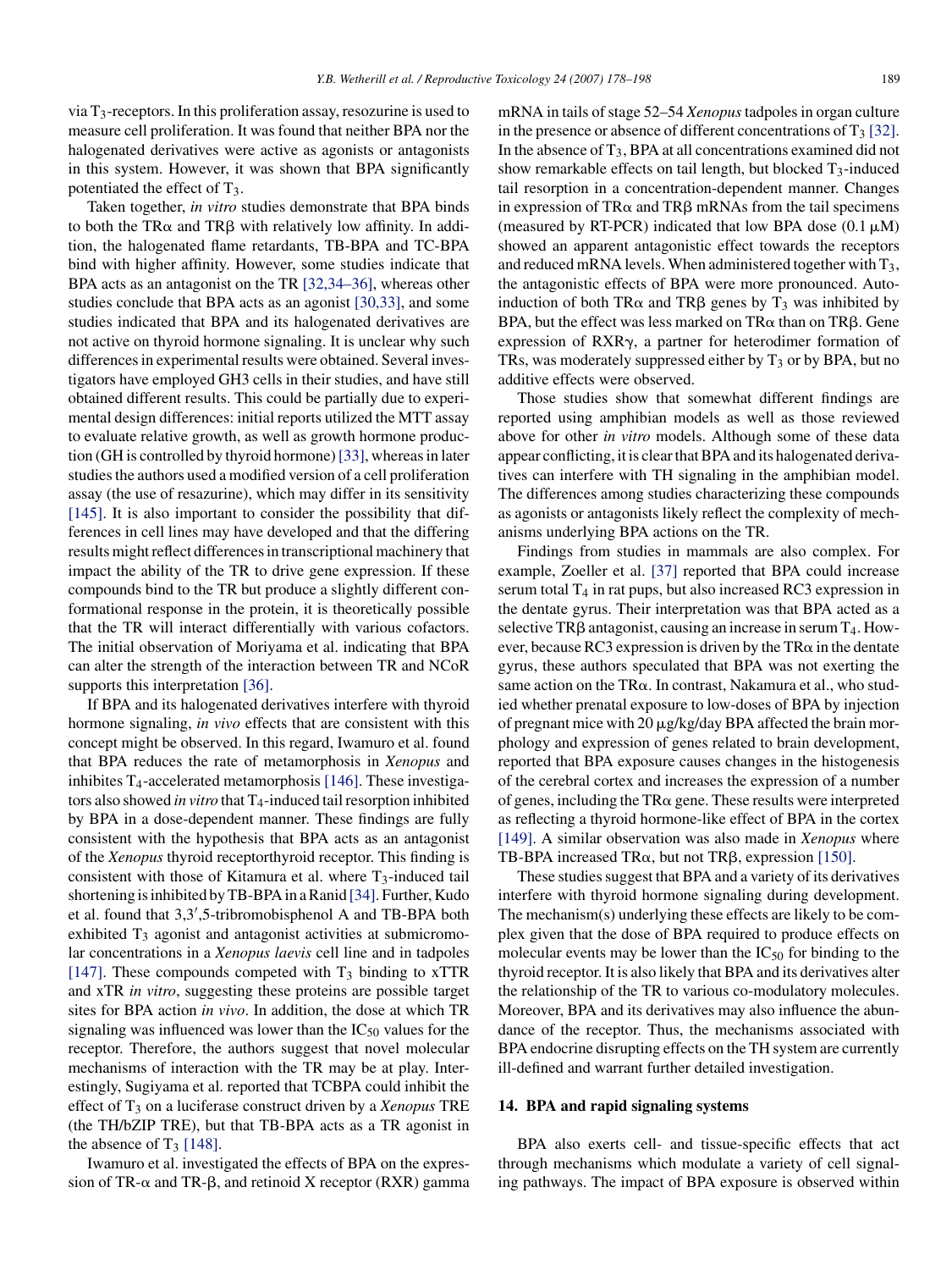seconds to minutes, and is initially independent of the nuclear hormone receptor mediated transactivation activity that induces later effects on gene expression. However, these rapid signaling pathways interact with the traditional nuclear hormone receptor pathways [\[144,151\].](#page-19-24)

For specific cell types, the features of the mechanisms associated with rapid signaling for estradiol, thyroid hormone and some endocrine disruptors, including BPA, are becoming more understood with recent research findings showing the presence of extracellularly accessible binding sites that act to modulate intracellular signaling [\[12,143,144,152\].](#page-16-22) Although the properties of the receptors involved in the initiation of rapid signaling effects in different tissues/cells are often related to those of a nuclear hormone receptor-like protein [\[20\],](#page-16-13) some receptor/signaling pathways can be explained by an alternative transmembrane heptahelical G-protein coupled receptor [\[153\]. A](#page-19-12) candidate G-protein coupled membrane estrogen receptor (GPR30) that binds estradiol and the endocrine disruptor *ortho*,*para*-dichlorodiphenyldichloroethylene (*o*,*p*" -DDE) with relatively low affinities has been described [\[71\].](#page-17-16) At GPR30, an  $IC_{50}$  for BPA was found to be 630 nM and its RBA (when compared to 17 $\beta$ -estradiol) equals 2.83 nM [\[79\].](#page-18-31) It is notable that the RBA for BPA at GPR30 is higher than that observed for  $ER\alpha$  or  $ER\beta$ . In addition, this study demonstrated that following a 30 min treatment, both estradiol and 200 nM BPA increase cAMP activity, a GPR30-dependent signaling pathway activated by estrogens, in stably transfected ER-negative HEK 293 cells [\[79\].](#page-18-31) Thus, it is likely that BPA exerts some effects through this novel seven-transmembrane estrogen receptor GPR30, although the consequences of inappropriate activation of this signaling pathway are currently unknown. It is important to caution that even in controlled recombinant over-expression systems, the role of GPR30 receptor in rapid estradiol-mediated signaling is still controversial [\[154,155\].](#page-19-25)

#### *14.1. Rapid signaling effects in pituitary cells*

Investigations of potential impact of BPA on pituitary physiology have been largely focused on examining pituitary tumor cell growth and disruption of prolactin release. Established GH3 rat pituitary tumor cell line has been a valuable model in characterizing the mechanisms involved in the estrogenic release of prolactin [\[156\].](#page-19-14) Steinmetz et al. demonstrated that  $1 \mu M$  BPA stimulates prolactin release in GH3 cells and induces hyperprolactinemia in F344 rats [\[157\].](#page-19-15) Watson et al. identified an extracellularly accessible plasma membrane ER on GH3/B6 rat pituitary tumor cell line [\[158,159\],](#page-19-16) and have concluded that concentrations of BPA as low as 1 fM can cause an influx of calcium from extracellular sources via nifedapine-sensitive Ltype calcium channels within 1 min of exposure [\[20,72,77\].](#page-16-13) In addition, these low concentrations of BPA could induce rapid release of prolactin from pituitary cells; effects that are mediated by the elevation of intracellular calcium and similar to those observed for estradiol [\[77\]. B](#page-17-26)ecause immunoselected or limiting dilution selected GH3/B6 cells with very low expression levels of a cell surface  $ER\alpha$  epitope were non-responsive, these rapid signaling effects of BPA were associated with expression of an

extracellular accessible  $ER\alpha$ -like protein. In this GH3/B6 cell model, several other potential endocrine disrupting compounds (DDE, coumestrol, endosulfan, and nonylphenol) induced small increases in ERK1/2 phosphorylation; however, rapid increases in ERK-phosphorylation were not observable in response to 1 nM BPA [\[68,69\].](#page-17-27)

In contrast to the results from the GH3 cell model, rapid modulation of ERK-signaling in response to BPA has been observed in neurons and immune cells; observations lending further support for the cell/tissue specific effects of BPA. For example, Canesi et al. showed that concentrations of BPA on *Mytilu*s hemocytes induced small, but significant, and transient increases in ERK1/2 and PKC pathways with later increases in ERK2 and STAT3 phosphorylation [\[75\].](#page-17-25) There results are in agreement with a study of tetrabromobisphenol A (TB-BPA) toxicity, where Reistad et al. found that TBBPA can rapidly (2–4 min) activate the ERK1/2 pathway in human neurophil granulocytes and that in high concentrations TBBPA or BPA  $(2-12 \mu M)$  stimulate production of reactive oxygen species. Both TBBPA and high concentrations of BPA (20  $\mu$ M) were shown to induce a concentration dependent increase in intracellular free calcium levels [\[160\].](#page-20-9)

# *14.2. Rapid and low dose actions of BPA related to the developing CNS*

Rapid low dose BPA-mediated effects on ERK signaling were characterized *in vivo* and *in vitro* in isolated primary cultures of cerebellar granule cell neurons [\[46,153,161\]. A](#page-17-28)n analysis of BPA concentration dose response by Zsarnovszky et al. revealed that BPA stimulates an inverted U-shaped curve with efficacy and potency equal to estradiol in the low dose range (10 fM to 10 nM) [\[46\]. I](#page-17-28)n the presence of pharmacological concentrations (micromolar range) of BPA and estradiol, ERK-phosphorylation was also observed, demonstrating a clear non-monotonic and biphasic dose response. Developmental and pharmacological studies of the rapid actions of estrogen and BPA on cerebellar signaling by Belcher et al. revealed a mechanism that induces cell specific activation of ERK1/2-phosphorylation that involves G-proteins, PKA and the Src-family tyrosine kinase, but not EGF receptor or the PI3kinase/AKT pathway [\[161\]. F](#page-20-12)urther, the results of experiments assessing the effects of binary mixtures of estradiol and BPA highlighted the complexity of the rapid signaling mechanism in these developing neurons [\[46\].](#page-17-28) These results demonstrate the ability of BPA to act as a highly potent EDC with a potential to disrupt the rapid signaling of estradiol at very low concentrations during brain development.

Numerous*in vivo* studies have shown that prenatal and neonatal exposure to low doses of BPA can disrupt normal sexual differentiation in the rodent brain [\[162,163\].](#page-20-11) BPA at  $40 \mu$ g/kg dose can antagonize the action of estradiol in the adult rat hippocampus by blocking the stimulatory effect of estradiol on synaptogenesis [\[43\].](#page-17-0) Additional studies have also implicated BPA in modifying the activity of the mesolimbic dopamine system through upregulation of dopaminergic neurotransmission, an effect that in part involves increased dopamine D1 receptor expression. These endocrine disrupting activities of BPA could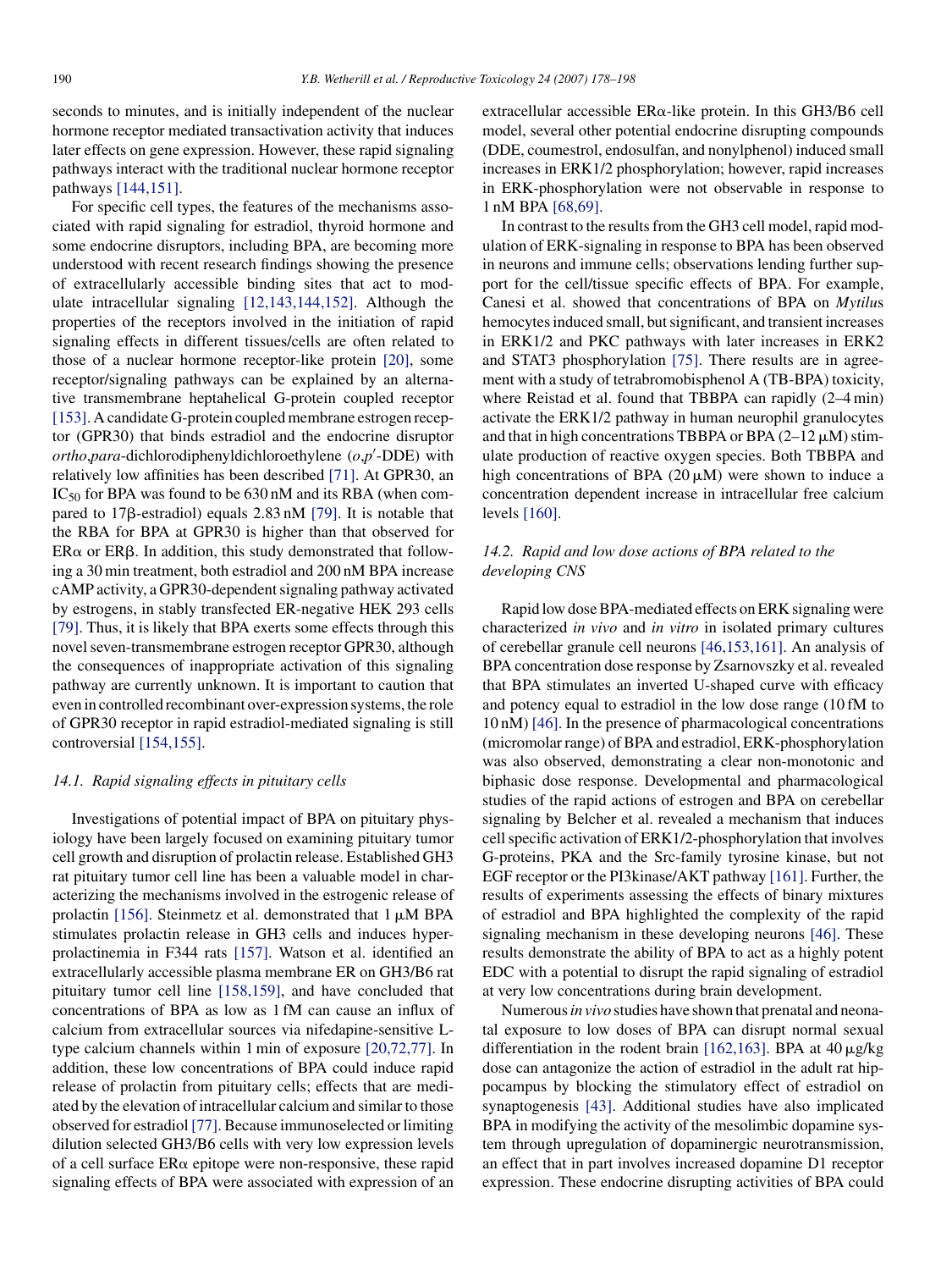potentially influence reward-seeking behaviors associated with drugs of abuse. In the pheochromocytoma PC12 cell model, high concentrations of BPA  $(25-150 \,\mu\text{M})$  stimulate rapid release of dopamine through guanine nucleotide-binding protein and Ntype calcium channels, illustrating that exposure to BPA may influence the function of dopaminergic neurons[\[76\]. W](#page-17-29)hile high concentrations of BPA were used in this study, it is possible that rapid signaling mechanisms involving mobilization of intra- and extracellular calcium contribute to the impact of BPA through presynaptic influences on dopaminergic neurotransmission.

In an effort to discriminate rapid signaling actions of BPA from BPA-mediated gene expression, Yamaguchi et al. examined the effects of low dose BPA (1 pg/mL to 1  $\mu$ g/mL) on the differentiation of serum-free mouse embryo (SFME) cells and astrocyte progenitor cells [\[40\].](#page-16-5) These investigators monitored glial fibrillary acidic protein (GFAP) expression as a marker of differentiation and found that GFAP expression was significantly increased in SFME cells in the presence of 1–100 pg/mL BPA. The BPA-induced increases in GFAP were due to activation of signal transducer and activator of transcription 3 (STAT3) and Smad1. In isolated murine midbrain astrocytes or in astrocyte/neurons co-culture Miyatake et al. demonstrated increased GFAP immunoreactivity and increased intracellular calcium in response to dopamine at BPA concentrations as low as 100 fM and 1 pM, respectively [\[44\].](#page-17-11) An inverted U-shaped low dose response was observed between 100 fM and 10 pM, with a second phase of effects observed at concentrations of 10 nM to  $1 \mu$ M. Similar effects were not observed in response to estradiol. The investigators suggest that these results provide evidence that BPA alters dopamine responsiveness in neurones and astrocytes, which may contribute to potentiate the development of psychological dependence on drugs of abuse.

Together, the results from these CNS-related models highlight the complexity of BPA endocrine disruption effects at low physiological concentration, and the extreme importance of appropriate experimental design, such as including positive and negative controls for each experiment and doing complete dose response analysis for each end-point.

#### *14.3. Rapid BPA effects on the endocrine pancreas*

A "non-classical membrane ER" (ncmER) has been described in the endocrine pancreas that mediates the actions of BPA at concentrations as low as 0.1 nM [\[70\].](#page-17-30) This action is also involved in the activation of the transcription factor calciumdependent cAMP-responsive element binding protein (CREB) where 1 nM BPA induces activation [\[73\]. T](#page-17-31)his study showed that BPA and estradiol activate CREB with the same potency as estradiol. In another study, 1 nM BPA potentiated glucose-induced calcium ion oscillations in freshly isolated islets of Langerhans [\[70\],](#page-17-30) also implicating ncmER.

Involvement of the ncmER in modulation of glucose induced calcium signals in glucagon releasing alpha-cells of the pancreas has also been demonstrated [\[66\].](#page-17-32) It was shown that 1 nM BPA can suppress low-glucose induced calcium ion oscillations in alpha cells, the signal that triggers glucagon secretion, through the action of ncmER, G-proteins, and PKG. Moreover, it was demonstrated that BPA exposure rapidly increases insulin release in adult mice following a single dose of  $10 \mu g/kg/dav$ [\[67\]. T](#page-17-22)his effect was insensitive to an antiestrogen ICI 182,780, indicating that classic ERs may not be involved. In contrast, long-term exposure alters pancreatic insulin content and induces insulin resistance in a classic ER-dependent manner [\[67\].](#page-17-22)

In agreement with previous findings, Adachi et al. reported that long-term exposure to  $10 \mu g/L$  BPA induces insulin secretion in rat pancreatic islets following stimulation with 16.7 mM glucose. This effect is significantly suppressed by  $1 \mu M$  ICI 182,780, suggesting that long-term exposure to BPA potentiates glucose-induced insulin secretion via a classic ER-mediated pathway [\[21\].](#page-16-6) In the same study, the maximal effective dose of estradiol for insulin secretion was also  $10 \mu g/L$ . However, in contrast to estradiol, BPA exhibited only long-term effects and did not induce acute insulin secretion from islets via plasma membrane ERs.

The rapid effects of BPA on intracellular calcium ion concentration have also been measured and compared to that of estradiol in breast cancer cell models (MCF-7 and MDA-MB-231). A rapid (within 1.5 min) influx of calcium was observed in response to BPA that was significant at the lowest dose tested (0.1 nM) [\[74\]. T](#page-17-33)his response was not blocked by anti-estrogens, demonstrating ER-transactivation independence of these rapid signaling effects of BPA at nanomolar concentrations. In sum, it has been shown that BPA can activate classic ERs in organelles other than the nucleus in target cells. In addition, BPA can bind and activate other estrogen binding proteins, for example ncmER and GPR30. BPA activates these receptor-mediated pathways at concentrations similar to those described for estradiol. However, further studies are needed to delineate BPA's mode of action in the pancreas, CNS and other tissues. Clearly, the studies described above are just starting to unveil the possible link between environmental estrogens, insulin resistance and glucose metabolism.

## **15. Immune system, allergic response and BPA exposure**

It is well established that estrogens play a role in the immune system and recent research shows that BPA is capable of influencing the immune system functions [\[164,165\].](#page-20-13) It was demonstrated that at concentrations as low as 10 nM, BPA decreases the adherence index of rat peritoneal macrophages *in vitro* [\[166\]. B](#page-20-14)ased on the understanding that adhesion is the first step in the phagocytic process of macrophages and in antigen presentation, the authors of this study suggested that BPA may modulate immune and inflammatory responses.

To examine the effects of estradiol and BPA on chemokine production, expression of monocyte chemoattractant protein-1 (MCP-1, a member of the chemokine family) in human breast cancer cell line MCF-7 was studied [\[60\]. M](#page-17-18)CF-7 cells produce a large quantity of MCP-1 in response to interleukin-1alpha (IL- $1\alpha$ ). Addition of 0.1  $\mu$ M BPA to MCF-7 cells inhibited MCP-1 mRNA and protein expression and electrophoretic mobility shift assay and supershift analysis revealed that treatment with 0.1–1  $\mu$ M BPA diminished the IL-1 $\alpha$ -induced complex formation, although to a lesser degree than estradiol. These results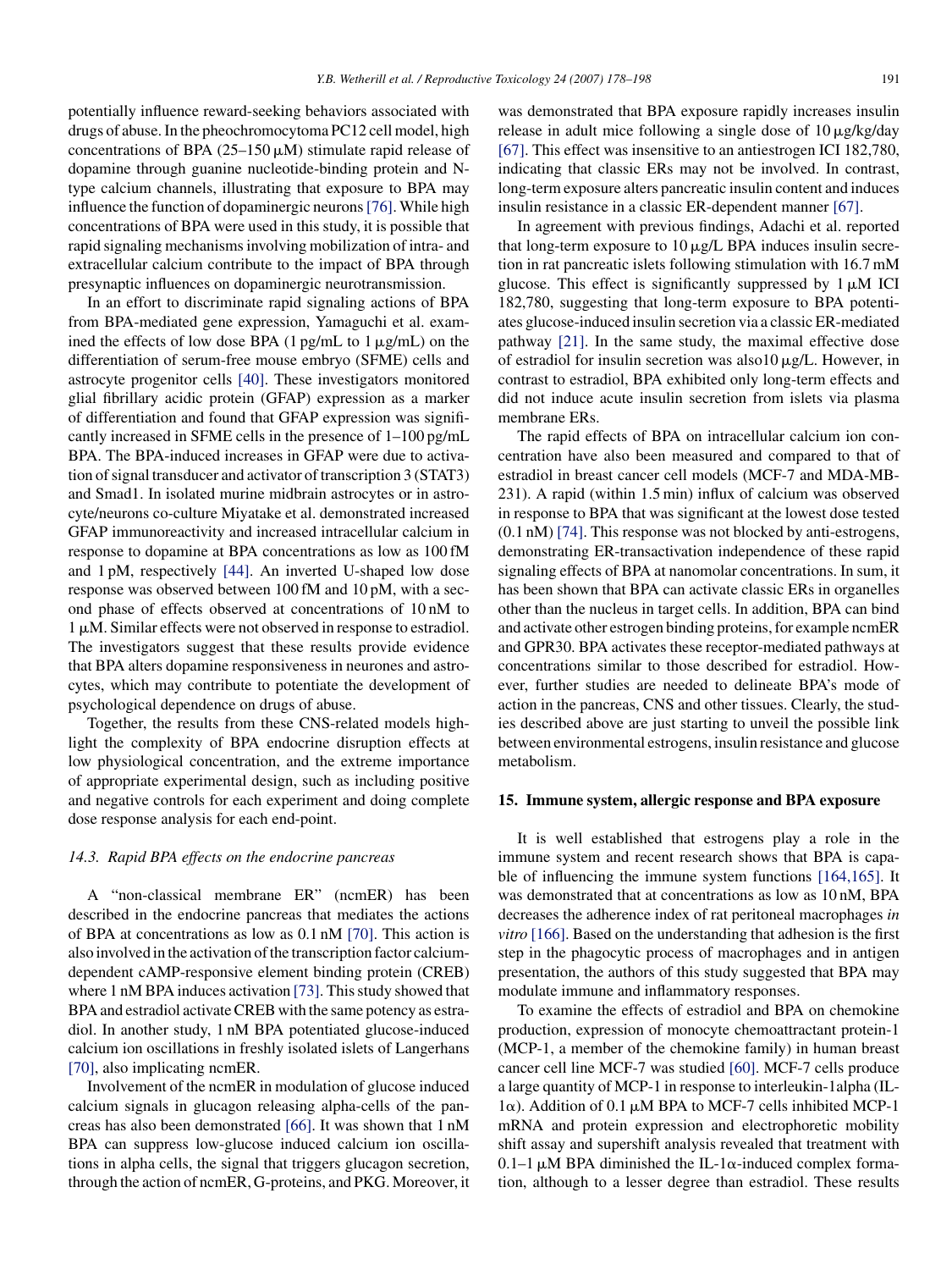suggest that BPA represses MCP-1 expression in a different manner than estradiol, possibly depending on the presence of cell-type specific cooperating factors and/or signaling pathways. Further studies are needed to decipher the molecular mechanism of cell type- and stimulus-specific responses.

Regulation of immunoglobulin (Ig) production by BPA and estradiol was examined by Han et al. [\[63\].](#page-17-35) Mouse splenocytes (BALB/c mice) were treated with 10 nM to 1 uM BPA or estradiol and the levels of IgM, IgE, IgA and IgG were measured. While IgA and IgG levels were not affected by either treatment, estradiol induced decreases in IgM and increased IgE levels. In contrast,  $1 \mu M$  BPA treatment resulted in enhanced IgM production and decreased IgE levels [\[63\].](#page-17-35)

Youn et al. examined the immune response following BPA exposure in the mouse spleen cells [\[58\].](#page-17-26) BPA was administrated to mice in drinking water for 4 weeks at 0.015, 1.5 and 30 mg/mL. It was found that BPA induced prolactin production in the spleen, and exposure of BPA increased the activity of splenocyte proliferation. Interestingly, the production of a strong Th-1 type cytokine (IFN-gamma) was induced, while Th-2 type (IL-4) was suppressed by BPA treatment. Based on those findings, the authors speculated that stimulation of prolactin production by estrogenic effects of BPA can affect cytokine production, thus leading to imbalanced cellular immune response. A follow-up study by Yoshino et al. demonstrated that prenatal exposure to BPA results in up-regulation of immune responses [\[56\].](#page-17-36) This group measured proliferative responses of spleen cells to antigen, anti-HEL IgG2a and interferon-gamma (IFNgamma) secreted from splenic lymphocytes were also measured as indicators of T helper 1 (Th1) immune responses, while anti-HEL IgG1 and interleukin-4 (IL-4) were measured as indicators of Th2 responses. The results showed that fetal exposure to BPA was followed by significant increases in anti-HEL IgG as well as antigen-specific cell proliferation, suggesting that prenatal exposure to BPA may result in the up-regulation of immune responses in adulthood.

Goto et al. examined the effects of BPA on mouse splenocyte (BALB/c female mice) proliferation and found that at high concentrations of BPA (20  $\mu$ M) enhanced Mac1+ splenocyte proliferation [\[64\].](#page-17-37) However, the dose used in this study is clearly outside of the physiologic range. To evaluate the effects of estradiol and BPA on the immune function, Sakazaki et al. investigated whether  $ER\alpha$  is expressed in splenic T and B cells, and what effects these compounds have on mouse lymphocyte mitogenesis [\[65\].](#page-17-13) This group showed that  $ER\alpha$  is expressed in both male and female mouse splenic lymphocytes. Next, lymphocytes from mouse spleen were exposed to estradiol or BPA under growth stimulation by lipopolysaccharide or concanavalin A as a mitogen specific for either B or T cells, respectively. It was found that exposure to estradiol (10 nM to 10  $\mu$ M) or BPA at  $1 \mu$ M inhibits lymphocytes mitogenesis, especially B cells. However, this group did not determine whether BPA-mediated suppression of lymphocyte proliferation was mediated by the  $ER-\alpha$  in these cells.

Another study examined the effects of BPA at low concentrations (0.1–10 nM) on leukocyte differentiation by measuring superoxide production by differentiated HL-670 cells, a human promyelocytic cell line, in the presence of absence of tamoxifen [\[53\].](#page-17-15) It was found that that BPA enhances leukocyte differentiation through an ER-independent pathway. Thus, it is possible that long-term exposure to low dose BPA might significantly affect the innate immunity in humans.

The effects of BPA on the production of interleukin-4 (IL-4), a pro-inflammatory cytokine closely associated with allergic immune responses, were examined by several investigators [\[52,61\].](#page-17-38) Using different experimental systems, these investigations are in agreement: treatment with BPA results in enhanced production of various cytokines, including IL-4. Yamashita et al. demonstrated BPA effects on murine thymocytes *in vitro* [\[55\]. T](#page-17-33)hey showed that precultured thymocytes with 10  $\mu$ M BPA exhibited enhanced production of IL-3, IL-4 and interferongamma. Tian et al. studied the effects of BPA on the *in vitro* production of Th1 and Th2 cytokines in mesenteric lymph node cells from Trichinella spiralis (Ts)-infected mice inoculated orally with BPA [\[52\]. T](#page-17-38)hey found that IL-4 production by Th2 dominant mesenteric lymph node cells from Ts-infected mice increased significantly by addition of  $3 \mu M$  BPA. However, IL-5 production was not affected. This group demonstrated that the IL-4 production was increased both *in vitro* and *in vivo* by treatment with BPA, and this study suggests that BPA might cause allergic diseases by stimulating the IL-4 production by Th2 cells. It was also shown that BPA significantly enhanced IL-4 production in keyhole limpet haemocyanin (KLH)-primed CD4+ T cells in a concentration-dependent manner [\[61\]. T](#page-17-39)he lowest dose of BPA that had an effect on IL-4 production in this study was  $10 \mu$ M. Furthermore, BPA enhanced the activation of IL-4 gene promoter in hybridoma EL4 T cells transiently transfected with IL-4 promoter/reporter constructs. The authors also assessed the contribution of intracellular calcium-mediated signaling to BPA-enhanced IL-4 production by pre-treating lymph node cells from the immunized mice with various inhibitors known to interfere with calcium homeostasis. BPA increased intracellular calcium ion levels by inhibiting intracellular calcium pumps. The enhancement of IL-4 production by BPA was significantly reduced by nitrendipine, which blocks calcium ion influx and by FK506, a calcineurin inhibitor, demonstrating that the enhancement of IL-4 by is mediated by a calcium/calcineurin/NF-AT signaling pathway [\[61\].](#page-17-39)

A study by Kim et al. demonstrated that BPA may affect the regulation of the immune system by reducing nitric oxide (NO) and tumor-necrosis factor-alpha (TNF-alpha) via the inhibition of nuclear factor (NF)-kappaB transactivation. These effects of BPA are mediated through the ER, as shown in this study [\[48\].](#page-17-40) Peritoneal macrophages isolated from specific pathogen free-BALB/C mice and RAW 264.7 cells, a mouse macrophage cell line, were used in the study. Ten to  $50 \mu M$  BPA was used. In agreement with this study, a follow-up study by Hong et al. found that BPA treatment enhanced NO production in mouse macrophages *in vitro* [\[62\].](#page-17-0)

The involvement of endocrine disruptors in autoimmune disease was examined in the study by Yurino and colleagues. In those studies it was found that demonstrated that endocrine disruptors including DES and BPA enhance autoantibody production by B1 cells both *in vitro* and *in vivo* [\[59\].](#page-17-34)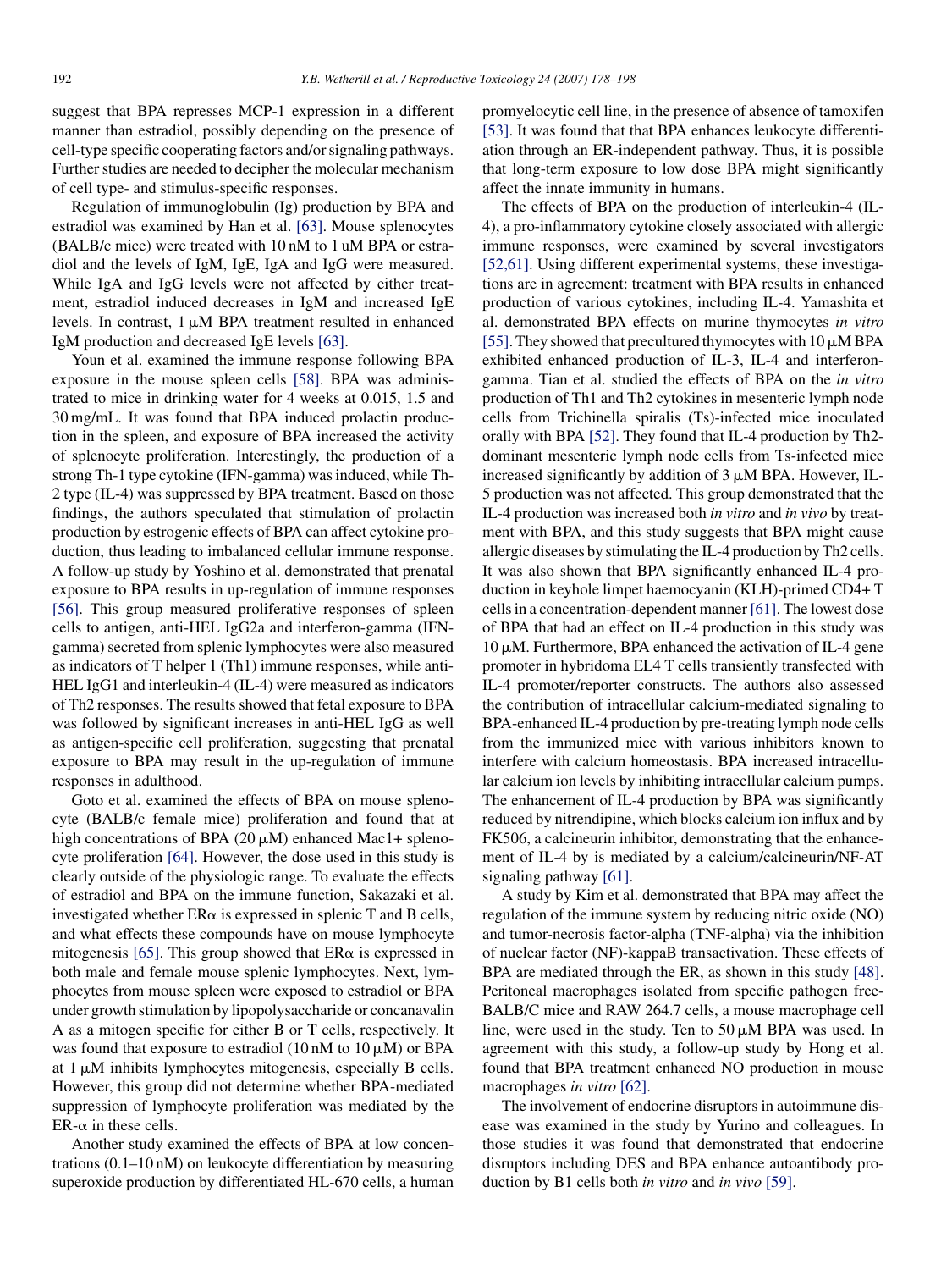The production of IL-2, a cytokine that plays an important role in adaptive immune response, was examined in CD4+ Jurkat T cells in response to BPA treatment [\[49\].](#page-17-41) Interestingly, other endocrine-disrupting compounds (coumestrol, DDT and TCDD), but not BPA, significantly suppressed IL-2 production at the transcriptional and translational levels. These results demonstrate that BPA elicits differential responses on cytokine production and may be cell-type and stimulus specific. Recently, Yamashita et al. examined BPA effects on murine spleen cells and thymus cells *in vitro* [\[54\]. T](#page-17-42)hey reported that at  $0.01-1 \mu M$ BPA concentrations BPA stimulates production of IL-1, IL-6, IL-12, TNF and MCP-1. The maximum response was observed at  $0.1 \mu M$  BPA. Alizadeh et al. demonstrated that low dose BPA exposure (0.1 mg/g/body weight) results in augmentation of Th1 immune response [\[47\],](#page-17-14) thus further implicating BPA involvement in the immune system functions.

# **16. Conclusions and levels of confidence from the results of mechanistic** *in vitro* **studies**

# *16.1. Based on existing evidence, we are confident of the following*

The criterion for achieving this confidence level is that multiple independent studies had been conducted that showed the same or similar outcome.

- a. BPA can act as an estrogen. Its effects are, however, cell type specific.
- b. Timing (developmental stage) of exposure and exposure dose/concentration are critical.
- c. When BPA binds to classic nuclear estrogen receptors and induce specific ERE binding, BPA is usually less potent than estradiol.
- d. When BPA action is mediated by estrogen receptors outside the nucleus, its potency is as high as that of estradiol, ranging within the pico- and nano-molar concentrations.
- e. Because of cell-type specific expression patterns and the role of varied specific co-regulatory factors, the effects of BPA might be different in individual cell types and these effects can vary depending on intrinsic and extrinsic influences.
- f. BPA is not simply a SERM (selective estrogen receptor modulator).
- g. BPA exerts pleiotropic cellular and tissue-type specific effects and non-monotonic dose–response at the cellular and intracellular levels at low physiologically relevant concentrations.

## <span id="page-15-0"></span>*16.2. We consider the following to be likely but requiring confirmation*

The criterion for achieving this confidence level is that significant effects have been reported, but the number of independent replications is limited. However, confidence in the findings is increased by the plausibility of the results, based on mechanistic information available from other related studies.

- a. BPA exerts some of its effects by binding to the nuclear steroid receptors for estrogen ( $ER\alpha$  and  $ER\beta$ ) to subsequently impact expression of estrogen-responsive gene products via the EREs. Thus, cell types that express specific ERs and comodulatory elements can be especially sensitive to the effects of BPA.
- b. BPA exerts some of its effects by binding to nuclear steroid receptors for androgens—the (AR). BPA can act as an antagonist for the wild type AR in some tissues.
- c. Ligand-binding domain somatic mutants of ARs are important in prostate cancer: they can be activated by low dose (chronic exposure) of BPA.
- d. In cells from the male reproductive system BPA impacts the biosynthesis of steroids which results in altered steroid hormone concentrations.
- e. Compared to the impact of brominated BPA derivatives, these studies point toward BPA at physiological concentrations  $(<1 \times 10^{-7}$  M) has a relatively minor influence on the TH system.

## *16.3. Research on BPA suggests several broad themes that should be pursued in the future*

- a. Because of the apparently complex nature of BPA action on the TH-signaling systems studied to date, additional studies are required in order to develop a mechanistic understanding of BPA's influence of TH-signaling, which has an important impact on the development of wildlife and humans.
- b. Increase our knowledge of the physiological/biological relevance of BPA binding to the ER, AR and TR.
- c. Investigate the mechanisms responsible for inverted U dose response.
- d. We need to develop sensitive cell model systems that detect altered patterns of differentiation and physiologically relevant responses, avoiding systems in which regulators are over-expressed.
- e. Identify other BPA-binding proteins and investigate GPR-30 actions in specific cell types upon exposure to endocrine disrupting compounds.
- f. Define additive and synergistic effects of BPA and endogenous hormones and other endocrine disruptors.
- g. While there are numerous *in vivo* studies demonstrating impact on the nervous system upon early exposures to BPA, much additional research is necessary in order to assign specific molecular mechanism through which BPA acts to impact specific neuronal and glial populations in the developing and mature CNS.
- h. Explore low dose BPA exposure on the immune system.
- i. Molecular mechanism(s) of acute versus chronic exposure to BPA need to be distinguished and deciphered.
- j. Define cell and tissue-type sensitivity and windows of susceptibility to BPA across the life span of experimental animals and humans.

## **References**

[1] Calafat AM, Kuklenyik Z, Reidy JA, Caudill SP, Ekong J, Needham LL. Urinary concentrations of bisphenol A and 4-nonylphenol in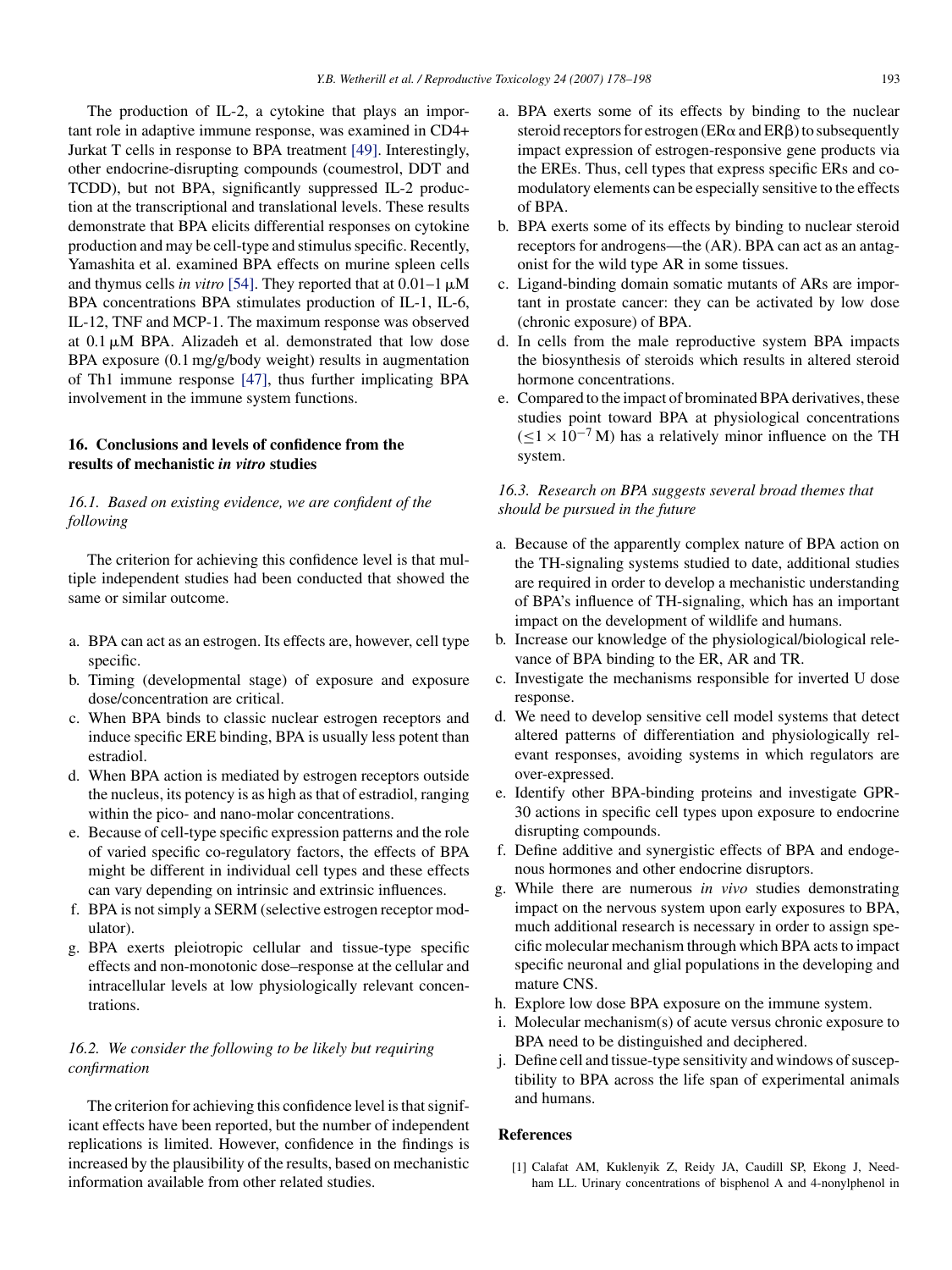<span id="page-16-17"></span><span id="page-16-13"></span><span id="page-16-11"></span><span id="page-16-6"></span>a human reference population. Environ Health Perspect 2005;113(4): 391–5.

- <span id="page-16-14"></span><span id="page-16-9"></span><span id="page-16-8"></span><span id="page-16-3"></span><span id="page-16-1"></span><span id="page-16-0"></span>[2] Kang JH, Kondo F, Katayama Y. Human exposure to bisphenol A. Toxicology 2006;226(2/3):79–89.
- <span id="page-16-12"></span><span id="page-16-2"></span>[3] Kavlock RJ, Daston GP, DeRosa C, Fenner-Crisp P, Gray LE, Kaattari S, et al. Research needs for the risk assessment of health and environmental effects of endocrine disruptors: a report of the U.S. EPA-sponsored workshop. Environ Health Perspect 1996;104(Suppl 4):715–40.
- <span id="page-16-21"></span><span id="page-16-18"></span><span id="page-16-15"></span>[4] Welshons WV, Nagel SC, vom Saal FS. Large effects from small exposures. III. Endocrine mechanisms mediating effects of bisphenol A at levels of human exposure. Endocrinology 2006;147(6 Suppl):S56–69.
- <span id="page-16-28"></span>[5] Gould JC, Leonard LS, Maness SC, Wagner BL, Conner K, Zacharewski T, et al. Bisphenol A interacts with the estrogen receptor alpha in a distinct manner from estradiol. Mol Cell Endocrinol 1998;142(1/2):203–14.
- <span id="page-16-31"></span><span id="page-16-23"></span><span id="page-16-10"></span>[6] Kuiper GG, Carlsson B, Grandien K, Enmark E, Haggblad J, Nilsson S, et al. Comparison of the ligand binding specificity and transcript tissue distribution of estrogen receptors alpha and beta. Endocrinology 1997;138(3):863–70.
- <span id="page-16-30"></span><span id="page-16-19"></span>[7] Matthews JB, Twomey K, Zacharewski TR. In vitro and in vivo interactions of bisphenol A and its metabolite, bisphenol A glucuronide, with estrogen receptors alpha and beta. Chem Res Toxicol 2001;14(2):149–57.
- <span id="page-16-7"></span>[8] Routledge EJ, White R, Parker MG, Sumpter JP. Differential effects of xenoestrogens on coactivator recruitment by estrogen receptor (ER) alpha and ERbeta. J Biol Chem 2000;275(46):35986–93.
- <span id="page-16-29"></span><span id="page-16-20"></span>[9] Recchia AG, Vivacqua A, Gabriele S, Carpino A, Fasanella G, Rago V, et al. Xenoestrogens and the induction of proliferative effects in breast cancer cells via direct activation of oestrogen receptor alpha. Food Addit Contam 2004;21(2):134–44.
- <span id="page-16-27"></span><span id="page-16-22"></span><span id="page-16-4"></span>[10] Vivacqua A, Recchia AG, Fasanella G, Gabriele S, Carpino A, Rago V, et al. The food contaminants bisphenol A and 4-nonylphenol act as agonists for estrogen receptor alpha in MCF7 breast cancer cells. Endocrine 2003;22(3):275–84.
- <span id="page-16-35"></span><span id="page-16-34"></span>[11] Seidlova-Wuttke D, Jarry H, Wuttke W. Pure estrogenic effect of benzophenone-2 (BP2) but not of bisphenol A (BPA) and dibutylphtalate (DBP) in uterus, vagina and bone. Toxicology 2004;205(1/2):103–12.
- <span id="page-16-32"></span><span id="page-16-25"></span>[12] Satoh K, Ohyama K, Aoki N, Iida M, Nagai F. Study on anti-androgenic effects of bisphenol a diglycidyl ether (BADGE), bisphenol F diglycidyl ether (BFDGE) and their derivatives using cells stably transfected with human androgen receptor, AR-EcoScreen. Food Chem Toxicol 2004;42(6):983–93.
- <span id="page-16-24"></span><span id="page-16-16"></span>[13] Hall JM, Korach KS. Analysis of the molecular mechanisms of human estrogen receptors alpha and beta reveals differential specificity in target promoter regulation by xenoestrogens. J Biol Chem 2002;277(46):44455–61.
- <span id="page-16-33"></span>[14] Pennie WD, Aldridge TC, Brooks AN. Differential activation by xenoestrogens of ER alpha and ER beta when linked to different response elements. J Endocrinol 1998;158(3):R11–4.
- <span id="page-16-26"></span>[15] Olsen CM, Meussen-Elholm ET, Samuelsen M, Holme JA, Hongslo JK. Effects of the environmental oestrogens bisphenol A, tetrachlorobisphenol A, tetrabromobisphenol A, 4-hydroxybiphenyl and 4,4" -dihydroxybiphenyl on oestrogen receptor binding, cell proliferation and regulation of oestrogen sensitive proteins in the human breast cancer cell line MCF-7. Pharmacol Toxicol 2003;92(4):180–8.
- <span id="page-16-36"></span>[16] Kurosawa T, Hiroi H, Tsutsumi O, Ishikawa T, Osuga Y, Fujiwara T, et al. The activity of bisphenol A depends on both the estrogen receptor subtype and the cell type. Endocr J 2002;49(4):465–71.
- [17] Ackermann GE, Brombacher E, Fent K. Development of a fish reporter gene system for the assessment of estrogenic compounds and sewage treatment plant effluents. Environ Toxicol Chem 2002;21(9):1864– 75.
- <span id="page-16-5"></span>[18] Mueller SO, Kling M, Arifin Firzani P, Mecky A, Duranti E, Shields-Botella J, et al. Activation of estrogen receptor alpha and ERbeta by 4-methylbenzylidene-camphor in human and rat cells: comparison with phyto- and xenoestrogens. Toxicol Lett 2003;142(1/2):89–101.
- [19] Nagel SC, vom Saal FS, Thayer KA, Dhar MG, Boechler M, Welshons WV. Relative binding affinity-serum modified access (RBA-SMA) assay predicts the relative in vivo bioactivity of the xenoestrogens bisphenol A and octylphenol. Environ Health Perspect 1997;105(1):70–6.
- [20] Watson CS, Campbell CH, Gametchu B. Membrane oestrogen receptors on rat pituitary tumour cells: immuno-identification and responses to oestradiol and xenoestrogens. Exp Physiol 1999;84(6):1013–22.
- [21] Adachi T, Yasuda K, Mori C, Yoshinaga M, Aoki N, Tsujimoto G, et al. Promoting insulin secretion in pancreatic islets by means of bisphenol A and nonylphenol via intracellular estrogen receptors. Food Chem Toxicol 2005;43(5):713–9.
- [22] Roy P, Salminen H, Koskimies P, Simola J, Smeds A, Saukko P, et al. Screening of some anti-androgenic endocrine disruptors using a recombinant cell-based in vitro bioassay. J Steroid Biochem Mol Biol 2004;88(2):157–66.
- [23] Sohoni P, Sumpter JP. Several environmental oestrogens are also antiandrogens. J Endocrinol 1998;158(3):327–39.
- [24] Sun H, Xu LC, Chen JF, Song L, Wang XR. Effect of bisphenol A, tetrachlorobisphenol A and pentachlorophenol on the transcriptional activities of androgen receptor-mediated reporter gene. Food Chem Toxicol 2006;44(11):1916–21.
- [25] Lee MS, Hyun SH, Lee CK, Im KS, Hwang IT, Lee HJ. Impact of xenoestrogens on the growth of human endometrial epithelial cells in a primary culture system. Fertil Steril 2003;79(6):1464–5.
- [26] Wetherill YB, Petre CE, Monk KR, Puga A, Knudsen KE. The xenoestrogen bisphenol A induces inappropriate androgen receptor activation and mitogenesis in prostatic adenocarcinoma cells. Mol Cancer Ther 2002;1(7):515–24.
- [27] Xu LC, Sun H, Chen JF, Bian Q, Qian J, Song L, et al. Evaluation of androgen receptor transcriptional activities of bisphenol A, octylphenol and nonylphenol in vitro. Toxicology 2005;216(2/3):197–203.
- [28] Wetherill YB, Fisher NL, Staubach A, Danielsen M, de Vere White RW, Knudsen KE. Xenoestrogen action in prostate cancer: pleiotropic effects dependent on androgen receptor status. Cancer Res 2005;65(1):54–65.
- [29] Lee HJ, Chattopadhyay S, Gong EY, Ahn RS, Lee K. Antiandrogenic effects of bisphenol A and nonylphenol on the function of androgen receptor. Toxicol Sci 2003;75(1):40–6.
- [30] Ghisari M, Bonefeld-Jorgensen EC. Impact of environmental chemicals on the thyroid hormone function in pituitary rat GH3 cells. Mol Cell Endocrinol 2005;244(1/2):31–41.
- [31] Hamers T, Kamstra JH, Sonneveld E, Murk AJ, Kester MH, Andersson PL, et al. In vitro profiling of the endocrine-disrupting potency of brominated flame retardants. Toxicol Sci 2006;92(1):157–73.
- [32] Iwamuro S, Yamada M, Kato M, Kikuyama S. Effects of bisphenol A on thyroid hormone-dependent up-regulation of thyroid hormone receptor alpha and beta and down-regulation of retinoid X receptor gamma in Xenopus tail culture. Life Sci 2006.
- [33] Kitamura S, Jinno N, Ohta S, Kuroki H, Fujimoto N. Thyroid hormonal activity of the flame retardants tetrabromobisphenol A and tetrachlorobisphenol A. Biochem Biophys Res Commun 2002;293(1):554–9.
- [34] Kitamura S, Kato T, Iida M, Jinno N, Suzuki T, Ohta S, et al. Anti-thyroid hormonal activity of tetrabromobisphenol A, a flame retardant, and related compounds: affinity to the mammalian thyroid hormone receptor, and effect on tadpole metamorphosis. Life Sci 2005;76(14):1589–601.
- [35] Kitamura S, Suzuki T, Sanoh S, Kohta R, Jinno N, Sugihara K, et al. Comparative study of the endocrine-disrupting activity of bisphenol A and 19 related compounds. Toxicol Sci 2005;84(2):249–59.
- [36] Moriyama K, Tagami T, Akamizu T, Usui T, Saijo M, Kanamoto N, et al. Thyroid hormone action is disrupted by bisphenol A as an antagonist. J Clin Endocrinol Metab 2002;87(11):5185–90.
- [37] Zoeller RT, Bansal R, Parris C. Bisphenol-A, an environmental contaminant that acts as a thyroid hormone receptor antagonist in vitro, increases serum thyroxine, and alters RC3/neurogranin expression in the developing rat brain. Endocrinology 2005;146(2):607–12.
- [38] Zoeller RT, Crofton KM. Thyroid hormone action in fetal brain development and potential for disruption by environmental chemicals. Neurotoxicology 2000;21(6):935–45.
- [39] Zoeller RT. Environmental chemicals as thyroid hormone analogues: new studies indicate that thyroid hormone receptors are targets of industrial chemicals? Mol Cell Endocrinol 2005;242(1/2):10–5.
- [40] Yamaguchi H, Zhu J, Yu T, Sasaki K, Umetsu H, Kidachi Y, et al. Lowlevel bisphenol A increases production of glial fibrillary acidic protein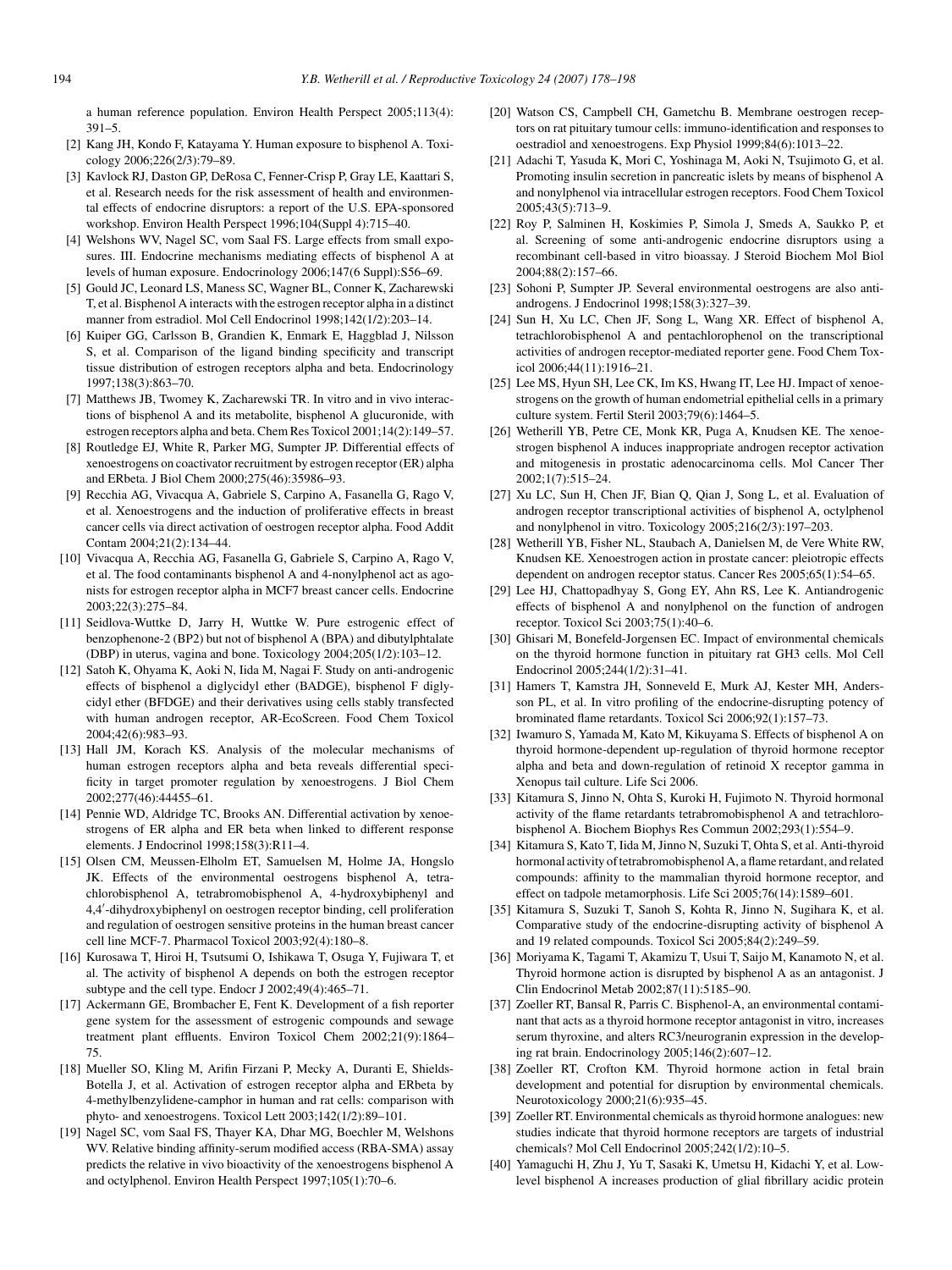<span id="page-17-18"></span><span id="page-17-10"></span><span id="page-17-8"></span><span id="page-17-7"></span><span id="page-17-6"></span><span id="page-17-5"></span><span id="page-17-2"></span>in differentiating astrocyte progenitor cells through excessive STAT3 and Smad1 activation. Toxicology 2006;226(2/3):131–42.

- <span id="page-17-39"></span><span id="page-17-20"></span><span id="page-17-19"></span><span id="page-17-9"></span><span id="page-17-4"></span><span id="page-17-0"></span>[41] Ishido M, Masuo Y, Kunimoto M, Oka S, Morita M. Bisphenol A causes hyperactivity in the rat concomitantly with impairment of tyrosine hydroxylase immunoreactivity. J Neurosci Res 2004;76(3):423–33.
- <span id="page-17-11"></span>[42] Kabuto H, Amakawa M, Shishibori T. Exposure to bisphenol A during embryonic/fetal life and infancy increases oxidative injury and causes underdevelopment of the brain and testis in mice. Life Sci 2004;74(24):2931–40.
- <span id="page-17-37"></span><span id="page-17-35"></span><span id="page-17-23"></span><span id="page-17-12"></span>[43] MacLusky NJ, Hajszan T, Leranth C. The environmental estrogen bisphenol a inhibits estradiol-induced hippocampal synaptogenesis. Environ Health Perspect 2005;113(6):675–9.
- <span id="page-17-21"></span><span id="page-17-13"></span>[44] Miyatake M, Miyagawa K, Mizuo K, Narita M, Suzuki T. Dynamic changes in dopaminergic neurotransmission induced by a low concentration of bisphenol-A in neurones and astrocytes. J Neuroendocrinol 2006;18(6):434–44.
- <span id="page-17-32"></span><span id="page-17-28"></span>[45] Rubin BS, Lenkowski JR, Schaeberle CM, Vandenberg LN, Ronsheim PM, Soto AM. Evidence of altered brain sexual differentiation in mice exposed perinatally to low, environmentally relevant levels of bisphenol A. Endocrinology 2006;147(8):3681–91.
- <span id="page-17-40"></span><span id="page-17-24"></span><span id="page-17-22"></span><span id="page-17-14"></span>[46] Zsarnovszky A, Le HH, Wang HS, Belcher SM. Ontogeny of rapid estrogen-mediated extracellular signal-regulated kinase signaling in the rat cerebellar cortex: potent nongenomic agonist and endocrine disrupting activity of the xenoestrogen bisphenol A. Endocrinology 2005;146(12):5388–96.
- <span id="page-17-41"></span><span id="page-17-27"></span><span id="page-17-3"></span>[47] Alizadeh M, Ota F, Hosoi K, Kato M, Sakai T, Satter MA. Altered allergic cytokine and antibody response in mice treated with Bisphenol A. J Med Invest 2006;53(1/2):70–80.
- <span id="page-17-1"></span>[48] Kim JY, Jeong HG. Down-regulation of inducible nitric oxide synthase and tumor necrosis factor-alpha expression by bisphenol A via nuclear factor-kappaB inactivation in macrophages. Cancer Lett 2003;196(1):69–76.
- <span id="page-17-30"></span><span id="page-17-17"></span>[49] Ndebele K, Tchounwou PB, McMurray RW. Coumestrol, bisphenol-A, DDT, and TCDD modulation of interleukin-2 expression in activated CD+4 Jurkat T cells. Int J Environ Res Public Health 2004;1(1):3–11.
- <span id="page-17-16"></span>[50] Sakabe K, Okuma M, Karaki S, Matsuura S, Yoshida T, Aikawa H, et al. Inhibitory effect of natural and environmental estrogens on thymic hormone production in thymus epithelial cell culture. Int J Immunopharmacol 1999;21(12):861–8.
- <span id="page-17-38"></span><span id="page-17-15"></span>[51] Sawai C, Anderson K, Walser-Kuntz D. Effect of bisphenol A on murine immune function: modulation of interferon-gamma, IgG2a, and disease symptoms in NZB X NZW F1 mice. Environ Health Perspect 2003;111(16):1883–7.
- <span id="page-17-42"></span><span id="page-17-31"></span>[52] Tian X, Takamoto M, Sugane K. Bisphenol A promotes IL-4 production by Th2 cells. Int Arch Allergy Immunol 2003;132(3):240–7.
- <span id="page-17-33"></span>[53] Watanabe H, Adachi R, Kusui K, Hirayama A, Kasahara T, Suzuki K. Bisphenol A significantly enhances the neutrophilic differentiation of promyelocytic HL-60 cells. Int Immunopharmacol 2003;3(12): 1601–8.
- <span id="page-17-36"></span><span id="page-17-25"></span>[54] Yamashita U, Sugiura T, Yoshida Y, Kuroda E. Effect of endocrine disrupters on macrophage functions in vitro. J Uoeh 2005;27(1):1–10.
- [55] Yamashita U, Sugiura T, Yoshida Y, Kuroda E. Effect of endocrine disrupters on thymocytes in vitro. J Uoeh 2003;25(2):161–70.
- <span id="page-17-29"></span>[56] Yoshino S, Yamaki K, Li X, Sai T, Yanagisawa R, Takano H, et al. Prenatal exposure to bisphenol A up-regulates immune responses, including T helper 1 and T helper 2 responses, in mice. Immunology 2004;112(3):489–95.
- <span id="page-17-26"></span>[57] Yoshino S, Yamaki K, Yanagisawa R, Takano H, Hayashi H, Mori Y. Effects of bisphenol A on antigen-specific antibody production, proliferative responses of lymphoid cells, and TH1 and TH2 immune responses in mice. Br J Pharmacol 2003;138(7):1271–6.
- <span id="page-17-34"></span>[58] Youn JY, Park HY, Lee JW, Jung IO, Choi KH, Kim K, et al. Evaluation of the immune response following exposure of mice to bisphenol A: induction of Th1 cytokine and prolactin by BPA exposure in the mouse spleen cells. Arch Pharm Res 2002;25(6):946–53.
- [59] Yurino H, Ishikawa S, Sato T, Akadegawa K, Ito T, Ueha S, et al. Endocrine disruptors (environmental estrogens) enhance autoantibody production by B1 cells. Toxicol Sci 2004;81(1):139–47.
- [60] Inadera H, Sekiya T, Yoshimura T, Matsushima K. Molecular analysis of the inhibition of monocyte chemoattractant protein-1 gene expression by estrogens and xenoestrogens in MCF-7 cells. Endocrinology  $2000:141(1):50-9$ .
- [61] LeeMH, Chung SW, Kang BY, Park J, Lee CH, Hwang SY, et al. Enhanced interleukin-4 production in CD4+ T cells and elevated immunoglobulin E levels in antigen-primed mice by bisphenol A and nonylphenol, endocrine disruptors: involvement of nuclear factor-AT and Ca2+. Immunology 2003;109(1):76–86.
- [62] Hong CC, Shimomura-Shimizu M, Muroi M, Tanamoto K. Effect of endocrine disrupting chemicals on lipopolysaccharide-induced tumor necrosis factor-alpha and nitric oxide production by mouse macrophages. Biol Pharm Bull 2004;27(7):1136–9.
- [63] Han D, Denison MS, Tachibana H, Yamada K. Effects of estrogenic compounds on immunoglobulin production by mouse splenocytes. Biol Pharm Bull 2002;25(10):1263–7.
- [64] Goto M, Ono H, Takano-Ishikawa Y, Shinmoto H, Yoshida M. Mac1 positive cells are required for enhancement of splenocytes proliferation caused by bisphenol A. Biosci Biotechnol Biochem 2004;68(1):263–5.
- [65] Sakazaki H, Ueno H, Nakamuro K. Estrogen receptor alpha in mouse splenic lymphocytes: possible involvement in immunity. Toxicol Lett 2002;133(2/3):221–9.
- [66] Alonso-Magdalena P, Laribi O, Ropero AB, Fuentes E, Ripoll C, Soria B, et al. Low doses of bisphenol A and diethylstilbestrol impair Ca2+ signals in pancreatic alpha-cells through a nonclassical membrane estrogen receptor within intact islets of Langerhans. Environ Health Perspect 2005;113(8):969–77.
- [67] Alonso-Magdalena P, Morimoto S, Ripoll C, Fuentes E, Nadal A. The estrogenic effect of bisphenol A disrupts pancreatic beta-cell function in vivo and induces insulin resistance. Environ Health Perspect 2006;114(1):106–12.
- [68] Bulayeva NN, Gametchu B, Watson CS. Quantitative measurement of estrogen-induced ERK 1 and 2 activation via multiple membrane-initiated signaling pathways. Steroids 2004;69(3):181–92.
- [69] Bulayeva NN, Watson CS. Xenoestrogen-induced ERK-1 and ERK-2 activation via multiple membrane-initiated signaling pathways. Environ Health Perspect 2004;112(15):1481–7.
- [70] Nadal A, Ropero AB, Laribi O, Maillet M, Fuentes E, Soria B. Nongenomic actions of estrogens and xenoestrogens by binding at a plasma membrane receptor unrelated to estrogen receptor alpha and estrogen receptor beta. Proc Natl Acad Sci USA 2000;97(21):11603–8.
- [71] Thomas P, Pang Y, Filardo EJ, Dong J. Identity of an estrogen membrane receptor coupled to a G protein in human breast cancer cells. Endocrinology 2005;146(2):624–32.
- [72] Watson CS, Bulayeva NN, Wozniak AL, Finnerty CC. Signaling from the membrane via membrane estrogen receptor-alpha: estrogens, xenoestrogens, and phytoestrogens. Steroids 2005;70(5–7):364–71.
- [73] Quesada I, Fuentes E, Viso-Leon MC, Soria B, Ripoll C, Nadal A. Low doses of the endocrine disruptor bisphenol-A and the native hormone 17beta-estradiol rapidly activate transcription factor CREB. Faseb J 2002;16(12):1671–3.
- [74] Walsh DE, Dockery P, Doolan CM. Estrogen receptor independent rapid non-genomic effects of environmental estrogens on [Ca2+]i in human breast cancer cells. Mol Cell Endocrinol 2005;230(1/2):23–30.
- [75] Canesi L, Lorusso LC, Ciacci C, Betti M, Zampini M, Gallo G. Environmental estrogens can affect the function of mussel hemocytes through rapid modulation of kinase pathways. Gen Comp Endocrinol 2004;138(1):58–69.
- [76] Yoneda T, Hiroi T, Osada M, Asada A, Funae Y. Non-genomic modulation of dopamine release by bisphenol-A in PC12 cells. J Neurochem 2003;87(6):1499–508.
- [77] Wozniak AL, Bulayeva NN, Watson CS. Xenoestrogens at picomolar to nanomolar concentrations trigger membrane estrogen receptor-alphamediated Ca2+ fluxes and prolactin release in GH3/B6 pituitary tumor cells. Environ Health Perspect 2005;113(4):431–9.
- [78] Kubo T, Maezawa N, Osada M, Katsumura S, Funae Y, Imaoka S. Bisphenol A, an environmental endocrine-disrupting chemical, inhibits hypoxic response via degradation of hypoxia-inducible factor 1alpha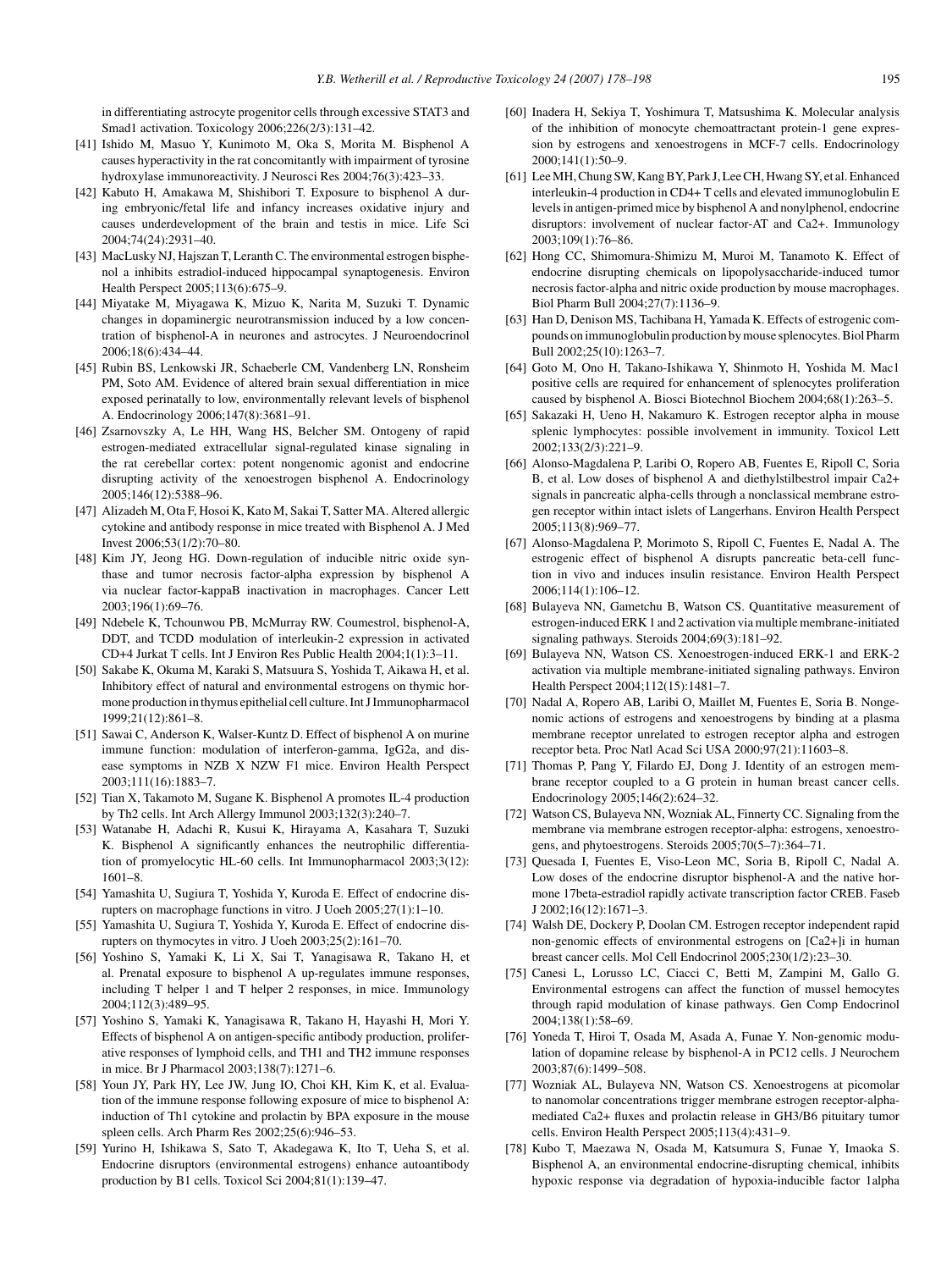<span id="page-18-31"></span><span id="page-18-7"></span><span id="page-18-6"></span><span id="page-18-3"></span>(HIF-1alpha): structural requirement of bisphenol A for degradation of HIF-1alpha. Biochem Biophys Res Commun 2004;318(4):1006–11.

- <span id="page-18-17"></span><span id="page-18-16"></span><span id="page-18-15"></span><span id="page-18-0"></span>[79] Thomas P, Dong J. Binding and activation of the seven-transmembrane estrogen receptor GPR30 by environmental estrogens: a potential novel mechanism of endocrine disruption. J Steroid Biochem Mol Biol 2006.
- <span id="page-18-18"></span>[80] Cannon JM, Kostoryz E, Russo KA, Smith RE, Yourtee DM. Bisphenol A and its biomaterial monomer derivatives alteration of in vitro cytochrome P450 metabolism in rat, minipig, and human. Biomacromolecules 2000;1(4):656–64.
- <span id="page-18-19"></span>[81] Hanioka N, Jinno H, Nishimura T, Ando M. Suppression of male-specific cytochrome P450 isoforms by bisphenol A in rat liver. Arch Toxicol 1998;72(7):387–94.
- <span id="page-18-1"></span>[82] Hanioka N, Jinno H, Tanaka-Kagawa T, Nishimura T, Ando M. Interaction of bisphenol A with rat hepatic cytochrome P450 enzymes. Chemosphere 2000;41(7):973–8.
- <span id="page-18-20"></span><span id="page-18-5"></span>[83] Jeong HG, Kimand JY, Choi CY. Down-regulation of murine Cyp1a-1 in mouse hepatoma Hepa-1c1c7 cells by bisphenol A. Biochem Biophys Res Commun 2000;277(3):594–8.
- [84] Bendridi N, Mappus E, Grenot C, Lejeune H, Yves Cuilleron C, Pugeat M. Intravenous injection of human sex steroid hormone-binding globulin in mouse decreases blood clearance rate and testicular accumulation of orally administered [2–125I]iodobisphenol A. Steroids 2002;67(7):637–45.
- <span id="page-18-21"></span>[85] Csanady GA, Oberste-Frielinghaus HR, Semder B, Baur C, Schneider KT, Filser JG. Distribution and unspecific protein binding of the xenoestrogens bisphenol A and daidzein. Arch Toxicol 2002;76(5/6):299– 305.
- <span id="page-18-22"></span><span id="page-18-2"></span>[86] Dechaud H, Ravard C, Claustrat F, de la Perriere AB, Pugeat M. Xenoestrogen interaction with human sex hormone-binding globulin (hSHBG). Steroids 1999;64(5):328–34.
- <span id="page-18-23"></span>[87] Teeguarden JG, Barton HA. Computational modeling of serum-binding proteins and clearance in extrapolations across life stages and species for endocrine active compounds. Risk Anal 2004;24(3):751–70.
- <span id="page-18-14"></span>[88] Anway MD, Cupp AS, Uzumcu M, Skinner MK. Epigenetic transgenerational actions of endocrine disruptors and male fertility. Science 2005;308(5727):1466–9.
- <span id="page-18-24"></span><span id="page-18-8"></span>[89] Anway MD, Skinner MK. Epigenetic transgenerational actions of endocrine disruptors. Endocrinology 2006;147(6 Suppl):S43–9.
- <span id="page-18-25"></span><span id="page-18-4"></span>[90] Ho SM, Tang WY, Belmonte de Frausto J, Prins GS. Developmental exposure to estradiol and bisphenol A increases susceptibility to prostate carcinogenesis and epigenetically regulates phosphodiesterase type 4 variant 4. Cancer Res 2006;66(11):5624–32.
- <span id="page-18-9"></span>[91] Klinge CM. Estrogen receptor interaction with co-activators and corepressors. Steroids 2000;65(5):227–51.
- <span id="page-18-10"></span>[92] Klinge CM. Estrogen receptor interaction with estrogen response elements. Nucl Acids Res 2001;29(14):2905–19.
- <span id="page-18-26"></span><span id="page-18-11"></span>[93] Ramsey TL, Risinger KE, Jernigan SC, Mattingly KA, Klinge CM. Estrogen receptor beta isoforms exhibit differences in ligand-activated transcriptional activity in an estrogen response element sequencedependent manner. Endocrinology 2004;145(1):149–60.
- <span id="page-18-27"></span>[94] Masuyama H, Hiramatsu Y. Involvement of suppressor for Gal 1 in the ubiquitin/proteasome-mediated degradation of estrogen receptors. J Biol Chem 2004;279(13):12020–6.
- <span id="page-18-28"></span>[95] McDonnell DP, Clemm DL, Hermann T, Goldman ME, Pike JW. Analysis of estrogen receptor function in vitro reveals three distinct classes of antiestrogens. Mol Endocrinol 1995;9(6):659–69.
- <span id="page-18-29"></span><span id="page-18-12"></span>[96] Paige LA, Christensen DJ, Gron H, Norris JD, Gottlin EB, Padilla KM, et al. Estrogen receptor (ER) modulators each induce distinct conformational changes in ER alpha and ER beta. Proc Natl Acad Sci USA 1999;96(7):3999–4004.
- <span id="page-18-30"></span><span id="page-18-13"></span>[97] Wijayaratne AL, Nagel SC, Paige LA, Christensen DJ, Norris JD, Fowlkes DM, et al. Comparative analyses of mechanistic differences among antiestrogens. Endocrinology 1999;140(12):5828–40.
- [98] Singleton DW, Feng Y, Yang J, Puga A, Lee AV, Khan SA. Gene expression profiling reveals novel regulation by bisphenol-A in estrogen receptor-alpha-positive human cells. Environ Res 2006;100(1):86–92.
- [99] Chariot A, Gielen J. The HOXC6 homeodomain-containing proteins. Int J Biochem Cell Biol 1998;30(6):651–5.
- [100] Garcia-Gasca A, Spyropoulos DD. Differential mammary morphogenesis along the anteroposterior axis in Hoxc6 gene targeted mice. Dev Dyn 2000;219(2):261–76.
- [101] Buterin T, Koch C, Naegeli H. Convergent transcriptional profiles induced by endogenous estrogen and distinct xenoestrogens in breast cancer cells. Carcinogenesis 2006;27(8):1567–78.
- [102] Smith C, Taylor HS. Exposure to the endocrine disruptor bisphnenol A alters uterine developmental gene expression. In uterine biology and endometriosis. Endometrium 2005.
- [103] Nagel SC, Hagelbarger JL, McDonnell DP. Development of an ER action indicator mouse for the study of estrogens, selective ER modulators (SERMs), and Xenobiotics. Endocrinology 2001;142(11):4721–8.
- [104] Hong EJ, Park SH, Choi KC, Leung PC, Jeung EB. Identification of estrogen-regulated genes by microarray analysis of the uterus of immature rats exposed to endocrine disrupting chemicals. Reprod Biol Endocrinol 2006;4:49.
- [105] Diel P, Schmidt S, Vollmer G, Janning P, Upmeier A, Michna H, et al. Comparative responses of three rat strains (DA/Han, Sprague–Dawley and Wistar) to treatment with environmental estrogens. Arch Toxicol 2004;78(4):183–93.
- [106] Naruse M, Ishihara Y, Miyagawa-Tomita S, Koyama A, Hagiwara H. 3-Methylcholanthrene, which binds to the arylhydrocarbon receptor, inhibits proliferation and differentiation of osteoblasts in vitro and ossification in vivo. Endocrinology 2002;143(9):3575–81.
- [107] Singh SU, Casper RF, Fritz PC, Sukhu B, Ganss B, Girard Jr B, et al. Inhibition of dioxin effects on bone formation in vitro by a newly described aryl hydrocarbon receptor antagonist, resveratrol. J Endocrinol 2000;167(1):183–95.
- [108] Lieberherr M, Grosse B, Kachkache M, Balsan S. Cell signaling and estrogens in female rat osteoblasts: a possible involvement of unconventional nonnuclear receptors. J Bone Miner Res 1993;8(11):1365–76.
- [109] De Wilde A, Heberden C, Chaumaz G, Bordat C, Lieberherr M, Signaling networks from Gbeta1 subunit to transcription factors and actin remodeling via a membrane-located ERbeta-related protein in the rapid action of daidzein in osteoblasts. J Cell Physiol 2006;209(3):786– 801.
- [110] Britt KL, Findlay JK. Estrogen actions in the ovary revisited. J Endocrinol 2002;175(2):269–76.
- [111] Palter SF, Tavares AB, Hourvitz A, Veldhuis JD, Adashi EY. Are estrogens of import to primate/human ovarian folliculogenesis? Endocr Rev 2001;22(3):389–424.
- [112] Xu J, Osuga Y, Yano T, Morita Y, Tang X, Fujiwara T, et al. Bisphenol A induces apoptosis and G2-to-M arrest of ovarian granulosa cells. Biochem Biophys Res Commun 2002;292(2):456–62.
- [113] Ouirk SM, Cowan RG, Harman RM. The susceptibility of granulosa cells to apoptosis is influenced by oestradiol and the cell cycle. J Endocrinol 2006;189(3):441–53.
- [114] Wang Y, Asselin E, Tsang BK. Involvement of transforming growth factor alpha in the regulation of rat ovarian X-linked inhibitor of apoptosis protein expression and follicular growth by follicle-stimulating hormone. Biol Reprod 2002;66(6):1672–80.
- [115] Hiroi H, Tsutsumi O, Momoeda M, Takai Y, Osuga Y, Taketani Y. Differential interactions of bisphenol A and 17beta-estradiol with estrogen receptor alpha (ERalpha) and ERbeta. Endocr J 1999;46(6): 773–8.
- [116] Hunt PA, Koehler KE, Susiarjo M, Hodges CA, Ilagan A, Voigt RC, et al. Bisphenol a exposure causes meiotic aneuploidy in the female mouse. Curr Biol 2003;13(7):546–53.
- [117] Gaido KW, Maness SC, McDonnell DP, Dehal SS, Kupfer D, Safe S. Interaction of methoxychlor and related compounds with estrogen receptor alpha and beta, and androgen receptor: structure-activity studies. Mol Pharmacol 2000;58(4):852–8.
- [118] Jarred RA, Cancilla B, Prins GS, Thayer KA, Cunha GR, Risbridger GP. Evidence that estrogens directly alter androgen-regulated prostate development. Endocrinology 2000;141(9):3471–7.
- [119] Gupta C. Reproductive malformation of the male offspring following maternal exposure to estrogenic chemicals. Proc Soc Exp Biol Med 2000;224(2):61–8.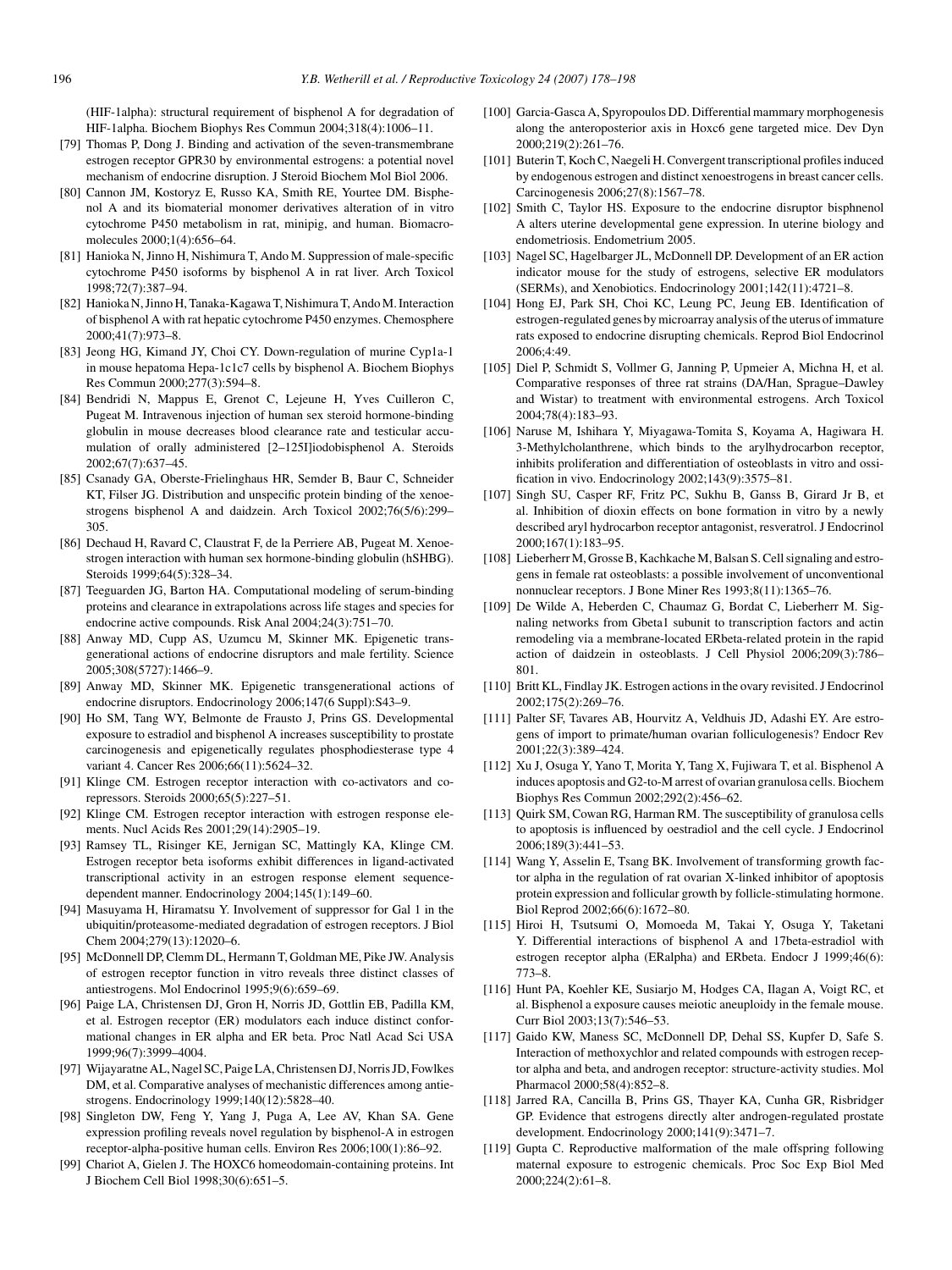- <span id="page-19-7"></span><span id="page-19-5"></span><span id="page-19-1"></span><span id="page-19-0"></span>[120] Gupta C. The role of estrogen receptor, androgen receptor and growth factors in diethylstilbestrol-induced programming of prostate differentiation. Urol Res 2000;28(4):223–9.
- <span id="page-19-6"></span>[121] Ralph JL, Orgebin-Crist MC, Lareyre JJ, Nelson CC. Disruption of androgen regulation in the prostate by the environmental contaminant hexachlorobenzene. Environ Health Perspect 2003;111(4):461–6.
- [122] Ramos JG, Varayoud J, Sonnenschein C, Soto AM, Munoz De Toro M, Luque EH. Prenatal exposure to low doses of bisphenol A alters the periductal stroma and glandular cell function in the rat ventral prostate. Biol Reprod 2001;65(4):1271–7.
- <span id="page-19-24"></span><span id="page-19-18"></span>[123] Thayer KA, Ruhlen RL, Howdeshell KL, Buchanan DL, Cooke PS, Preziosi D, et al. Altered prostate growth and daily sperm production in male mice exposed prenatally to subclinical doses of 17alpha-ethinyl oestradiol. Hum Reprod 2001;16(5):988–96.
- <span id="page-19-17"></span>[124] Timms BG, Howdeshell KL, Barton L, Bradley S, Richter CA, vom Saal FS. Estrogenic chemicals in plastic and oral contraceptives disrupt development of the fetal mouse prostate and urethra. Proc Natl Acad Sci USA 2005;102(19):7014–9.
- <span id="page-19-20"></span>[125] vom Saal FS, Timms BG, Montano MM, Palanza P, Thayer KA, Nagel SC, et al. Prostate enlargement in mice due to fetal exposure to low doses of estradiol or diethylstilbestrol and opposite effects at high doses. Proc Natl Acad Sci USA 1997;94(5):2056–61.
- <span id="page-19-21"></span><span id="page-19-8"></span>[126] Ramos JG, Varayoud J, Kass L, Rodriguez H, Costabel L, Munoz-De-Toro M, et al. Bisphenol a induces both transient and permanent histofunctional alterations of the hypothalamic-pituitary-gonadal axis in prenatally exposed male rats. Endocrinology 2003;144(7):3206–15.
- <span id="page-19-22"></span><span id="page-19-9"></span><span id="page-19-3"></span>[127] Feldman BJ, Feldman D. The development of androgen-independent prostate cancer. Nat Rev Cancer 2001;1(1):34–45.
- <span id="page-19-23"></span>[128] Leewansangtong S, Soontrapa S. Hormonal ablation therapy for metastatic prostatic carcinoma: a review. J Med Assoc Thai 1999;82(2):192–205.
- <span id="page-19-19"></span><span id="page-19-10"></span><span id="page-19-2"></span>[129] Culig Z, Hobisch A, CronauerMV, Cato AC, Hittmair A, Radmayr C, et al. Mutant androgen receptor detected in an advanced-stage prostatic carcinoma is activated by adrenal androgens and progesterone. Mol Endocrinol 1993;7(12):1541–50.
- <span id="page-19-4"></span>[130] Taplin ME, Bubley GJ, Shuster TD, Frantz ME, Spooner AE, Ogata GK, et al. Mutation of the androgen-receptor gene in metastatic androgenindependent prostate cancer. N Engl J Med 1995;332(21):1393–8.
- <span id="page-19-11"></span>[131] Mitchell SH, Zhu W, Young CY. Resveratrol inhibits the expression and function of the androgen receptor in LNCaP prostate cancer cells. Cancer Res 1999;59(23):5892–5.
- <span id="page-19-12"></span>[132] Davis JN, Kucuk O, Sarkar FH. Expression of prostate-specific antigen is transcriptionally regulated by genistein in prostate cancer cells. Mol Carcinog 2002;34(2):91–101.
- <span id="page-19-25"></span>[133] Wetherill YB, Hess-Wilson JK, Comstock CE, Shah SA, Buncher CR, Sallans L, et al. Bisphenol A facilitates bypass of androgen ablation therapy in prostate cancer. Mol Cancer Ther 2006;5(12):3181–90.
- <span id="page-19-13"></span>[134] Akingbemi BT, Sottas CM, Koulova AI, Klinefelter GR, Hardy MP. Inhibition of testicular steroidogenesis by the xenoestrogen bisphenol A is associated with reduced pituitary luteinizing hormone secretion and decreased steroidogenic enzyme gene expression in rat Leydig cells. Endocrinology 2004;145(2):592–603.
- <span id="page-19-15"></span><span id="page-19-14"></span>[135] Nikula H, Talonpoika T, Kaleva M, Toppari J. Inhibition of hCG-stimulated steroidogenesis in cultured mouse Leydig tumor cells by bisphenol A and octylphenols. Toxicol Appl Pharmacol 1999;157(3):166–73.
- <span id="page-19-16"></span>[136] Fiorini C, Tilloy-Ellul A, Chevalier S, Charuel C, Pointis G. Sertoli cell junctional proteins as early targets for different classes of reproductive toxicants. Reprod Toxicol 2004;18(3):413–21.
- [137] Song KH, Lee K, Choi HS. Endocrine disrupter bisphenol a induces orphan nuclear receptor Nur77 gene expression and steroidogenesis in mouse testicular Leydig cells. Endocrinology 2002;143(6):2208–15.
- [138] Lefevre A, Rogier E, Astraudo C, Duquenne C, Finaz C. Regulation by retinoids of luteinizing hormone/chorionic gonadotropin receptor, cholesterol side-chain cleavage cytochrome P-450, 3 beta-hydroxysteroid dehydrogenase/delta (5–4)-isomerase and 17 alpha-hydroxylase/C17-20 lyase cytochrome P-450 messenger ribonucleic acid levels in the K9 mouse Leydig cell line. Mol Cell Endocrinol 1994;106(1/2):31–9.
- [139] Lee HK, Yoo MS, Choi HS, Kwon HB, Soh J. Retinoic acids upregulate steroidogenic acute regulatory protein gene. Mol Cell Endocrinol 1999;148(1/2):1–10.
- [140] Anahara R, Yoshida M, Toyama Y, Maekawa M, Kai M, Ishino F, et al. 17beta-estradiol, bisphenol A, and diethylstilbestrol, decrease cortactin expression in the mouse testis. Arch Histol Cytol 2006;69(2):101–7.
- [141] Meerts IA, Letcher RJ, Hoving S, Marsh G, Bergman A, Lemmen JG, et al. In vitro estrogenicity of polybrominated diphenyl ethers, hydroxylated PDBEs, and polybrominated bisphenol A compounds. Environ Health Perspect 2001;109(4):399–407.
- [142] Samuelsen M, Olsen C, Holme JA, Meussen-Elholm E, Bergmann A, Hongslo JK. Estrogen-like properties of brominated analogs of bisphenol A in the MCF-7 human breast cancer cell line. Cell Biol Toxicol 2001;17(3):139–51.
- [143] Belcher SM, Zsarnovszky A. Estrogenic actions in the brain: estrogen, phytoestrogens, and rapid intracellular signaling mechanisms. J Pharmacol Exp Ther 2001;299(2):408–14.
- [144] Farach-Carson MC, Davis PJ. Steroid hormone interactions with target cells: cross talk between membrane and nuclear pathways. J Pharmacol Exp Ther 2003;307(3):839–45.
- [145] Schriks M, Vrabie CM, Gutleb AC, Faassen EJ, Rietjens IM, Murk AJ. T-screen to quantify functional potentiating, antagonistic and thyroid hormone-like activities of poly halogenated aromatic hydrocarbons (PHAHs). Toxicol In Vitro 2006;20(4):490–8.
- [146] Iwamuro S, Sakakibara M, Terao M, Ozawa A, Kurobe C, Shigeura T, et al. Teratogenic and anti-metamorphic effects of bisphenol A on embryonic and larval *Xenopus laevis*. Gen Comp Endocrinol 2003;133(2):189–98.
- [147] Kudo Y, Yamauchi K. In vitro and in vivo analysis of the thyroid disrupting activities of phenolic and phenol compounds in *Xenopus laevis*. Toxicol Sci 2005;84(1):29–37.
- [148] Sugiyama S, Miyoshi H, Yamauchi K. Characteristics of a thyroid hormone responsive reporter gene transduced into a Xenopus laevis cell line using lentivirus vector. Gen Comp Endocrinol 2005;144(3): 270–9.
- [149] Nakamura K, Itoh K, Yaoi T, Fujiwara Y, Sugimoto T, Fushiki S. Murine neocortical histogenesis is perturbed by prenatal exposure to low doses of bisphenol A. J Neurosci Res 2006;84(6):1197–205.
- [150] Veldhoen N, Boggs A, Walzak K, Helbing CC. Exposure to tetrabromobisphenol-A alters TH-associated gene expression and tadpole metamorphosis in the Pacific tree frog Pseudacris regilla. Aqua Toxicol 2006;78(3):292–302.
- [151] Vasudevan N, Kow LM, Pfaff DW. Early membrane estrogenic effects required for full expression of slower genomic actions in a nerve cell line. Proc Natl Acad Sci USA 2001;98(21):12267–71.
- [152] Storey NM, Gentile S, Ullah H, Russo A, Muessel M, Erxleben C, et al. Rapid signaling at the plasma membrane by a nuclear receptor for thyroid hormone. Proc Natl Acad Sci USA 2006;103(13):5197–201.
- [153] Wong JK, Le HH, Zsarnovszky A, Belcher SM. Estrogens and ICI182,780 (Faslodex) modulate mitosis and cell death in immature cerebellar neurons via rapid activation of p44/p42 mitogen-activated protein kinase. J Neurosci 2003;23(12):4984–95.
- [154] Funakoshi T, Yanai A, Shinoda K, Kawano MM, Mizukami Y. G proteincoupled receptor 30 is an estrogen receptor in the plasma membrane. Biochem Biophys Res Commun 2006;346(3):904–10.
- [155] Pedram A, Razandi M, Levin ER. Nature of functional estrogen receptors at the plasma membrane. Mol Endocrinol 2006;20(9):1996–2009.
- [156] Steinmetz R, Gutierrez-Hartmann A, Bigsby RM, Ben-Jonathan N. Activation of the prolactin promoter in transfected GH3 cells by posterior pituitary cells. Endocrinology 1994;135(6):2737–41.
- [157] Steinmetz R, Brown NG, Allen DL, Bigsby RM, Ben-Jonathan N. The environmental estrogen bisphenol A stimulates prolactin release in vitro and in vivo. Endocrinology 1997;138(5):1780–6.
- [158] Pappas TC, Gametchu B, Watson CS. Membrane estrogen receptors identified by multiple antibody labeling and impeded-ligand binding. Faseb J 1995;9(5):404–10.
- [159] Watson CS, Pappas TC, Gametchu B. The other estrogen receptor in the plasma membrane: implications for the actions of environmental estrogens. Environ Health Perspect 1995;103(Suppl 7):41–50.